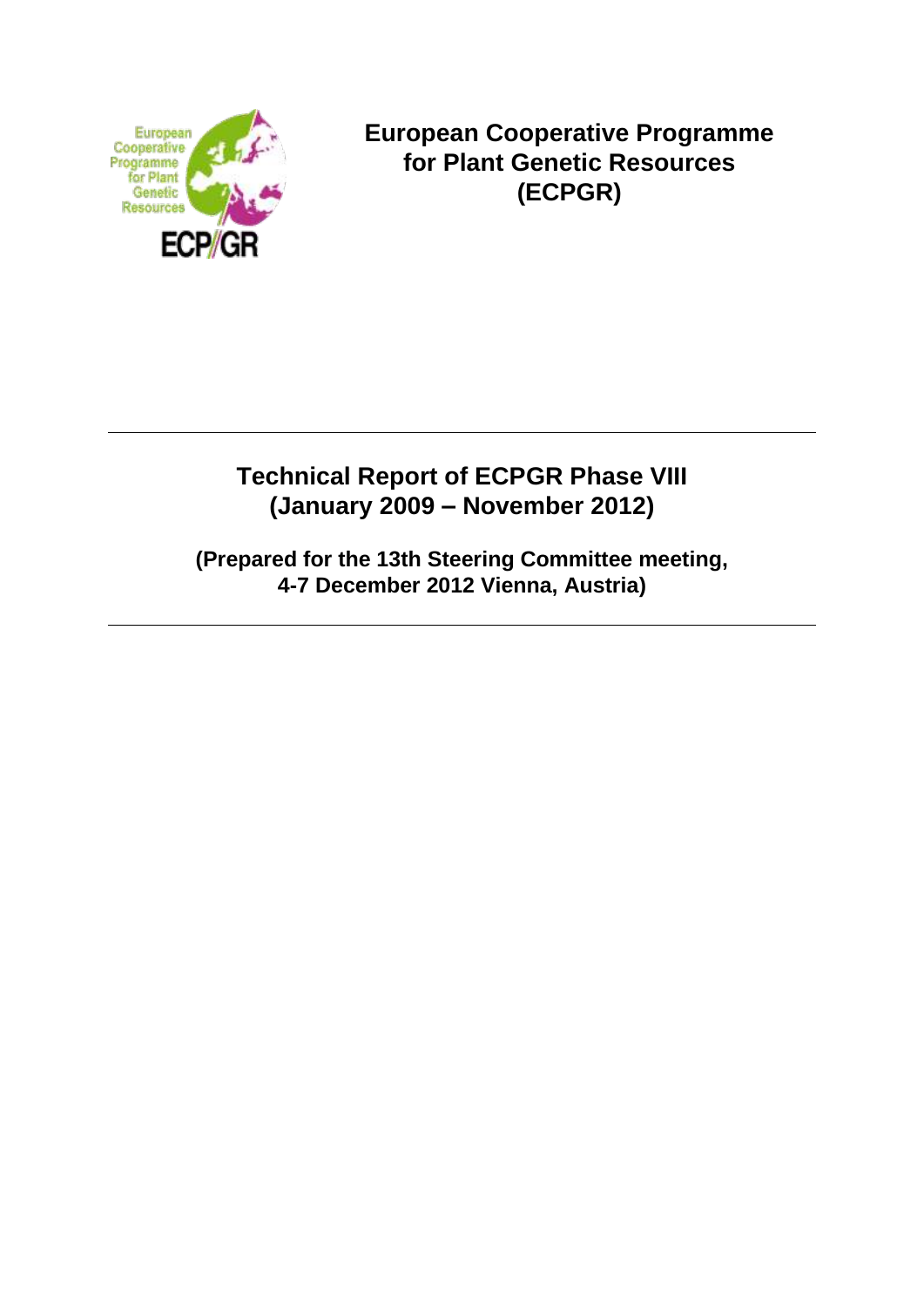# **CONTENTS**

| 3.3. EURISCO Advisory Body function of the Documentation and Information Network 3               |                |
|--------------------------------------------------------------------------------------------------|----------------|
|                                                                                                  |                |
|                                                                                                  |                |
|                                                                                                  |                |
| 4.1.1. Task sharing and capacity building                                                        |                |
| 4.1.2. Characterization and evaluation                                                           | 5              |
| 4.1.3. In situ and On-farm conservation and management                                           | 6              |
| 4.1.4. Documentation and Information                                                             | $\overline{7}$ |
|                                                                                                  |                |
| 4.2.1. Memorandum of Understanding and Associate Member agreements<br>4.2.2. European Collection | 8<br>8         |
| 4.2.3. AEGIS Quality System (AQUAS)                                                              | 9              |
| 4.2.4. Safety-duplication Policy                                                                 | 9              |
| 4.2.5. Competitive Grant Scheme                                                                  | 9              |
| 4.2.6. Project proposals                                                                         | 9              |
| 4.2.7. Web site<br>4.2.8. Concluding remarks and outlook                                         | 9<br>10        |
|                                                                                                  |                |
| 4.3.1. Summary of facts and figures                                                              | 11             |
| 4.3.2. Improvements                                                                              | 11             |
|                                                                                                  |                |
|                                                                                                  |                |
|                                                                                                  |                |
|                                                                                                  |                |
|                                                                                                  |                |
| 4.8.1. Reports and scientific articles                                                           | 14             |
| 4.8.2. Bioversity Newsletter for Europe                                                          | 14             |
|                                                                                                  |                |
|                                                                                                  |                |
|                                                                                                  |                |
|                                                                                                  |                |
|                                                                                                  |                |
|                                                                                                  |                |
|                                                                                                  |                |
|                                                                                                  |                |
|                                                                                                  |                |
|                                                                                                  |                |
|                                                                                                  |                |
|                                                                                                  |                |
|                                                                                                  |                |
|                                                                                                  |                |
|                                                                                                  |                |
| Annex II. ECPGR Financial status - Phase VIII (status at 31 October 2012)31                      |                |
| Annex III. List of publications and working documents produced in Phase VIII38                   |                |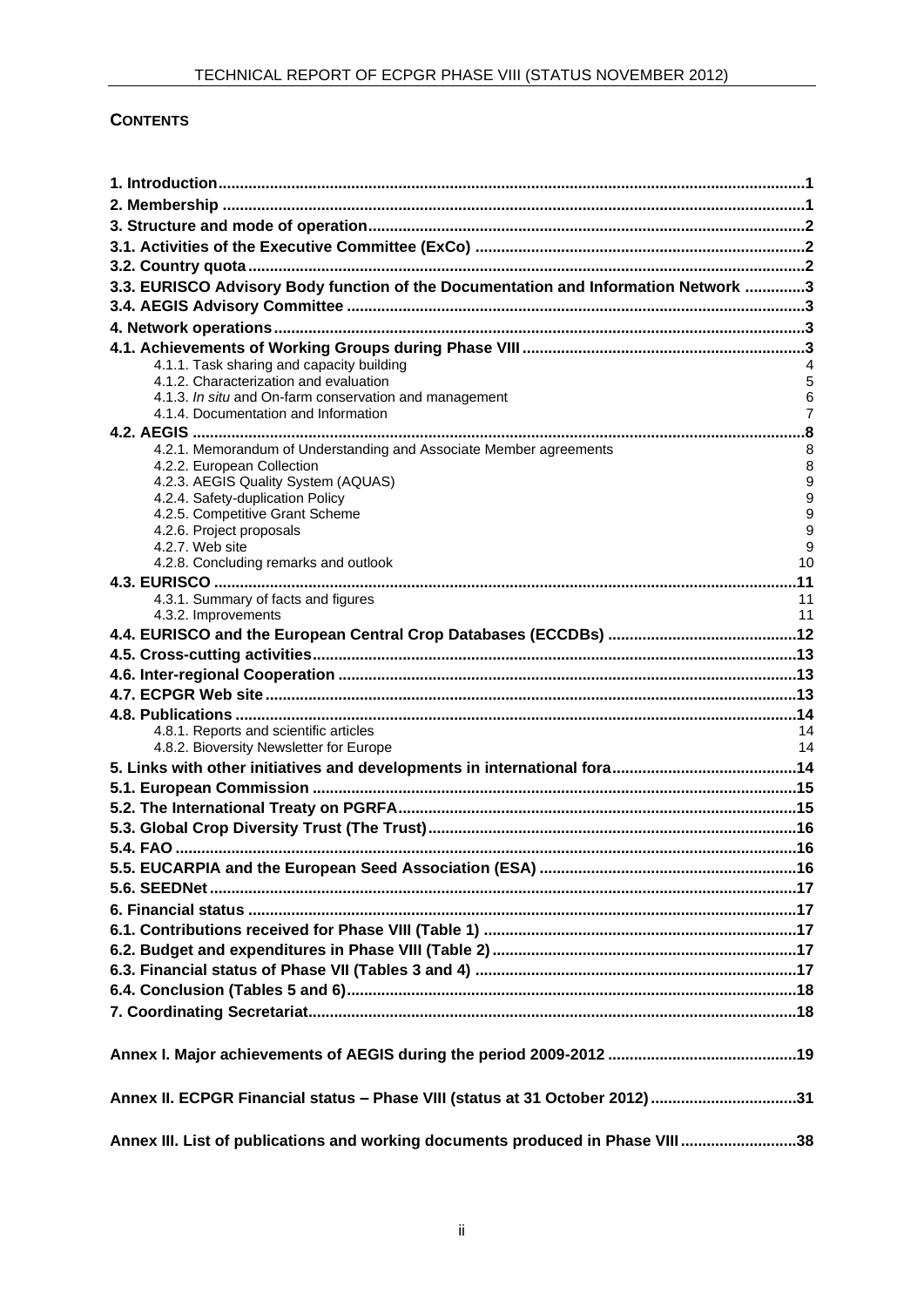#### **1. Introduction**

The present document is prepared as a background for the 13th meeting of the ECPGR Steering Committee (SC) (4-7 December 2012, Vienna, Austria) to report on the progress so far in the implementation of the agreed workplan for Phase VIII (2009-2013).

Other background documents referred to in this report are available online [\(http://www.ecpgr.cgiar.org/steering\\_committee/13th\\_sc\\_meeting/background\\_documents.html\)](http://www.ecpgr.cgiar.org/steering_committee/13th_sc_meeting/background_documents.html).

Full references of publications quoted in this report are available in Annex III.

The agreed budget for Phase VIII, as defined by the 11th SC meeting (September 2008, Sarajevo), was based on the SC approval of the collective ECPGR Network proposals. These had been submitted by all Networks, according to the rule of using funds with the ratio 75/25 (Meetings vs. Actions), where 25% was the upper limit for actions. Network proposals were in line with the four priorities identified in 2006 by the SC for Phase VIII, i.e. 1) Task sharing (AEGIS) and capacity building, 2) Characterization and evaluation; 3) *In situ* and On-farm conservation and management, and 4) Documentation and Information.

Apart from the Networks' proposals, additional funds were included in a budget line dedicated to AEGIS activities, to be assigned through a Competitive Grant Scheme. This was an indication that AEGIS activities were the priority.

The rationale of the ECPGR philosophy was reiterated for Phase VIII, considering it a facilitating mechanism where meetings were very important, although they were requested to become more active and operational.

Apart from the implementation of Networks' activities agreed for Phase VIII, this Phase has been characterized by the preparation and implementation of an Independent External Review (IER) (see report of the 12th SC meeting, 14-16 December 2010, Bratislava, Slovakia and ECPGR 2010 Progress Report) and by the subsequent activities aiming to prepare options for Phase IX of ECPGR.

Consequently, the SC met in an extraordinary meeting in December 2010, dedicated to the IER, and is meeting again in an anticipated end-of-Phase session in 2012, mainly to discuss well in advance how to complete the transition towards a new mode of operation and other possible changes of ECPGR in Phase IX. Since a third SC meeting during Phase VIII is not budgeted, this meeting is combining the objective to reach an agreed conclusion of the tendering process requested by the SC for the hosting of the ECPGR Secretariat and of EURISCO, with the regular responsibilities of an end-of-Phase meeting.

Even though the SC had therefore little time to dedicate in its plenary meetings to the monitoring of Networks' activities, these were reported in the technical reports for the years 2009-2011 (available from the ECPGR Web site, [http://www.ecpgr.cgiar.org/steering\\_committee.html\)](http://www.ecpgr.cgiar.org/steering_committee.html) and are also broadly summarized here, highlighting the main achievements. Special attention will be given to the achievements of the Working Groups (WGs) in the implementation of the four priorities for Phase VIII, including the operation of AEGIS and EURISCO.

#### **2. Membership**

At the end of 2008, 40 countries had participated in Phase VII of ECPGR by signing the Letter of Agreement and/or contributing annually to the Programme.

During Phase VIII, 39 countries signed the Letter of Agreement and two countries (France and Israel) contributed to the Programme without signing. The list of 43 countries participating in Phase VIII is given in Box 1. Compared to Phase VII, three new countries have joined, Belarus (2010), Montenegro (2009) and the Russian Federation (2009), while two member countries (Armenia and Malta) have not signed the Letter or paid contributions during Phase VIII.

Three other potential member countries currently remain outside the membership of ECPGR: Liechtenstein, Luxembourg and Moldova. Focal points for Liechtenstein and Moldova have been invited to the 13th Steering Committee meeting to familiarize with the ECPGR system and to give indications on the possible road map to become full members, while Luxembourg did not express sufficient interest to join.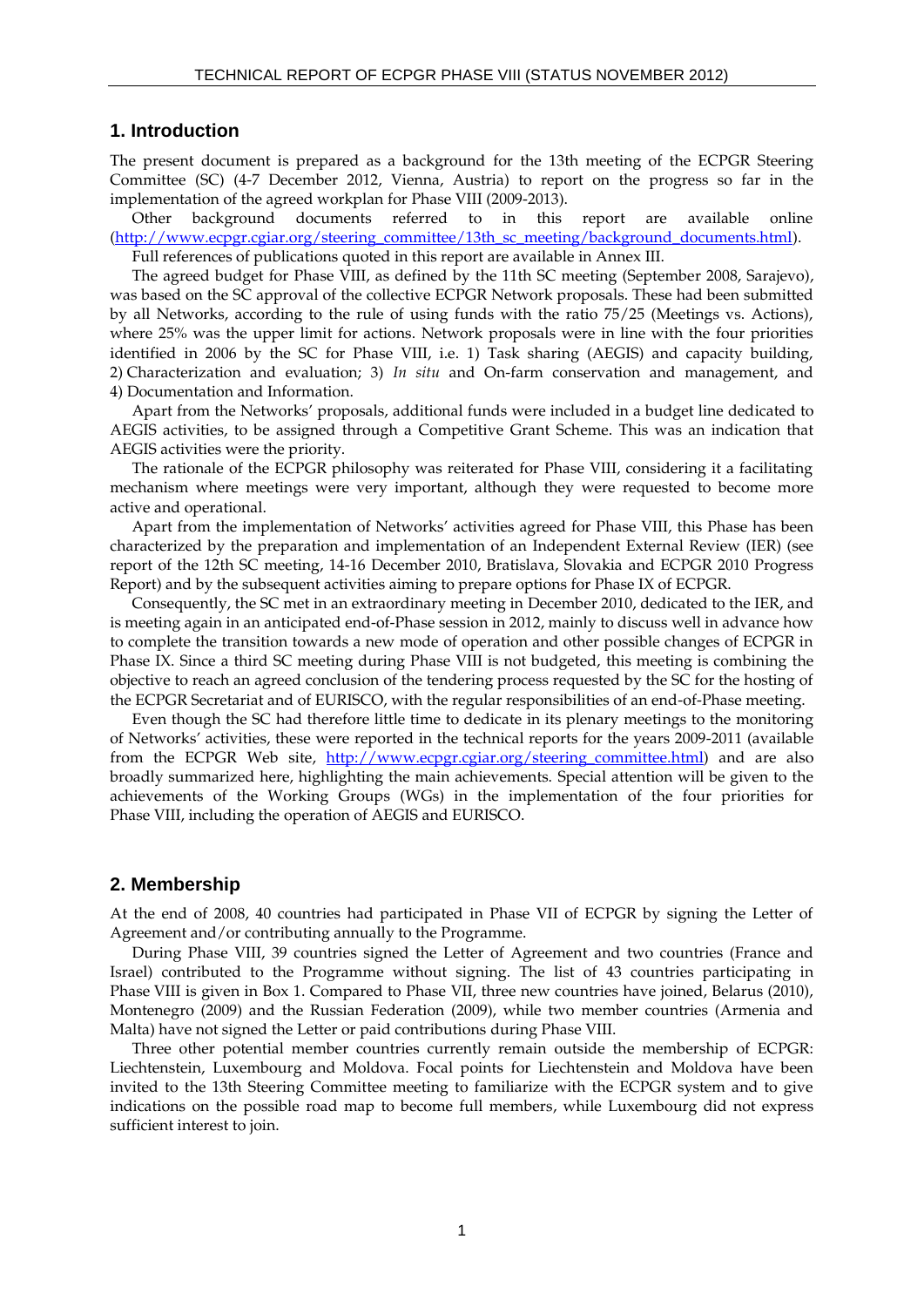| Box 1. Member countries of ECPGR as of November 2012 |          |                  |                           |  |  |  |  |  |  |
|------------------------------------------------------|----------|------------------|---------------------------|--|--|--|--|--|--|
| Albania*                                             | Denmark* | Italy            | <b>Russian Federation</b> |  |  |  |  |  |  |
| Armenia                                              | Estonia* | Latvia*          | Serbia                    |  |  |  |  |  |  |
| Austria                                              | Finland* | Lithuania*       | Slovakia*                 |  |  |  |  |  |  |
| Azerbaijan*                                          | France   | Macedonia (FYR)  | Slovenia*                 |  |  |  |  |  |  |
| Belarus*                                             | Georgia* | Malta            | Spain                     |  |  |  |  |  |  |
| Belgium*                                             | Germany* | Montenegro*      | Sweden*                   |  |  |  |  |  |  |
| Bosnia and Herzegovina*                              | Greece   | The Netherlands* | Switzerland*              |  |  |  |  |  |  |
| Bulgaria*                                            | Hungary* | Norway*          | Turkey*                   |  |  |  |  |  |  |
| Croatia*                                             | Iceland* | Poland*          | Ukraine*                  |  |  |  |  |  |  |
| Cyprus*                                              | Ireland* | Portugal*        | United Kingdom*           |  |  |  |  |  |  |
| Czech Republic*                                      | Israel   | Romania*         |                           |  |  |  |  |  |  |
| *AEGIS members                                       |          |                  |                           |  |  |  |  |  |  |

#### **3. Structure and mode of operation**

Following the decisions of the 11th meeting of the SC in Sarajevo (2008), Phase VIII of ECPGR was started with the same mode of operation as that of the previous Phase, with only small adjustments, i.e.: 1) two new Working Groups were established ("Wild species conservation in genetic reserves" and "On-farm conservation and management"); 2) the Documentation and Information Network Coordinating Group took the responsibility of acting as the EURISCO Advisory Body; 3) new terms of reference were defined for the Inter-regional Cooperation Task Force, aiming at cooperation for the implementation of the International Treaty; 4) the list of Observers in the Steering Committee was revised; 5) a new Publication Strategy was accepted, reducing the commitment of the Secretariat to the publication of only the essential minutes of the meetings.

As a consequence of the above decisions, the Terms of Reference (ToRs) of the ECPGR operational bodies were updated in October 2008

[\(http://www.ecpgr.cgiar.org/fileadmin/www.ecpgr.cgiar.org/MISC/ToRs\\_PhaseVIII\\_3\\_final.pdf\)](http://www.ecpgr.cgiar.org/fileadmin/www.ecpgr.cgiar.org/MISC/ToRs_PhaseVIII_3_final.pdf)

#### **3.1. Activities of the Executive Committee (ExCo)**

The ExCo started its operation in 2011, chaired for the first two years by Gert Kleijer (Switzerland) and further consisting of Merja Veteläinen (Finland), replaced by Jens Weibull (Sweden) in 2012, Silvia Strãjeru (Romania), replaced by Zofia Bulińska-Radomska (Poland) in 2012, Alvina Avagyan (Armenia), Fernando Latorre (Spain) and Lorenzo Maggioni (ex officio).

The ExCo held three meetings and was very effective in supporting and advising the Secretariat (mainly through bilateral communication with the Chair) in a number of strategic matters. Specifically, the ExCo offered leadership and directly contributed to the preparation of the "Options Paper" requested by the SC in 2010, and to the preparation of the 13th SC meeting in Vienna, including the finalization and evaluation of the tender for the hosting of the ECPGR Secretariat and of EURISCO.

#### **3.2. Country quota**

Participation in Working Group meetings during Phase VIII was based, similarly to the previous Phase, on quota of funded participants assigned to each country ("country quota"). The total budgeted number of quota was 386, of which 318 have been used until today (298 country quota + 20 Chair's quota at the discretion of the Chair). Countries have generally made good use of the assigned quota, with the exception of Malta, that has not participated in the Programme, and of France, that has suffered from the absence of a designated National Coordinator.

The possibility to check online the status of the use of country quota was made available from the ECPGR Web site as of April 2011 and proved a useful tool.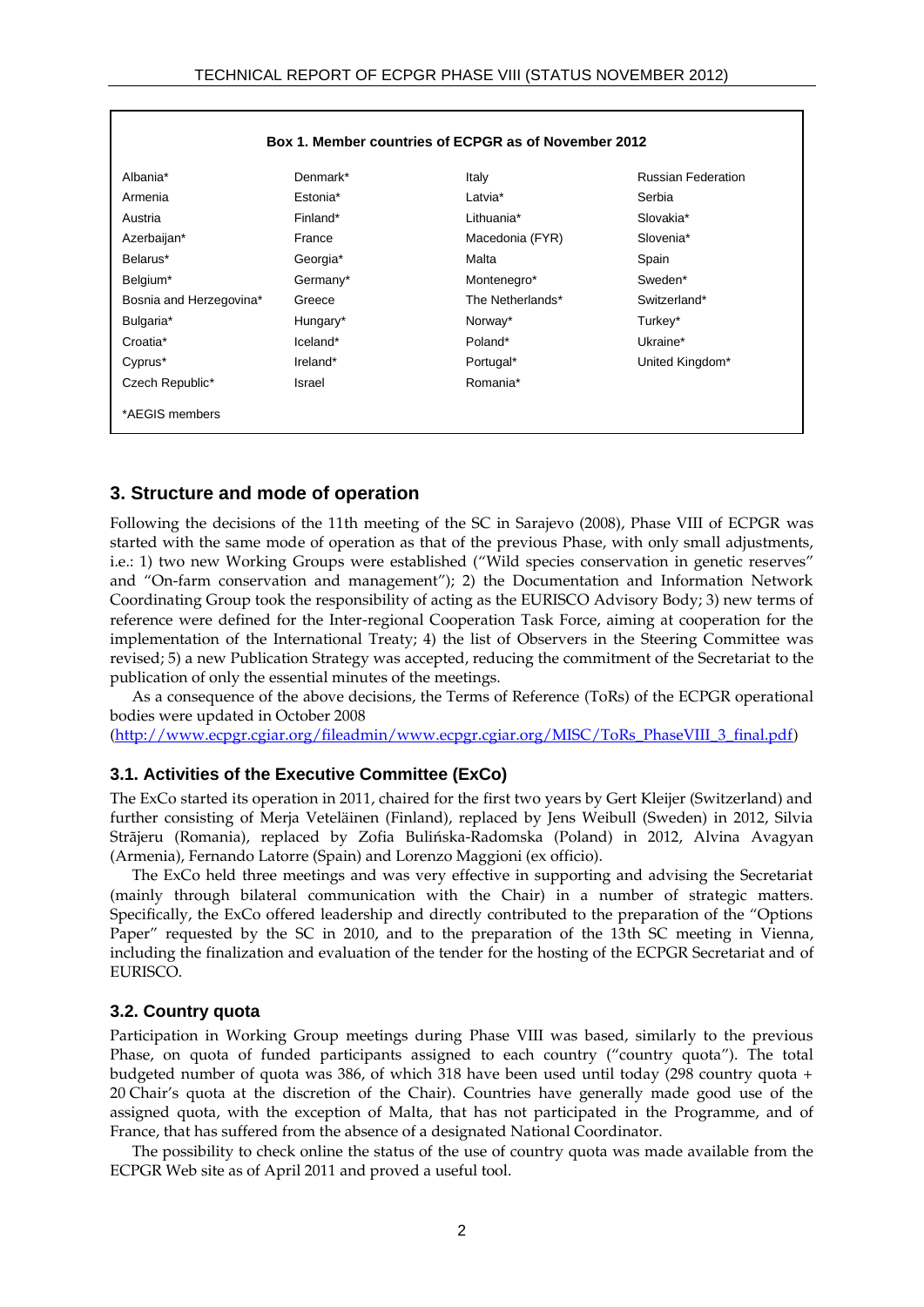The 318 quota were used to fund participation of 22 WGs in 17 meetings, an average of 14 quota per WG, resulting in an average cost per quota of €1046, to be compared with €1016 that was recorded for Phase VII and with the estimate average cost of €1200 that was used to prepare the budget.

Three WG meetings are still planned for 2013 and 68 budgeted quota are still available for use.

#### **3.3. EURISCO Advisory Body function of the Documentation and Information Network**

At the 11th SC meeting (Sarajevo, 2008), the Documentation and Information Network Coordinating Group (NCG) was given the responsibility of acting as specific Advisory Body with the function of monitoring progress in the development and maintenance of EURISCO. This task was implemented through the recommendations made at the NCG's Fourth meeting in February 2010 and with mainly bilateral interactions between the NCG Coordinator (Th. van Hintum, The Netherlands, as of February 2010) and Bioversity staff. The clarification sought from Bioversity on the progress made for the development of EURISCO was obtained by Th. Van Hintum upon his visit to Rome in April 2011. As reported in the ECPGR 2011 Progress Report, the development of EURISCO had been linked to the development of GENESYS, the internationally funded global portal to PGR accession-level information, which draws its data form EURISCO and other international sources. Unforeseen delays in the start of Phase II of the GENESYS development in 2012, with uncertainties on the funding orientation by the donors, have also affected the EURISCO development.

#### **3.4. AEGIS Advisory Committee**

The Steering Committee decided through an electronic discussion process to establish an Advisory Committee for AEGIS on 21.02.2007. Its major responsibilities are defined as follows:

"*The Committee has primarily a strategic oversight function, whereby it will give guidance to the AEGIS Coordinator on how AEGIS should evolve and be implemented. This function also includes the provision of advice on seeking support at the governmental and international levels to facilitate the implementation of AEGIS. This will include suggestions for collaboration with relevant sub-regional or global initiatives (EU, ITPGR, Global Crop Diversity Trust, SEEDNet, etc.). The Committee will also give advice on how financial resources that are needed for the implementation of AEGIS could be mobilized*."

Since its establishment the Committee held one meeting and communicated also by telephone or electronically; the membership changed and the number of members decreased significantly. Simultaneously, AEGIS evolved and has now entered its operational phase, with the establishment of the European Collection last year (2011). The *modus operandi* changed over time from irregular face-toface meetings to the provision of advice to the Secretariat through email correspondence. Over the years it has been noted that the active participation of Committee members in the discussions has decreased and that the issues raised for discussion and approval seemed to become too technical. *Considering these developments, it is proposed that the SC revise the ToRs and the membership of the Advisory Committee.*

# **4. Network operations**

#### **4.1. Achievements of Working Groups during Phase VIII**

Four priority areas were identified for Phase VIII by the SC already in its Tenth meeting in Riga, Latvia (2006). Crop and Thematic Networks were requested to dedicate their efforts to these:

- 1. Task sharing and capacity building, as the top priority
- 2. Characterization and evaluation
- 3. *In situ* and on-farm conservation and management
- 4. Documentation and information.

The Networks activities have been guided by the respective projects and workplans that were approved by the SC during its 11th meeting in Sarajevo (2008). These are also available from the respective Networks' pages on the ECPGR Web site.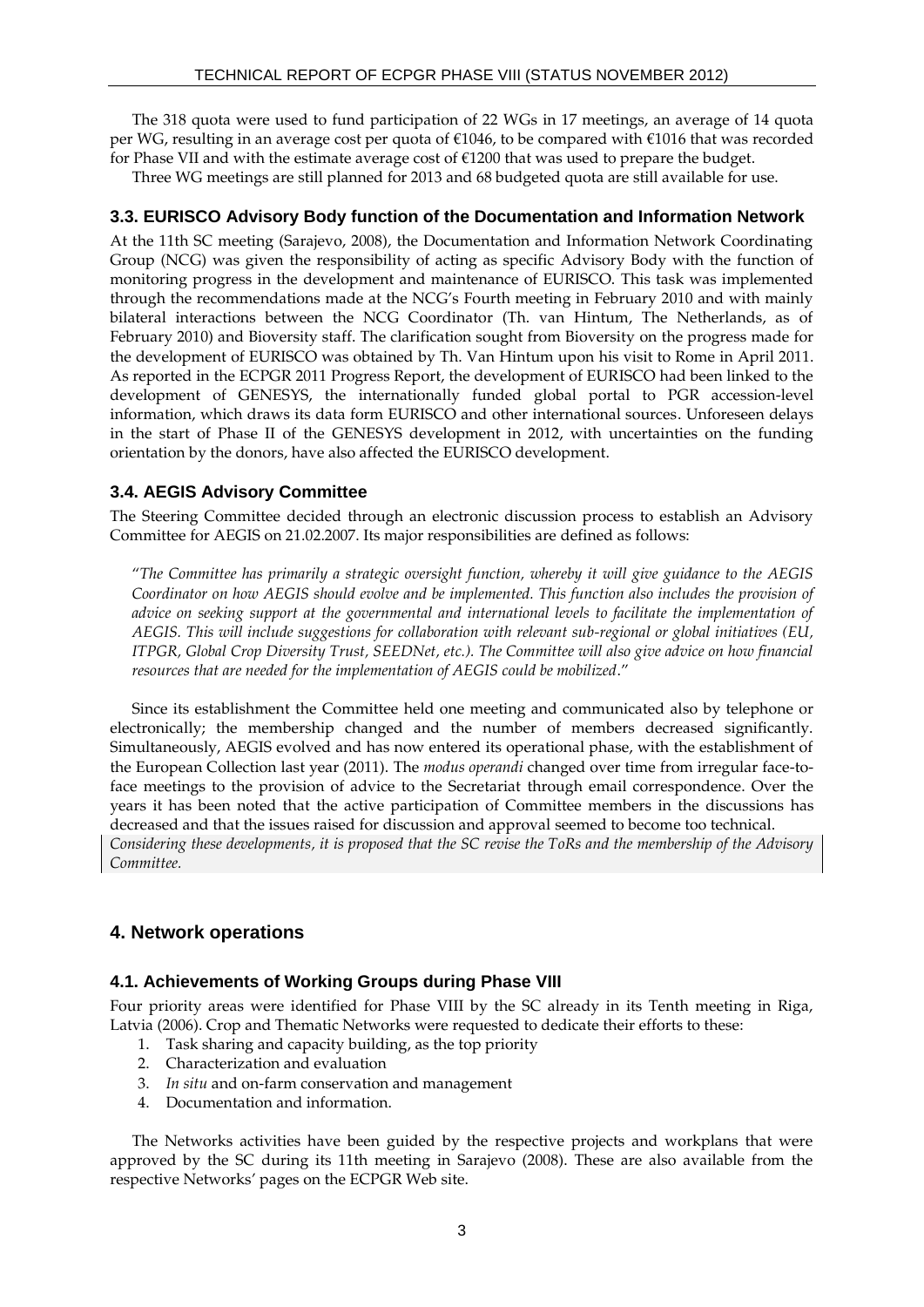The following sections include a selection of the main achievements of the WGs during Phase VIII in the above-mentioned priority areas. In a few cases these achievements are the direct results of the use of ECPGR project funds, in other cases of input-in-kind contributions of the WG members, following the agreed workplans. In still other cases, such as for example the EU projects, the ECPGR WGs have been the vehicle facilitating the submission and implementation of such projects, the content of which is often largely inspired by the WG's objectives.

#### **4.1.1. Task sharing and capacity building**

#### *(for AEGIS-related activities see below, Section 4.2)*

#### *Genetic stocks*

**Barley and Wheat WGs** developed overviews of existing genetic stock collections. The barley overview was presented by U. Lundqvist et al. at the EUCARPIA Genetic Resources Conference (5-7 April 2011, Wageningen, The Netherlands). A review article was prepared on existing genetic stock collections for barley and wheat (Knüpffer 2009). An inventory of precise genetic stock collections in Europe and their conservation status was also prepared by the Wheat WG in 2012. Based on these experiences the Work Package on genetic stocks was developed as part of the FP7 Plant Gene Access Project.

#### *Safety-duplication*

The Institute for Plant Genetic Resources "K. Malkov" (IPGR), Sadovo, Bulgaria has concluded in December 2010 a **safety-duplication arrangement of 1064 cucurbit accessions with CGN, The Netherlands.**

#### *Collecting*

ECPGR missions were organized to visit Cyprus in May 2009, and Sicily and Andalusia in 2010, aiming to survey populations and collect samples from endangered **wild** *Avena* **populations**, to be placed under long-term conservation. *Avena ventricosa*, *A. eriantha* and *A. hirtula* were collected in Cyprus, stored in the Agricultural Research Institute's genebank and safety-duplicates were sent to the Agricultural University of Athens. Populations of *A. insularis* in Sicily were found to be under threat, while *A. murphyi* in Andalusia can still thrive in the area with proper management of pasture and land. The local authorities were informed of the importance of existing populations.

# *EU projects with involvement of ECPGR Working Groups*

 **AVEQ** (*Avena* genetic resources for quality in human consumption) (2007-2011) [\(http://aveq.jki.bund.de/aveq/\)](http://aveq.jki.bund.de/aveq/)

A working collection of about 600 accessions was evaluated for relevant traits for the quality of oats for human consumption and for cold tolerance. A high range of variation for protein, fat, total ß-glucan, carbohydrates and antioxidants was found. Remarkable was the high content of antioxidants in the diploid bristle or sand oat (*A. strigosa*). Genotypes were identified with consistently low mycotoxin contamination, such as an old landrace found in Schenkenfelden, Austria. Considerably frost--resistant genotypes were found. Regeneration and multiplication protocols for wild *Avena* species were tested. The evaluation data generated are to be integrated in the ECPGR *Avena* Database.

- **EURALLIVEG** (Vegetative *Allium*, Europe's Core Collection, Safe and Sound) (2007-2011) [\(http://euralliveg.ipk-gatersleben.de\)](http://euralliveg.ipk-gatersleben.de/) A European core collection of garlic accessions was established, morphologically characterized and prepared for virus-free cryopreservation and safety-duplication, following newly developed protocols for their cryopreservation.
- **LEAFY VEG** (Leafy Vegetables Germplasm, Stimulating Use) (2007-2010) [\(http://ec.europa.eu/agriculture/genetic-resources/actions/f-001/index\\_en.htm\)](http://ec.europa.eu/agriculture/genetic-resources/actions/f-001/index_en.htm)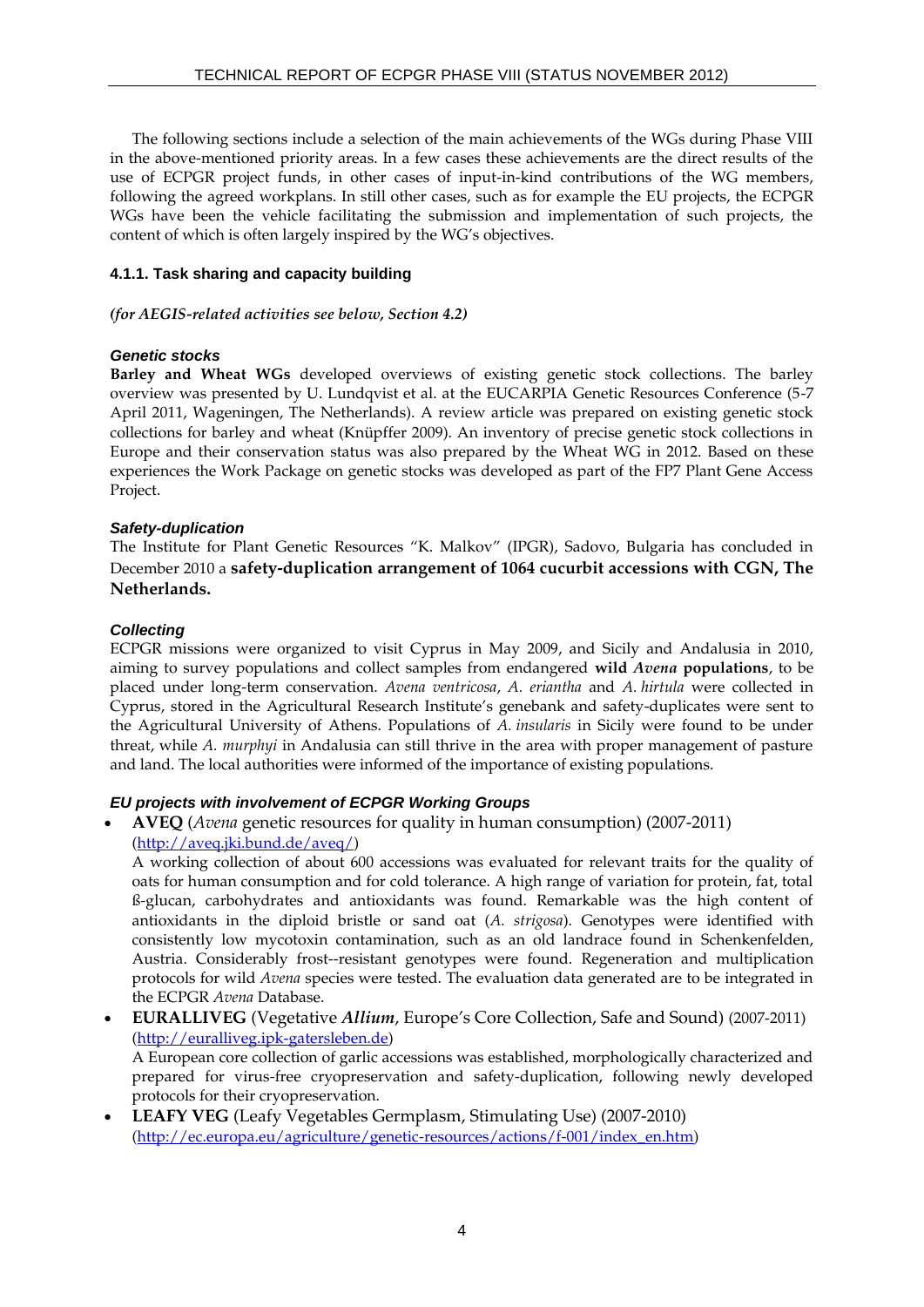Leafy vegetables were collected across nine Member States and one non-EU country, conserved and characterized; leafy vegetables databases were developed and the level of safety-duplication was increased.

 **GrapeGen06** (Management & Conservation of Grapevine Genetic Resources) (2007-2010) [\(http://www1.montpellier.inra.fr/grapegen06/\)](http://www1.montpellier.inra.fr/grapegen06/)

This project included preservation and study of *in situ* populations of *Vitis sylvestris* as well as of old and neglected varieties, especially from Eastern Europe and from Eastern non-European countries. A special interest was given to the characterization of agronomical and technological characteristics of old autochthonous varieties in more conventional conditions (on-farm), to the management of the partners' collections by the identification of synonyms, homonyms and misnamers within and between collections, and to the development of alternative conservation means. The European *Vitis* database was further developed.

# **4.1.2. Characterization and evaluation**

#### *Pre-breeding*

- A pre-breeding workshop on **cereals** was held in Alnarp, Sweden, organized in November 2009 by ECPGR, NordGen, the Swedish University for Agricultural Sciences (SLU), Graminor, Norway, MTT Agrifood Research Finland and Oatly AB, Sweden. A concept note was produced: "Prebreeding for small grain cereals - How to meet future challenges of food supply under a changing climate" (ECPGR Cereals Network and ECPGR Working Group on Barley 2010).
- The **Forages** WG is participating in a NordGen Public Private Partnership (PPP) project on prebreeding in perennial ryegrass (*Lolium perenne* L.). This project screens diversity of 400 accessions for winter hardiness and will utilize information from the ECPGR *Lolium* database.

#### *Characterization and evaluation*

- The development of a molecular characterization project in the framework of a European concerted action is currently being explored by the *Allium* **WG** in order to develop the methodology for the identification of duplicates. Expressions of interest were already received from Russian Federation and Spain.
- To establish a baseline of genetic diversity data for monitoring *Beta* populations in genetic reserves, about 1000 plants were sampled starting in July 2008 and DNA probes prepared. Section *Beta* was analysed with SSR markers by the JKI. Accessions of *Beta nana* collected by a joint USDA-ARS, GGB and JKI plant exploration team in Greece in 2005 were analysed in a similar way. The results on *Beta nana* and *B. patula* were published (Panella et al. 2010; Frese et al. 2012).
- As part of the *Brassica* **WG** activities, morphological and molecular (SSR) characterization was carried out by DISPA-University of Catania (UNICT) on 26 wild *Brassica* species (n=9) accessions collected from different European genebanks. Characterization fields were set up in Sicily where the climatic conditions are optimal. Identification and morphological, biochemical and molecular description of 58 unknown *Brassica rapa* accessions provided by European genebanks was carried out by VIR, St. Petersburg. Glucosinolate analysis of freeze-dried samples of the above *Brassica* accessions has been carried out at CSIC, Cordoba, Spain. Wide range of variation was found in total glucosinolate content; the results were presented at the ISHS Conference Brassica 2012 in November 2012 (Branca et al. 2012).
- Methodologies to harmonize fingerprinting protocols were agreed by the *Malus/Pyrus* **and**  *Prunus* **WGs** and these were published for cherry (Clarke and Tobutt 2009) and for Pyrus (Evans et al. 2009).
- An ECPGR-funded *project* for "Conservation and characterization of oregano (*Origanum vulgare* L.) wild populations in Europe" was completed by the **WG on Medicinal and Aromatic Plants**. Samples from 51 populations from 19 countries were analysed by the Institute of Applied *Botany, Univ*ersity of Veterinary Medicine, Vienna, Austria. Genetic structure analysis has shown genetic radiation originating from a hotspot in the eastern Mediterranean area, with a gradient that could be observed from East to West but not from South to North. High essential oil content was detected especially from samples from Greece, Israel and Turkey and generally a high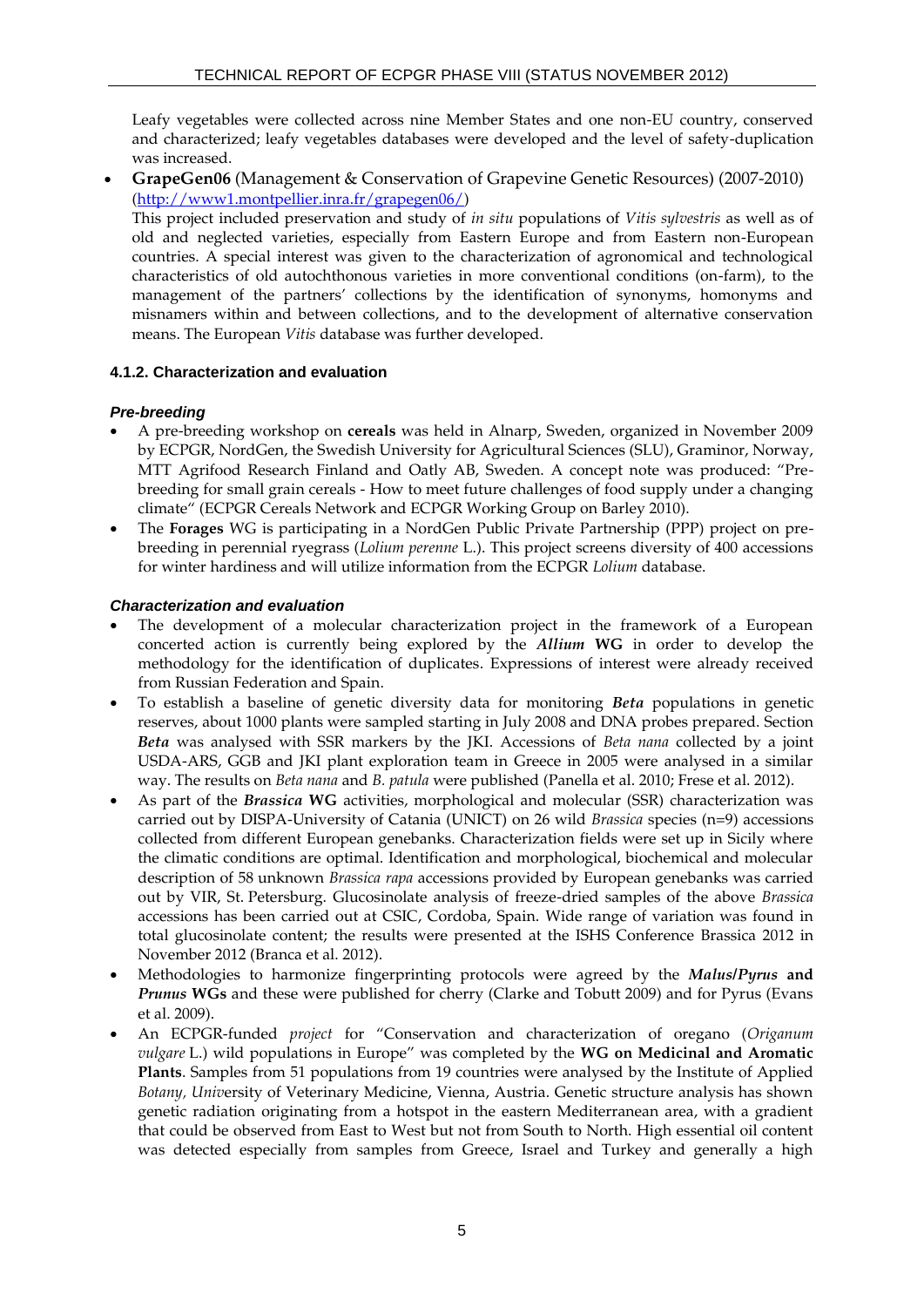selection potential for maximizing essential oil content was shown to be available. Each population was assigned to a specific chemotype, based on its essential oil composition.

- **Wheat WG** members agreed to carry out observations using 6 characterization descriptors and 14 evaluation descriptors and to send the results to the ECPR Wheat Database Manager for inclusion in the database.
- **Umbellifer Crops** 
	- Detailed characterization was carried out by Poland (parsley, celery, dill and carrot, NordGen (*Angelica* and *Carum*), France (250 cultivated and 240 wild accessions, evaluation of 45 wild accessions for *Alternaria dauci* resistance, and 34 wild carrot populations from Corsica with SSR markers) and is in progress in UK (creation of a carrot diversity set for pre-breeding.
	- As part of an ECPGR-funded project on *Daucus* wild relatives, taxonomy characterization trials started in 2011 and are ongoing for 80 accessions selected through EURISCO. Further accessions will be selected for evaluation in 2013 to *Alternaria* resistance.

# **4.1.3.** *In situ* **and On-farm conservation and management**

- Members of the *In situ* **and On-farm conservation Network** were involved in the successful submission of two project proposals and their subsequent implementation:
	- **AEGRO:** "An Integrated European *In Situ* Management Work Plan: Implementing Genetic Reserves and On Farm Concepts", co-funded by the European Commission, DG AGRI within the framework of Council Regulation 870/2004, coordinated by JKI, Quedlinburg, Germany. The project has developed methodologies for *in situ* management of both crop wild relatives (CWRs) and landraces (LRs). The former methodology is complemented by the CWR *In Situ* Strategy Helpdesk which is available online at [http://aegro.jki.bund.de/aegro/.](http://aegro.jki.bund.de/aegro/) It assists national PGR programmes with the systematic identification of candidate genetic reserve sites. A Crop Wild Relatives Information System – Population Level Information System (CWRIS-PLIS) [\(http://aegro.bafz.de/index.php?id=168\)](http://aegro.bafz.de/index.php?id=168) allows the search for *in situ* occurrences. Priority genetic reserve sites for *Beta* and *Patellifolia* species were identified and proposed for 26 locations. Results of the AEGRO project were published by Maxted et al. (2012).
	- PGR Secure: "Novel characterization of crop wild relative and landrace resources as a basis for improved crop breeding", funded by the EC FP7 scheme for Collaborative Projects (2011- 2014, coordinated by the University of Birmingham, UK). This project includes, *inter alia*, the establishment of Europe-wide national CWR and landrace checklists and European inventories, as well as national and generic strategies for European CWR and landrace conservation actions, as well as developing improved methodologies for conserved CWR and landrace diversity within breeding programmes. Descriptors for Web-enabled national *in situ* landrace inventories were published (Negri et al. 2012).
- 30 *In Situ* National Focal Points (NFPs) and 31 On-Farm NFPs were nominated by the National Coordinators.
- The status of progress of European CWR and LR conservation was reviewed, indicating that very few countries had made significant progress, except for the presence of some *ex situ* samples of CWR germplasm in the genebanks.
- The WGs used a "Horizon Scanning" exercise to identify priorities for the future. The results were presented in a paper by Maxted et al. (2012).
- A Web site [\(www.sharinginformation.eu/\)](http://www.sharinginformation.eu/) was created by the University of Perugia, Italy, as part of the EC-funded DIVERSEEDS project, to be used in reaching European stakeholders and institutions aware of landraces maintained on-farm.
- Actions were carried out as part of the Crop Networks activities:
	- An overview was completed of the occurrence of wild *Hordeum* species in Europe and the Mediterranean region and a list of crop wild relatives (CWR) of barley in Europe was compiled (Knüpffer et al. 2011).
	- An ecological gap analysis of wild *Hordeum* species on the basis of genebank accession data was carried out by an MSc student, Birmingham (Knüpffer et al. 2011, Vincent et al. 2012).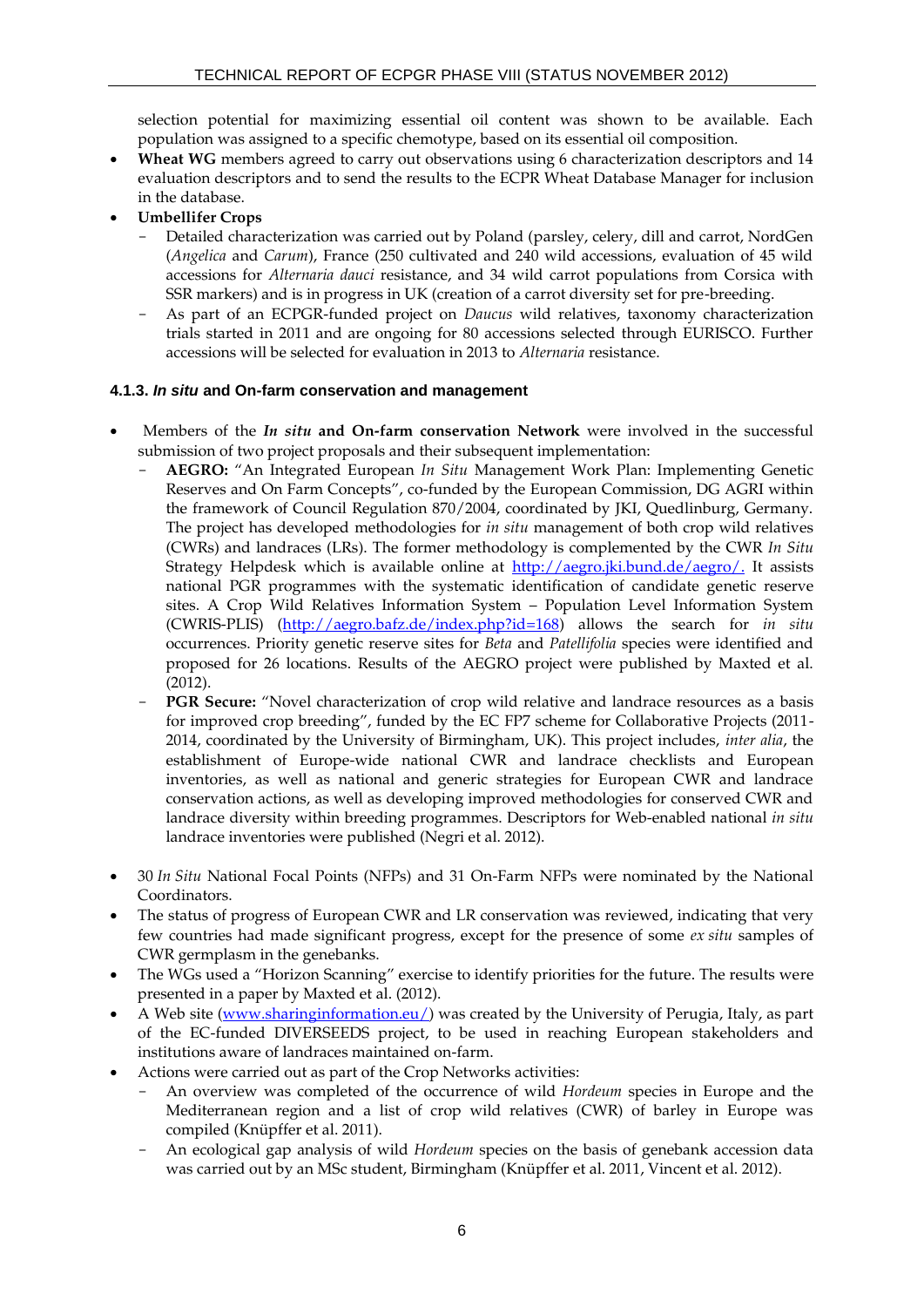- Examples of ongoing on-farm *in situ* actions were uploaded on the Forages Web site (presentations given at the 2010 meeting).
- The WG on *Beta* managed to negotiate a "*Beta patula* genetic reserve action plan" with the Natural Park of Madeira, which is going to establish the first genetic reserve for *Beta* in the EU.
- National activities were inspired by the workplan of the Umbellifer Crops WG in Belgium ("Genetic diversity in horticulture in action" programme for promoting the growth of local varieties propagated from seeds produced on-farm, case of celery) and France (description of more than 70 *in situ* wild carrot populations sites, SSR diversity study of wild carrot populations in Corsica to help define an *in situ* management policy, and study of carrot genetic resources for participatory breeding with organic farmers).

# **4.1.4. Documentation and Information**

# *(for EURISCO-related activities see below, Section 4.3)*

- The hosting and management of the **ECPGR** *Allium* **Database** was transferred from the University of Warwick, UK to IPK Gatersleben, Germany. This will allow the implementation of new functionalities (online search on botanical names and all passport data).
- The **ECPGR** *Avena* **Database** and the **International Database for** *Beta* (IDDB) received a modern design, with support received from JKI and the EC project AEGRO. The Web sites were linked to the crop-specific modules of the Population Level Information System [\(CWRIS-AEGRO-PLIS\)](http://aegro.jki.bund.de/aegro/index.php?id=168) and Genetic Reserve Information System [\(GenResIS\)](http://www.agrobiodiversidad.org/aegro/), which have been developed to support the *in situ* conservation of *Avena*, *Beta* and *Patellifolia*. These improvements can support the development of complementary conservation programmes. Additional C&E data from Armenia were included into the IDBB.
- A new version of the **European Barley Database,** managed by IPK, Germany, was created from the "old" version by transforming the data structure, transferring the database to the Oracle platform and designing a new Web interface. Characterization and evaluation (C&E) data generated during the barley GENRES project (1999-2003), mostly on reaction to biotic and abiotic stresses remain accessible only from the co-existing "old version". Updating of the EBDB started in February 2011 and is planned to be completed in 2013.
- The **ECPGR** *Brassica* **Database,** managed by CGN, The Netherlands, was further updated with records from EURISCO. Accessions belonging to the core collections defined during the AIR (*B. oleracea*) and GENRES (*B. oleracea*, *B. rapa*, *B. napus* and *B. carinata*) projects were flagged. A duplicate search function was developed and used to identify duplicates within *B. rapa* accessions (preliminarily, 30% duplicates were identified).
- **The ECPGR Cucurbits Database,** managed by Universidad Politécnica de Valencia, Spain, was extensively updated, particularly the fields considered as key to locate duplicate accessions and for the selection of the MAAs and detection of duplicates between different collections.
- The **ECPGR Forage Databases** were reorganized. Several of the databases were merged on the basis of the genus and the type of forage crop. The number of databases was reduced from 24 to 11 with new responsibilities assigned across the WG members. Latest updates were made in preparation for the AEGIS Forages Workshop, January 2012 (including analysis of the data received in order to identify most original samples (MOS) and holders of primary collection (PRIMCOLL) in order to identify forage accessions for the European Forage Collection (EFC) – cf. AEGIS).
- The **International Minor Leafy Vegetables database**, managed by IPK, Germany, was improved at the end of 2011. Apart from updating the existing data of rhubarb, asparagus, lamb's lettuce, artichoke and rocket salad, data were also added of the genera *Atriplex, Chenopodium, Chrysanthemum, Lepidium, Portulaca, Rumex, Taraxacum* and *Tetragonia*.
- A "'name checking tool' was developed to be used to find synonyms in the **ECPGR** *Malus* **Database**, managed by the University of Reading, UK. A reference database of preferred variety names was created. A list of pomological references is being generated according to an approved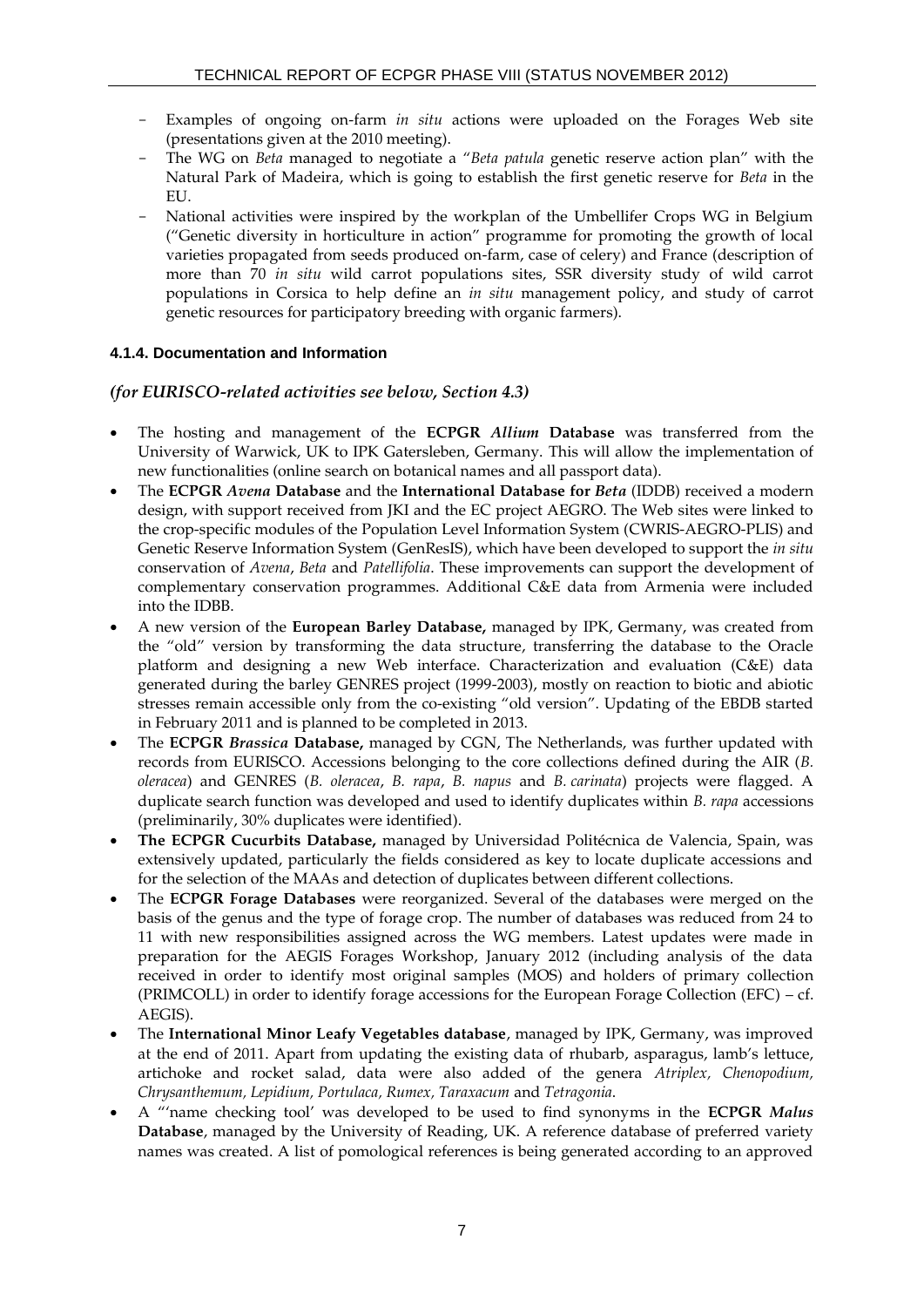procedure, and will be integrated in the CCDBs. The adopted methodology to validate names of varieties of *Pyrus* was applied to 3000 accessions.

- The functionalities of the **European Cultivated Potato Database**, managed by SASA, UK, were enhanced with the addition of an online tool for data input, allowing collection curators to enter their data directly.
- The **European Prunus Database** was improved by INRA, Bordeaux, with support from the EC project GenBerry and ECPGR funds. A new portal Web site gives access to five new Prunus crop databases (almond, apricot, cherry, peach and plum). An advanced search tool was developed for passport and characterization/evaluation data as well as for molecular data; photo upload and search tools were also developed. The database model was developed in consultation with CRA-W of Gembloux (Belgium) in view of deploying the same structure for the **ECPGR** *Pyrus* **Database.**
- Updating of the Prunus databases by European partners is in progress (new data provided by Germany, Italy, Latvia, Norway and UK).
- The **ECPGR Tomato Database**, managed by CGN, The Netherlands, improved with the addition of a duplicate finder option, review of taxonomy, descriptors made searchable online and inclusion of C&E data.
- **The ECPGR Eggplant Database,** managed by the Radboud University, Nijmegen, The Netherlands, was revised in its structure and software, resulting in improved end-user interface (easily searchable passport data, minimum morphological descriptors and access to pictures of many accessions; new fields for MLS status–species belonging or not to the Multi-Lateral System– and AEGIS status).
- A new field (cultivar group name) was developed for the **ECPGR Umbellifer Database,** managed by the University of Warwick, UK, to facilitate the identification of accessions of the same or close cultivar; this will be incorporated into a major update of the Database now planned for 2013, along with tables for characterization data based on selected minimum descriptors.
- **The European** *Vitis* **Database,** managed by JKI, Siebeldingen, Germany, as part of the EC GrapeGen project and with complementary ECPGR support, has been adapted to the EURISCO format and online interactive uploading modules for passport, characterization, SSR, virus, *Vitis sylvestris* population data and photos have been implemented. A photo gallery has also been included.
- **The PGR DuplicateFinder** software package was developed by CGN, The Netherlands to assist in the identification of putative duplicates in germplasm databases, as part of a project funded by the AEGIS Competitive Grant Scheme.

# **4.2. AEGIS**

Major achievements during the period 2009-2012 are summarized below.

# **4.2.1. Memorandum of Understanding and Associate Member agreements**

By the end of October 2012 the 32 countries listed below (and also in Box 1 above) had returned the signed Memorandum of Understanding (MoU) to Bioversity International. A total of 46 AEGIS Associate Membership Agreements between institutions holding *ex situ* accessions and the respective National Coordinators were concluded in 19 AEGIS member countries. The respective numbers are included in brackets behind the corresponding member countries below.

AEGIS member countries: Albania, Azerbaijan (2), Belarus (9), Belgium (1), Bosnia and Herzegovina, Bulgaria (1), Croatia (1), Cyprus (1), Czech Republic (8), Denmark, Estonia (3), Finland, Georgia (1), Germany (3), Hungary (1), Iceland, Ireland, Latvia, Lithuania, Montenegro, The Netherlands (2), Norway, Poland, Portugal, Romania (1), Slovakia (1), Slovenia (5), Sweden (1), Switzerland (1), Turkey (1), Ukraine and the United Kingdom (3).

# **4.2.2. European Collection**

- a. A "simplified" procedure for the selection of European Accessions was adopted and several Working Groups produced lists of candidate accessions for inclusion in the European Collection.
- b. The first 61 garlic accessions were included in the European Collection in December 2011 through their acceptance of the conditions for their long-term conservation and continued availability by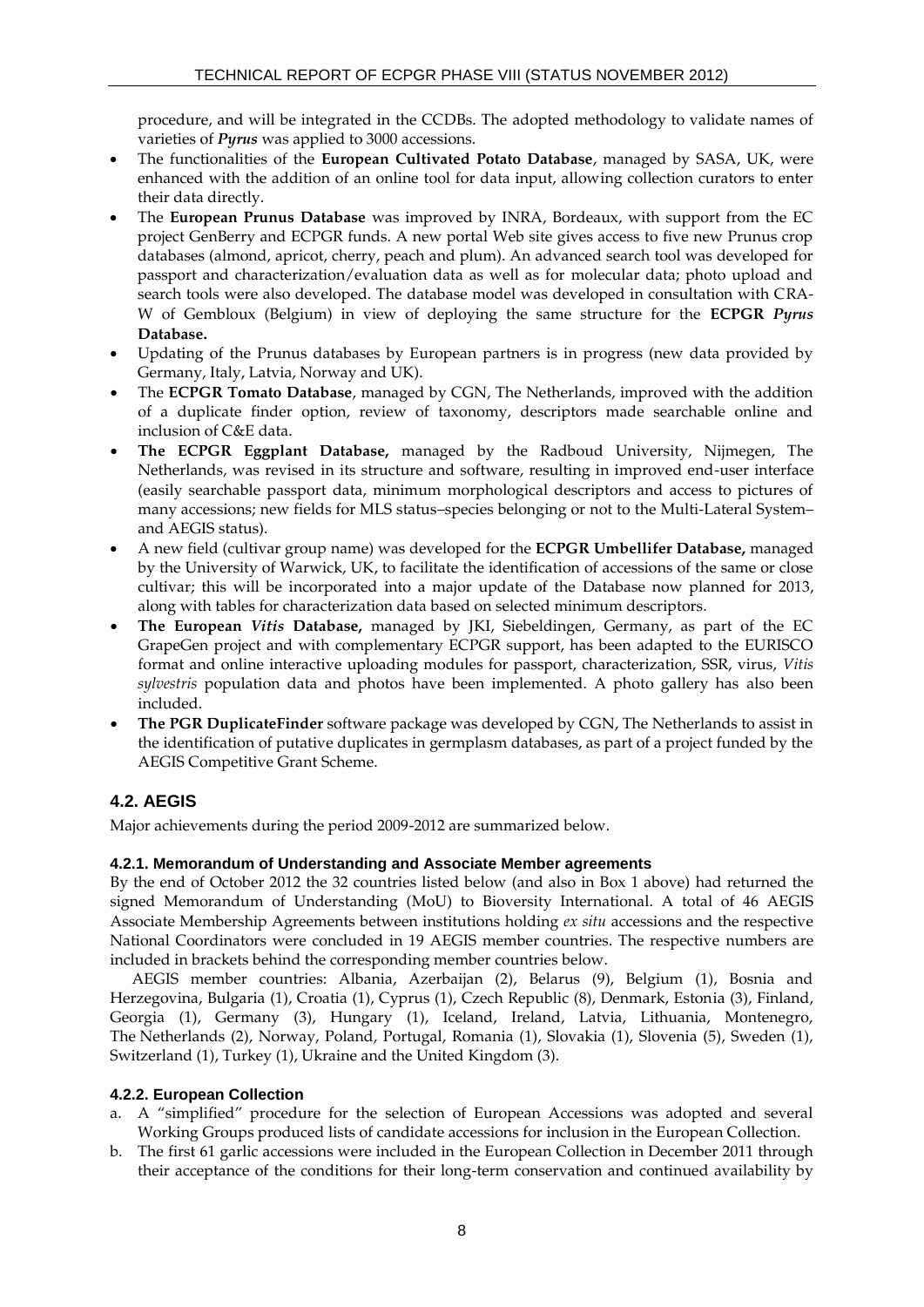the German and Czech National Coordinators. These accessions were flagged in EURISCO as the first European Accessions.

- c. Recently, IPK, Germany offered approximately 20 000 accessions of its crop collections that had been identified as unique German accessions or Most Appropriate Accessions maintained at IPK for consideration by the respective WGs for their inclusion in the European Collection. CGN, The Netherlands indicated their intention to take a similar approach.
- d. As the procedures for selecting European Accessions vary among WGs, an overview of the current status of the identification and selection process of accessions for the European Collection for all WGs is provided in Annex I, Table 1.

# **4.2.3. AEGIS Quality System (AQUAS)**

a. The template for an operational genebank manual which had been developed by the Secretariat was tested by NordGen, Sweden and IPK, Germany, approved by the AEGIS Advisory Committee and posted on the AEGIS Web site:

[http://aegis.cgiar.org/fileadmin/www.aegis.org/FOR\\_WEB\\_FINAL/Template\\_final240910.pdf.](http://aegis.cgiar.org/fileadmin/www.aegis.org/FOR_WEB_FINAL/Template_final240910.pdf) So far three AEGIS Associate Members (IPK and JKI, Germany and CGN, The Netherlands) have completed the manual.

- b. As the process of revising the FAO "Genebank Standards" coincided with the AEGIS process, it was agreed with the SC to use, if possible, the revised FAO Genebank Standards rather than developing new ones. Thus, ECPGR experts and the Secretariat participated in the process (expert consultations and commenting on drafts) to revise and/or develop new standards for the following three components: 1) orthodox seed germplasm, 2) field genebanks and 3) *in vitro* cultures and cryopreservation. This resulted in a final draft document ''Revision of the draft genebank standards for PGRFA" to be discussed by the Intergovernmental Technical Working Group on PGRFA at its Sixth Session (14-16 November 2012, Rome) [\(http://www.fao.org/agriculture/crops/core-themes/theme/seeds-pgr/itwg/6th/en/\)](http://www.fao.org/agriculture/crops/core-themes/theme/seeds-pgr/itwg/6th/en/).
- c. Considering the fact that several Working Groups had already initiated the development of cropspecific standards prior to the revision of the general genebank standards, a harmonization process of the crop-specific and general standards has become necessary. This process is currently ongoing. The current status varies among the WGs, as summarized in Annex I, Table 2.

#### **4.2.4. Safety-duplication Policy**

Under the guidance of the AEGIS Advisory Committee, the Secretariat drafted a "Safety-duplication Policy" for the accessions that will be included in the European Collection. This document was circulated in November 2012 to the SC for approval.

#### **4.2.5. Competitive Grant Scheme**

Eight projects granted through two calls of the AEGIS Competitive Grant Scheme have been or are being implemented. The current status and, where applicable, major results of the projects are summarized in Annex I, Table 3.

#### **4.2.6. Project proposals**

a. Two project proposals (EUROGENEBANK and Plant Gene Access) were prepared and submitted to the Seventh Framework Programme of the EU (Research Infrastructures – Support to existing research infrastructures – Integrating Activities) in 2009 and 2011 respectively. In both proposals more than 30 partners were involved in an effort coordinated by the Secretariat. Whereas both proposals met the threshold set by the EU, they were not selected for funding.

A number of project proposals including AEGIS-relevant aspects were successfully submitted to EU funding schemes and were implemented by WG members (GENRES projects on *Allium*, *Avena*, Leafy vegetables and *Vitis*; COST action on *Vitis*, etc.) *(see above, Section 4.1.1).*

# **4.2.7. Web site**

The AEGIS Web site [\(http://aegis.cgiar.org/home.html\)](http://aegis.cgiar.org/home.html) was revised and kept up-to-date. The growth of the European Collection is displayed in real time, thanks to a "routine" establishing an automatic connection with EURISCO. Visits to the Web site are monitored. Data for the period June 2011- October 2012 are shown in Fig. 1.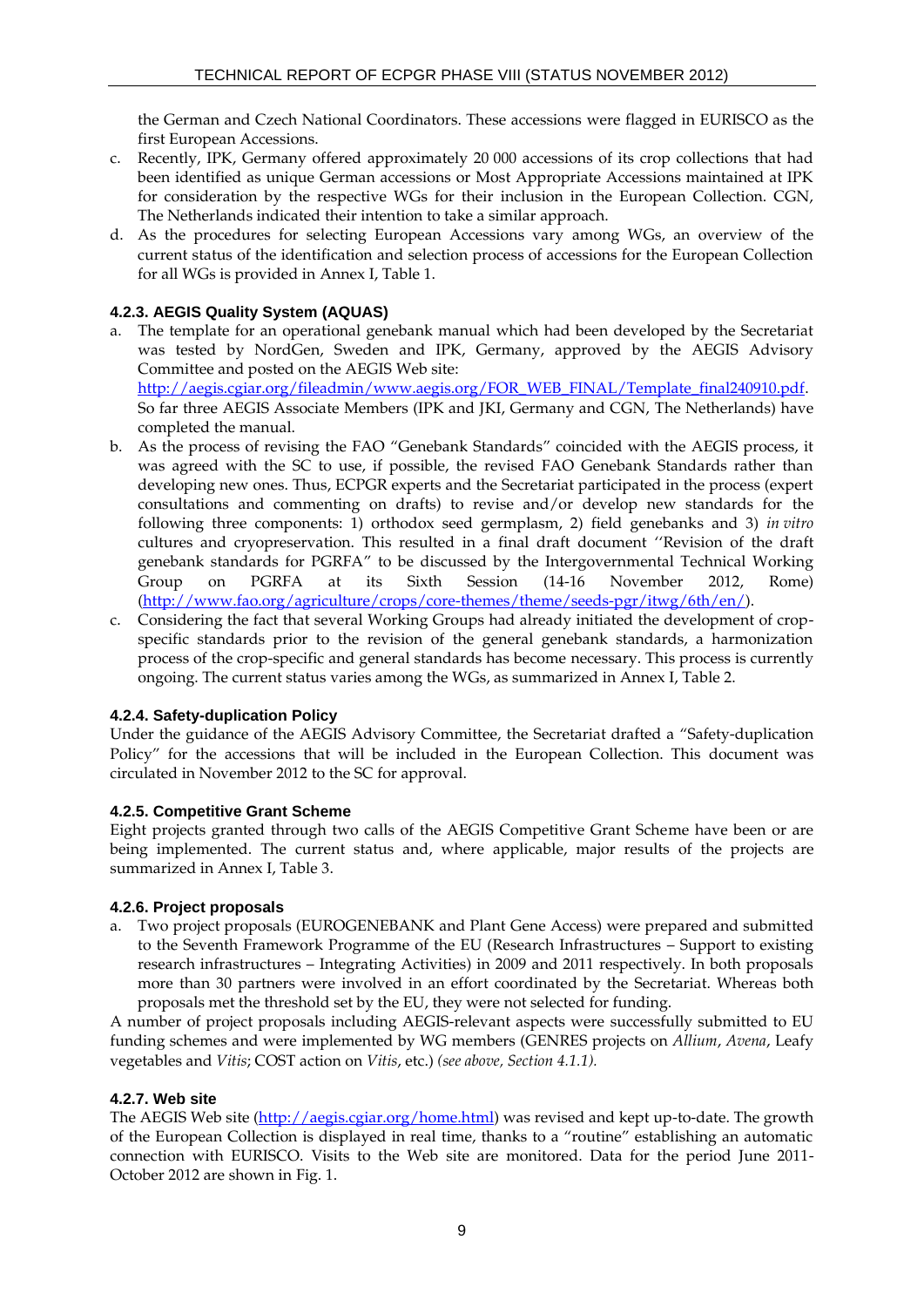

**Fig. 1.** Visits to the AEGIS Web site, period June 2011 to October 2012.

#### **4.2.8. Concluding remarks and outlook**

- Most countries became members of AEGIS through the signature of the MoU. The others have not indicated that they would not join AEGIS, but the process is delayed by slow decision-making procedures. The process of concluding Associate Membership Agreements is also slow in many countries and will require continued attention.
- The process of selecting accessions for the European Collection is an evolving process. It turned out that the original proposed procedure was not well understood and thus, a simplified procedure was developed and agreed. The recent initiative by IPK, Germany to offer several accessions has given a boost to the process. However the exercises carried out to select candidate European Accessions have shown that the accession-level passport data, on which the selection is based, are often a limiting factor; data completeness and quality must therefore be improved. WGs also encountered difficulties in receiving confirmations/responses from individual collection holders with respect to the identified candidate European Accessions. The Secretariat is closely following the selection process, regards it as one of the highest priorities and engages in assisting WGs where necessary and meaningful.
- The discussions and related activities on general and crop-specific standards were boosted by the FAO coordinated process of updating the Genebank Standards. In general, WGs seem to be willing to adopt the FAO standards with some crop-specific additions or modifications. This means a significant step forward with the establishment of AQUAS.
- Based on the achievements obtained through the eight projects funded by the AEGIS Grant Scheme (with two projects still outstanding), it can be concluded that competition for funds to carry out specific projects has been effective and that it provides an element of flexibility that allows a more focused and priority-driven approach in implementing the AEGIS agenda.
- The development of two AEGIS-related project proposals, through a wide partnership involving more than 30 scientists/institutes for each proposal, provided new conceptual insights for future work and pointed out weaknesses related to the large size of the network, such as: not all partners from the entire ECPGR membership can be selected; existing ECPGR Network structures can only play a subordinate role in the project; not all project-relevant technical/scientific expertises are represented in ECPGR; the collaboration between ECPGR and plant breeders is not very strong and formal collaboration with botanic gardens does not exist; the expectation from the EU to timely deliver significant outputs places a heavy responsibility on the coordinating organization to select partners that have the reputation of delivering.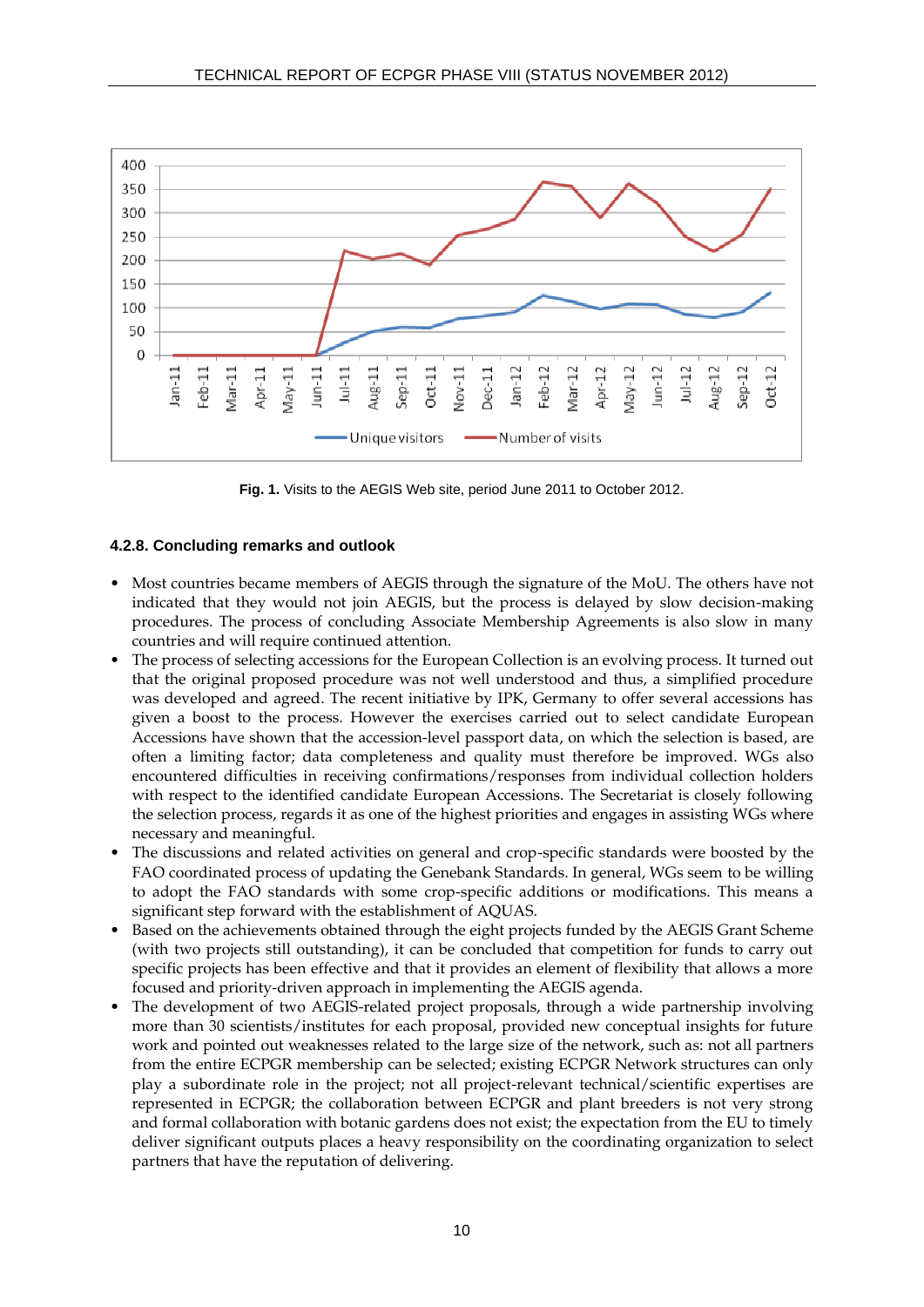In view of the progress made with the AEGIS establishment and start of operation, compliments should be addressed to all partners involved, considering that most of the related activities had to be carried out as in-kind contributions during a period of financial constraints.

# **4.3. EURISCO**

The list of EURISCO achievements and improvements made during the current Phase (2009-2012) is listed below.

# **4.3.1. Summary of facts and figures**

- Total number of accessions = 1 113348 (16 Nov. 2012)
- Turnover of National Focal Points (NFPs): 27 newly appointed
- Six new National Inventories joined EURISCO
- Forty-three uploaded National Inventories
- New institutes providing data to EURISCO = 33 (11%)
- New accessions = 75586 (data quantity increased by 7%)
- New species =  $1771 (5%)$
- Data quality of "Sample status" field improved by 6%
- Average Web site total visits per year =  $8355/y$  (~50% unique visits)
- EURISCO site visitors from new countries increased by 14%
- Accessions flagged in EURISCO as part of the Multilateral System (MLS) have reached a total number of 251 173 from 18 countries, representing around 22.5% of the total number of accessions recorded in EURISCO and covering 65% of the genera from Annex I of the ITPGRFA.
- AEGIS status: 2 countries flagged 143 accessions
- More than 900 reports indicating taxonomic and geo-referenced ambiguities in the uploaded data have been produced and sent to NFPs for consideration (2009-2010)
- Organized 4 EURISCO country seminars and trained 113 people
- Organized 1 regional EURISCO training workshop for 30 NFPs
- Eight E-bulletins produced between 2009 and May 2012, published on the EURISCO Web site [\(http://eurisco.ecpgr.org/releases/e\\_bulletin.html\)](http://eurisco.ecpgr.org/releases/e_bulletin.html) and disseminated via e-mail to more than 200 individuals.
- Two Factsheets on EURISCO produced now available in 15 languages
- More than 20 travels have been made for training or dissemination purposes related to EURISCO. More than 30 presentations, several posters and publications where produced (abstracts, newsletter, peer-reviewed, training materials)
- Scientific and technical support to NFPs and users reached an average of 250-300 exchanges of emails per year
- New EURISCO Web site launched on 17 November 2011.

# **4.3.2. Improvements**

- Internet functionalities were improved with the implementation of new search options and the introduction of various features that improve effectiveness and user-friendliness:
	- The revision included upgrading of the functionalities and search capacity
	- New AEGIS, MLS and Standard Material Transfer Agreement (SMTA) fields made available
	- Downloading option of all multi-crop passport descriptors (MCPD) + EURISCO fields
	- More accurate results of the taxonomy searches including synonyms
	- Upgrading the Web site based on users feedback
		- results displayed in selected views from the dropdown menu
			- possibility to create a custom report
			- improved Passport view page with Google maps for the accession (where latitude/longitude have been provided)
		- generally making it more attractive and user-friendly
	- New "News" section on the EURISCO Web site home page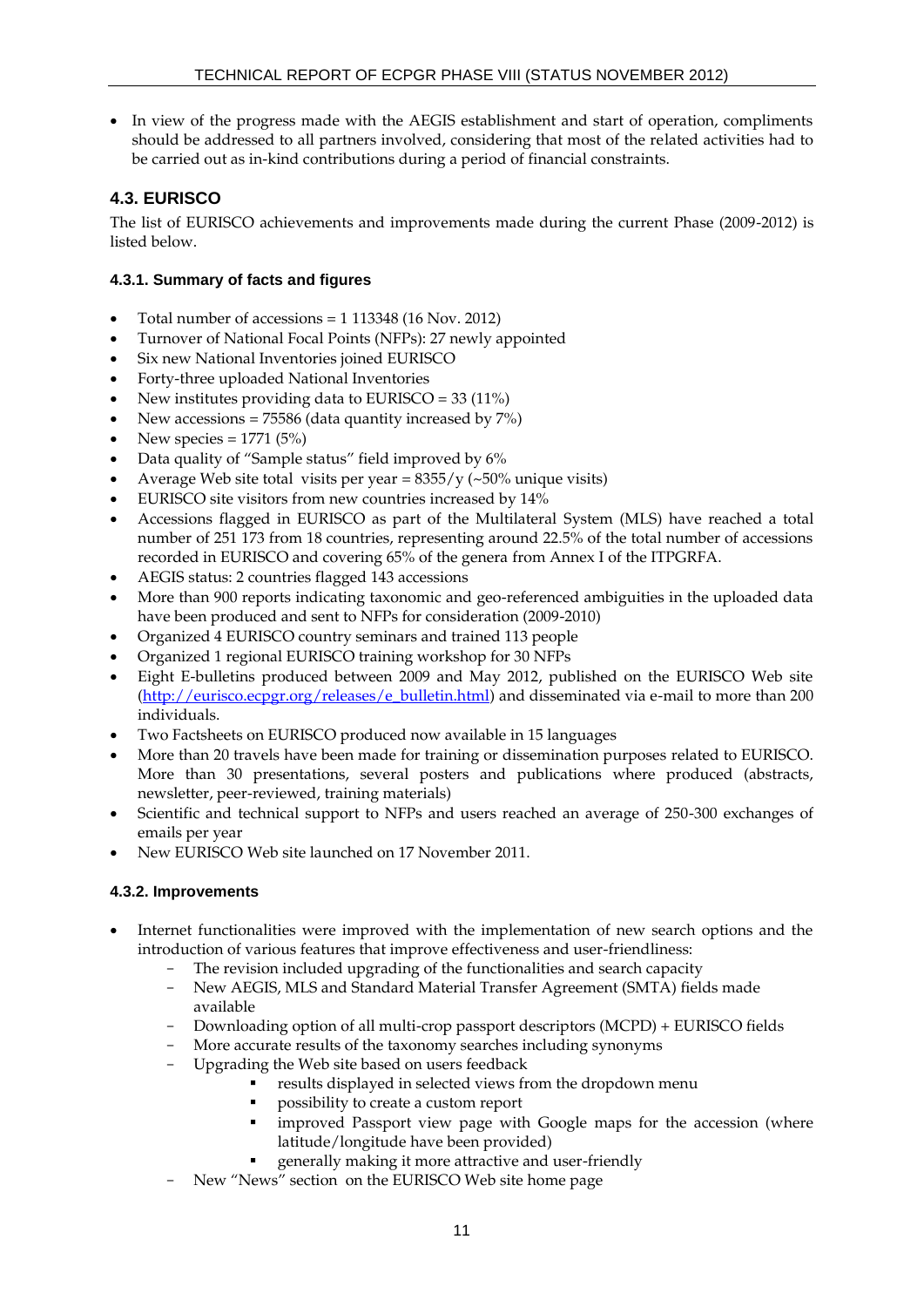- RSS feed added to the Web site
- To further increase data quality and completeness in the EURISCO, real time taxonomy and geo-referencing reports are available on countries' upload pages
- taxonomy and geo-referencing reports downloaded in both Excel and for Google Earth viewing are available by institute
- New EURISCO Data Sharing Agreement (DSA) developed, and sent to all the National Focal Points (NFPs) and National Coordinators for signature (20 DSA signed at November 2012)
- New Terms of Use were also prepared by the legal experts and made available on the EURISCO website
- A "road map to the inclusion of characterization and evaluation (C&E) data in EURISCO" was drafted
- Maintenance, general fixes and database management have been provided for the Web site and database
- Current development: The database backbone system is being redeveloped (upgrading and revising of the so-called 'staging area'); this will facilitate the upload of passport data and will provide the backbone structure enabling the upload of characterization and evaluation (C&E) data.
- Ongoing "Comparative analysis between EURISCO and WIEWS and ECCDBs" on current gaps on passport data/collections.

#### **4.4. EURISCO and the European Central Crop Databases (ECCDBs)**

At the 11th SC meeting (September 2008, Sarajevo) a vision for a European PGR information landscape was presented by Th. Van Hintum, announcing the need for a changing role of CCDBs from passport data gathering points to crop-specific PGR entry portals. At the 12th SC meeting (December 2010, Bratislava) it was mentioned that the role and use of CCDBs should be elucidated. The relationship between EURISCO and the CCDBs is an issue that has constantly been raised in the Working Group meetings.

Several WGs were confronted with the difficulty to sustain the development of their CCDBs and were hoping to use EURISCO for the selection of accessions for the European Collection, and as the most reliable source of quality passport data. However, they faced various problems and frustration, since EURISCO did not contain many important data (additional accessions and C&E data) that were available only from the CCDBs. These WGs (Barley, Forages, Solanaceae and Wheat) recommended the SC to invest more in EURISCO to make sure that all relevant and important data are accessible through it. They have also offered that the Crop DB managers could take the role of data curators for specific crop sections of EURISCO. On the other hand, other WGs continue to feel more comfortable with their CCDB, which they consider easier to search, better suitable to accommodate crop-specific C&E data, and more flexible for updating and for the inclusion of additional functionalities. These WGs have tended to develop their crop-specific DBs with various features (synonym searches, duplicate searches, images, accessions' comparison, molecular markers data, GIS features, links to *in situ* locations of wild relatives, cultivar data, taxonomy standardization, pedigree data, evaluation data, individual tree data, etc.). These WGs (*Avena*, *Beta*, *Malus*/*Pyrus*, *Prunus*, *Vitis*) have often benefited from EU or other funds that have spurred the further development of their databases. These WGs tend to use EURISCO as a source of passport data, whenever these are missing in their CCDB, but they devote all their efforts to improve and analyse the data within their CCDB. One problem encountered by these WGs is that the selection of AEGIS accessions can only consider accessions that are officially included in EURISCO by the National Inventories (NIs). They also face problems of sustainability of the development of their CCDBs whenever international projects are concluded, unless national or institutional commitments are secured for the continuation of the databases. In some cases, DB managers have feared pressures by ECPGR to terminate CCDBs in their current form, which would not help to sustain such commitments.

The two types of approaches described above need not be seen as incompatible. The principles expressed in the "Vision paper" presented in Sarajevo still hold. The reality is showing an increasing role of EURISCO as the official repository for all crops' passport data, as well as a changing role of the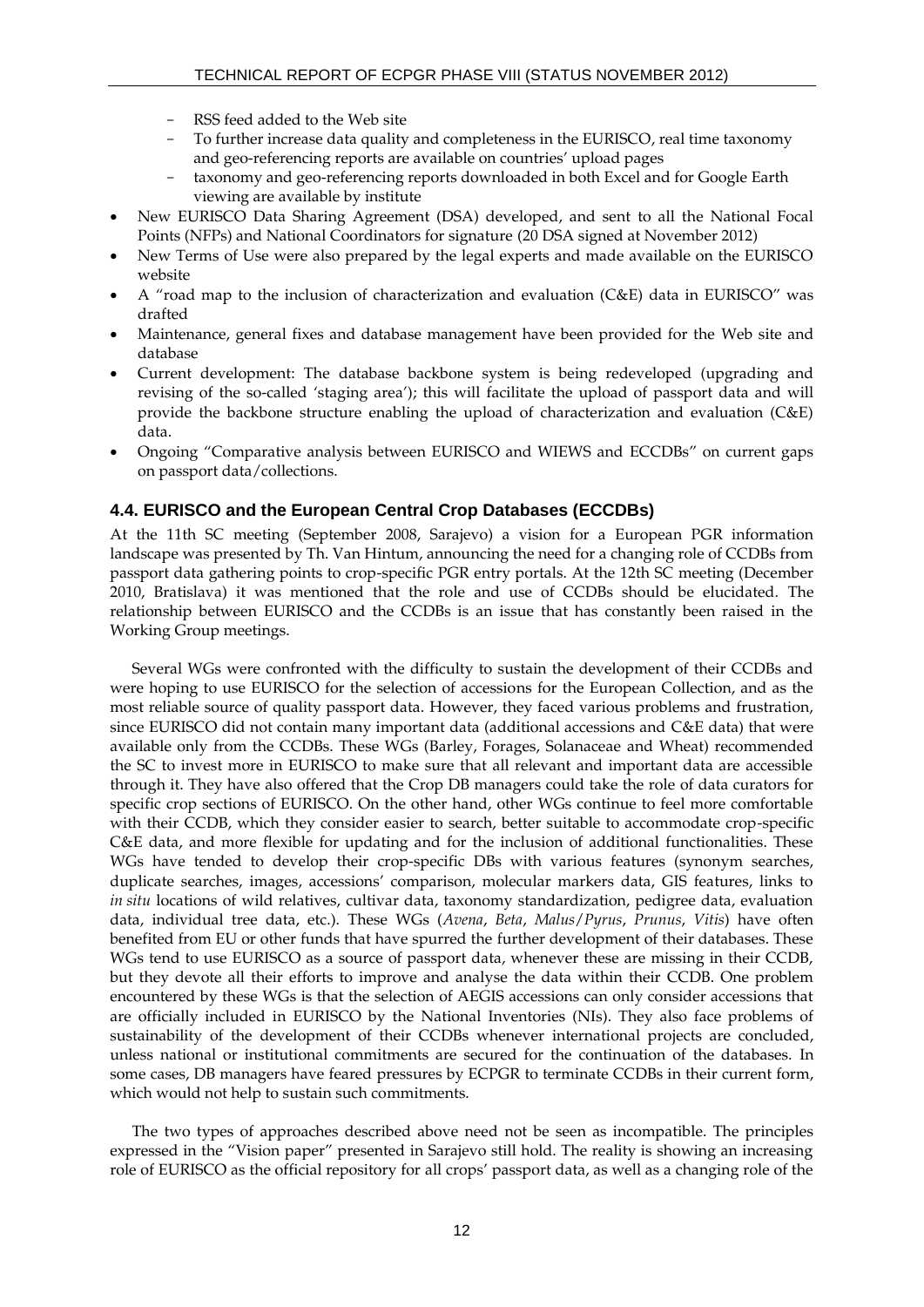CCDBs, developing more sophisticated features. The further strengthening of EURISCO is however necessary to enable those WGs that do not wish or cannot invest in CCDBs, so that they can use EURISCO as a reliable and sufficient tool to analyse their crop data for AEGIS purposes (definition of European accessions, identification of gaps, etc.). At the same time, a stronger EURISCO can also facilitate the development of CCDBs into specialized crop portals, whenever they are sustained by project funds or by in-kind support from the WGs. Various WGs have requested the possibility to discuss the relationship between EURISCO and the CCDBs in a meeting where all NI Focal Points and CCCDB managers could eventually reach a common understanding and harmonization of intents for the future, even if maintaining compatible diversity of approaches.

*The opportunity to organize such a meeting in the near future is raised for consideration of the SC.*

# **4.5. Cross-cutting activities**

A budget line for cross-cutting activities and zero funds was included in the ECPGR budget for Phase VIII, with the intention to raise additional voluntary funds. This was possible in the case of the ECPGR Independent External Review initiative for which  $\epsilon$  31 000 were raised with contributions from Finland, Nordic countries, Switzerland and UK. The implementation of this activity has been described through several products and specifically in the 2010 Progress Report.

Crop Networks were also encouraged to carry out cross-cutting activities, despite their limited budgetary situation. In this context, the Cereals Network organized of a pre-breeding workshop in 2009; the Fruit Network developed methodologies to identify synonyms and worked towards the establishment of a Fruit Database concept.

# **4.6. Inter-regional Cooperation**

Following the decision made by the SC in Sarajevo (2008), new Terms of Reference for the Interregional Cooperation Network Coordinating Group were drafted by the Secretariat and agreed by the SC in 2009. These ToRs focused on the objective to convey to other regions similar views as those prevailing in Europe regarding the sharing of tasks, material and information, at the same time facilitating and promoting the ratification and implementation of the International Treaty. Activities were carried out in collaboration with Bioversity and the Treaty Secretariat *(see below, Section 5.2).*

# **4.7. ECPGR Web site**

A renewed ECPGR Web site was launched in April 2011, offering an easier and better structured access to contacts, databases, budgets, meetings, publications, workplans, constitutional and other documents related to ECPGR. Web-enabled databases allow the Secretariat to make easily available the latest contact details of the WG members, the status of use of country quota and participation in meetings. Search masks were prepared to allow searches for publications, past meetings and germplasm databases.

A public awareness page is linked to an archive of ECPGR public awareness tools (leaflets and brochures) and to a list of national public awareness activities with information, products and links kindly provided by a number of national programmes

[\(http://www.ecpgr.cgiar.org/Introduction/PA\\_NatProg.htm\)](http://www.ecpgr.cgiar.org/Introduction/PA_NatProg.htm).

The average number of hits per day gives an indication of the impact of the ECPGR Web site. Data for the period June 2011-October 2012 are shown below in Fig. 2.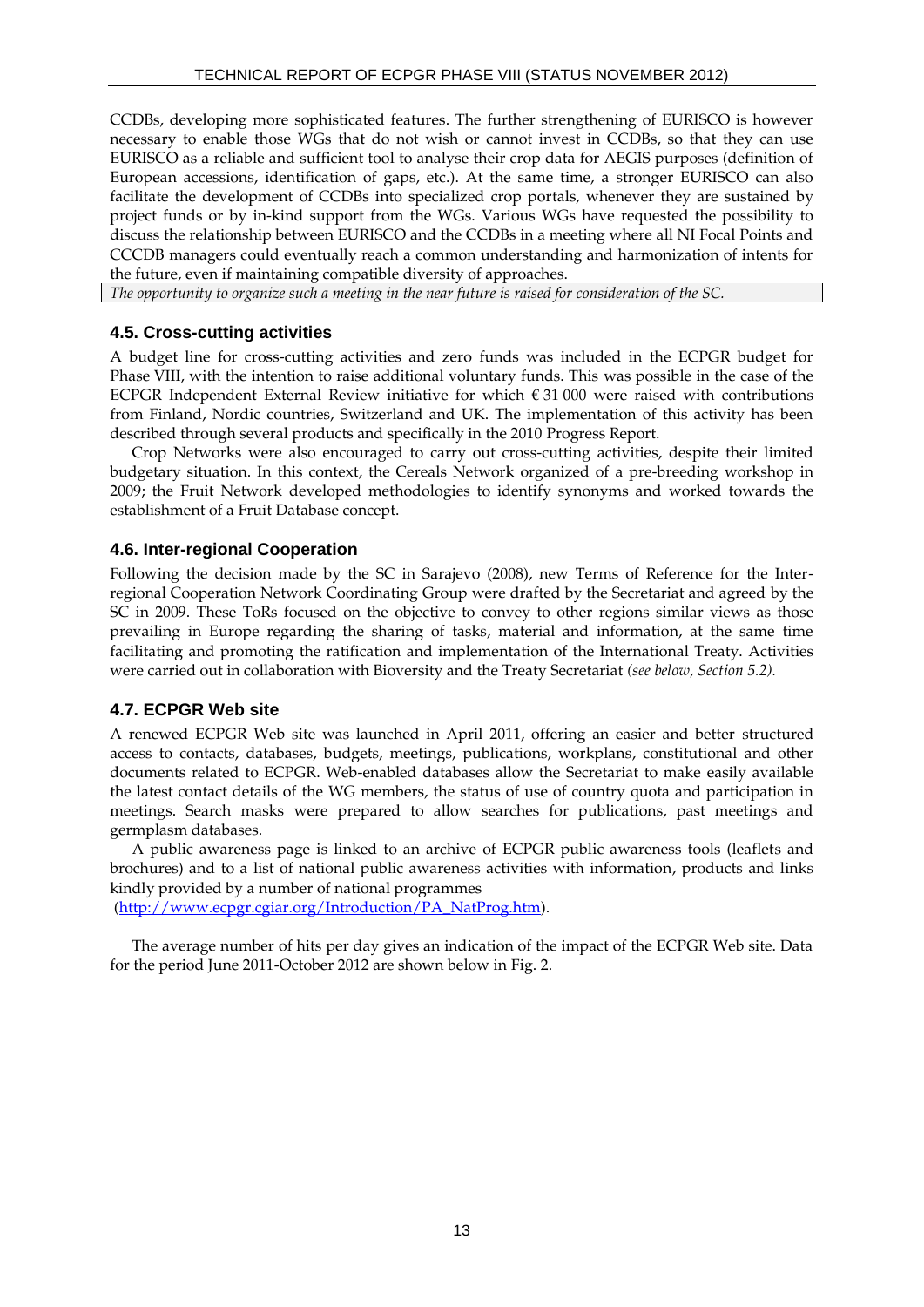

**Fig. 2.** Visits to the ECPGR Web site, period June 2011 to October 2012.

# **4.8. Publications**

#### **4.8.1. Reports and scientific articles**

The status for Phase VIII at November 2012 is as follows:

- 28 ISBN publications (reports of ECPGR meetings) published online (2 of them also printed)
- 8 electronic reports uploaded on the Web (minutes and executive summaries of ECPGR meetings)
- 14 ECPGR-related publications co-authored by the Secretariat or by ECPGR WG members as a result of ECPGR funding.

The list of the above publications is available in Annex III.

The publication strategy defined at the SC meeting in Sarajevo (2008) was successfully implemented. The backlog of past publications in preparation was cleared in 2011. Advanced drafts of the meeting reports are usually available online within 3 months after the meeting, and the final version published online within 6 months.

#### **4.8.2. Bioversity Newsletter for Europe**

Seven issues of the Bioversity Newsletter for Europe were published between January 2009 and April 2012. The Newsletter, produced with a partial contribution from the ECPGR budget, includes reports on all ECPGR activities. Following the closure of its Regional Office for Europe during its structural reorganization, Bioversity International discontinued the production of the Newsletter.

# **5. Links with other initiatives and developments in international fora**

The main interactions between ECPGR and European or international organizations as well as other Networks and initiatives during Phase VIII and the major outcomes are summarized below.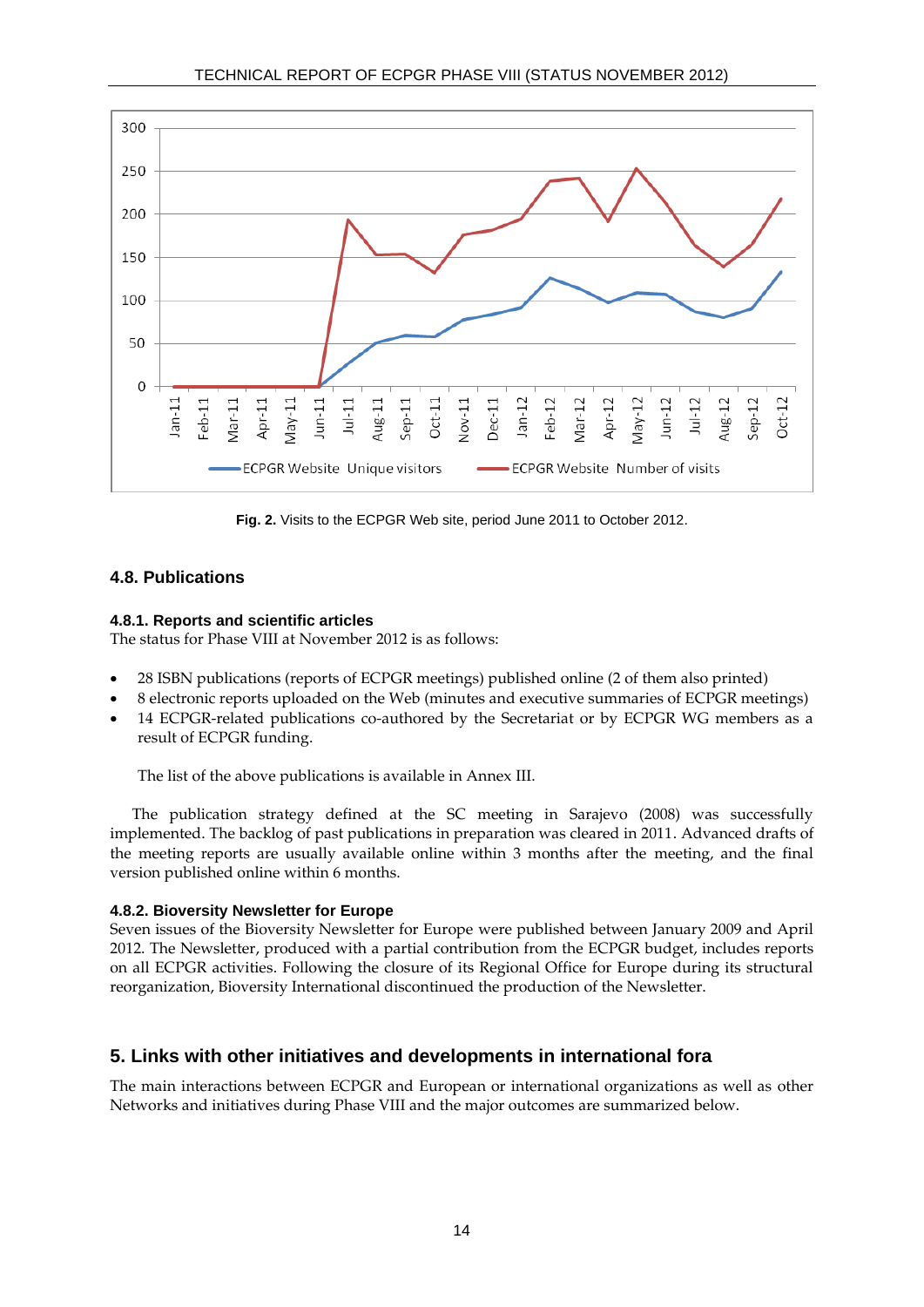#### **5.1. European Commission**

The ECPGR Networks continued their involvement in the development and implementation of a few projects that were started in the previous Phase: AEGRO (*in situ* management), AVEQ (*Avena* for quality in human consumption), EURALLIVEG (vegetative *Allium* core collection), LEAFY VEG (use of leafy vegetables germplasm) and GrapeGen06 (management of *Vitis* genetic resources) (s*ee above, Section 4.1.1).*

The communication efforts undertaken by the Secretariat and Bioversity in 2009 led to the adoption of significant research topics on agricultural biodiversity in the Seventh Framework Programme, which resulted in two successful projects: PGR Secure ("Novel characterization of crop wild relative and landrace resources as a basis for improved crop breeding", [www.pgrsecure.org](http://www.pgrsecure.org/))" *(see above, Section 4.1.3)* and FruitBreedomics ("Bridging the gap between genomics and fruit breeding", [http://www.fruitbreedomics.com/\)](http://www.fruitbreedomics.com/).

A topic on the "Strengthening of the European research infrastructure for the conservation and use of PGRFA" was also promoted and in two occasions (2009 and 2011) the Secretariat coordinated AEGIS-related project proposals *(see also above, Section 4.2.6)*. However, the fact that for both proposals the threshold was met but none of the two was finally selected for funding generated considerable disappointment. An invitation to prepare a proposal for a topic to be included in yet another call of the successor of Framework Programme VII (Horizon 2020), within the same very ill-fitting conditions of the Integrated Research Infrastructures scheme as the previous two proposals, was eventually not followed up. This decision, after consultation with ExCo, was formally communicated to the responsible coordinator in the European Commission.

The ECPGR Secretariat participated in the survey for the evaluation of the Community programme on genetic resources in agriculture - Council Regulation (EC) No 870/2004, by sending inputs for an e-consultation of stakeholders that was concluded in January 2012. In June 2012, at the 26th meeting of the Committee on the Conservation, Characterisation, Collection and Utilisation of Genetic Resources in Agriculture, member state delegates referred to the importance of making links to ECPGR.

Following the recommendations made by the Steering Committee at their 11th meeting in September 2008, a Task Force was initially established and then revitalized in December 2010, to prepare a strategy paper in order to coordinate actions towards and interactions with the EU. The strategy paper, finalised in 2012 (see background documents to 13th SC meeting) includes a series of recommendations and proposed actions.

#### **5.2. The International Treaty on PGRFA**

Capacity building workshops were organized by the Inter-regional Cooperation Network in two occasions, in Uganda in 2009 with the East Africa Plant Genetic resources Network (EAPGREN) and in Turkey in 2011 with the Near East and North Africa Plant Genetic Resources Network (NENA PGRN). The objectives were to promote communication and knowledge across PGR regional networks, in view of facilitating the implementation of the International Treaty. The Treaty Secretariat was actively involved in both events, attending the meetings and supporting the initiative.

The Treaty Secretariat acknowledged ECPGR's outstanding contribution to capacity building for developing countries. The financial support budgeted by ECPGR for the organization of inter-regional workshops was only partially used, since as a follow-up to consultation with the Treaty Secretariat, further capacity building events through inter-network collaboration did not materialize.

EURISCO *(see above, Section 4.3.1)* allows displaying those accessions from European collections that are part of the Multilateral System. As of November 2012, 18 countries have flagged in EURISCO a total of 251 173 accessions.

AEGIS *(see above, Section 4.2)* provides a mechanism for regional cooperation in the implementation of the Treaty in the European region. Wherever possible, AEGIS uses the Treaty's mechanisms, procedures and instruments, including the Standard Material Transfer Agreement (SMTA), and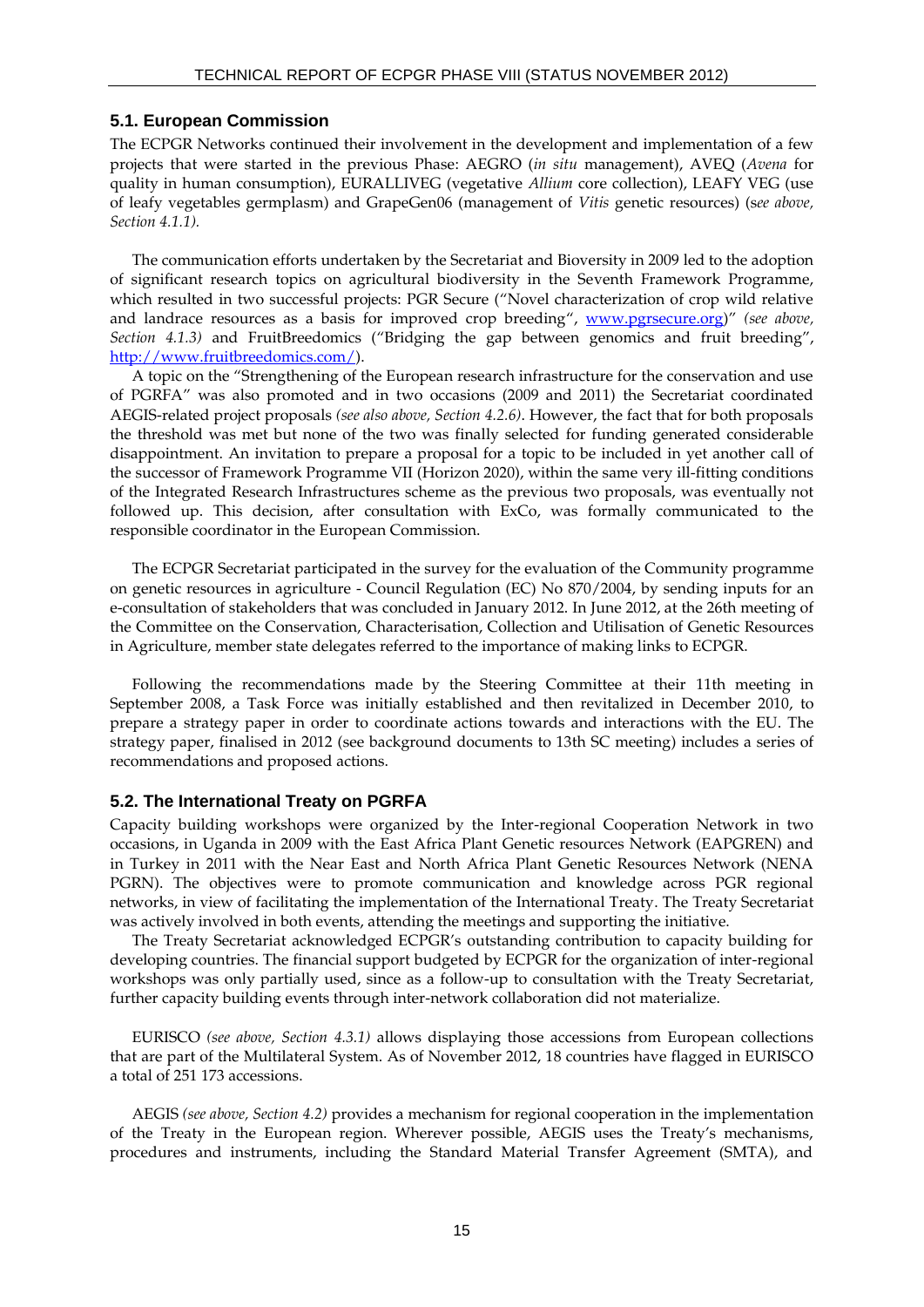thereby contributes to its effective implementation. The 143 *Allium* and 21 *Vitis* accessions designated as part of AEGIS are *de facto* extending the Multilateral System to non-Annex I crops.

# **5.3. Global Crop Diversity Trust (The Trust)**

A project funded by the Global Crop Diversity Trust for the regeneration and safety-duplication of regionally prioritized crop collections was prepared by the ECPGR Cereals Network and the Oil and Protein Crops Network, involving 11 partner institutions from 10 European countries (Albania, Armenia, Azerbaijan, Belarus, Bulgaria, Georgia, Greece, Hungary, Israel and Portugal). The project was granted nearly US\$ 130 000 from the Trust. Main deliverables were the following:

- Threatened accessions of cereals (3047) and grain legumes (1091) were regenerated;
- Passport and characterization data were collected and made publicly available;
- Accessions were safety-duplicated at Svalbard and CGIAR centres.

The role of the ECPGR Secretariat, acting as intermediary between the Trust and the European partners, has been facilitated by the existence of the ECPGR Networking community and its long-term body of knowledge and of interactive mechanisms. The project has been adopted by the ECPGR Secretariat, since it was an opportunity in line with the needs and principles of the Networks. At the same time, the project has hijacked time and resources of the Secretariat staff, especially with the requirement of laborious financial and technical reports. This effort has been compensated to ECPGR by the Trust with US\$ 14 000 that have been used to cover programme assistant's costs.

The ECPGR Secretariat and the Documentation and Information (D&I) Network closely followed the developments of the project entitled "Global Information on Germplasm Accessions" (GIGA), jointly funded by the Trust, through a grant from the Bill and Melinda Gates Foundation, Bioversity International, and co-sponsored by the Secretariat of the International Treaty. ECPGR participated with a representative observer in the project's International Steering Committee meetings. The EURISCO data were provided for inclusion into GENESYS, the global online portal to information on PGR accessions, currently maintained at Bioversity International. Given the obvious complementarity between EURISCO and GENESYS, plans were made by the respective managers to proceed towards a convergence between the two databases, however retaining the EURISCO identity. While GENESYS is approaching its Phase II with an increasing leadership of the Trust, EURISCO is expected to continue to be a major data donor to GENESYS, and the ECPGR D&I Network to be increasingly involved in the governance of GENESYS.

# **5.4. FAO**

ECPGR members interacted with the Seeds and Plant Genetic Resources team of FAO's Plant Production and Protection Division (AGP)*,* mainly on activities related to the implementation of the Second Global Plan of Action for PGRFA and in preparation for the Second report on the State of the World's PGRFA.

A specific effort was made by the ECPGR Secretariat to facilitate the contribution of inputs from WG members to the drafting of the revised "Genebank Standards for PGRFA" *(see above, Section 4.2.3).*

ECPGR members of the D&I Network also provided inputs and comments to the revision of the FAO/Bioversity "Multi-Crop Passport Descriptor List", leading to the release of version 2, June 2012.

# **5.5. EUCARPIA and the European Seed Association (ESA)**

The ECPGR Secretariat participated in the 19th EUCARPIA Genetic Resources Section Meeting (26-30 May 2009, Ljubljana, Slovenia), contributing with an invited presentation on AEGIS and a poster on EURISCO. The meetings of the EUCARPIA Crop sections are usually occasions for the ECPGR WG members to meet and to update their progress and coordination on the implementation of WG workplans, as well as to present their activity to wider audiences.

Invitation to WG meetings have regularly been forwarded to the focal point for the European Seed Association (ESA), but these have never raised sufficient interest. Positive but limited interactions with ESA have taken place through their representative in the AEGIS Advisory Group (Anke van den Hurk, Plantum, The Netherlands). Clearly, the connection between ECPGR and the private sector has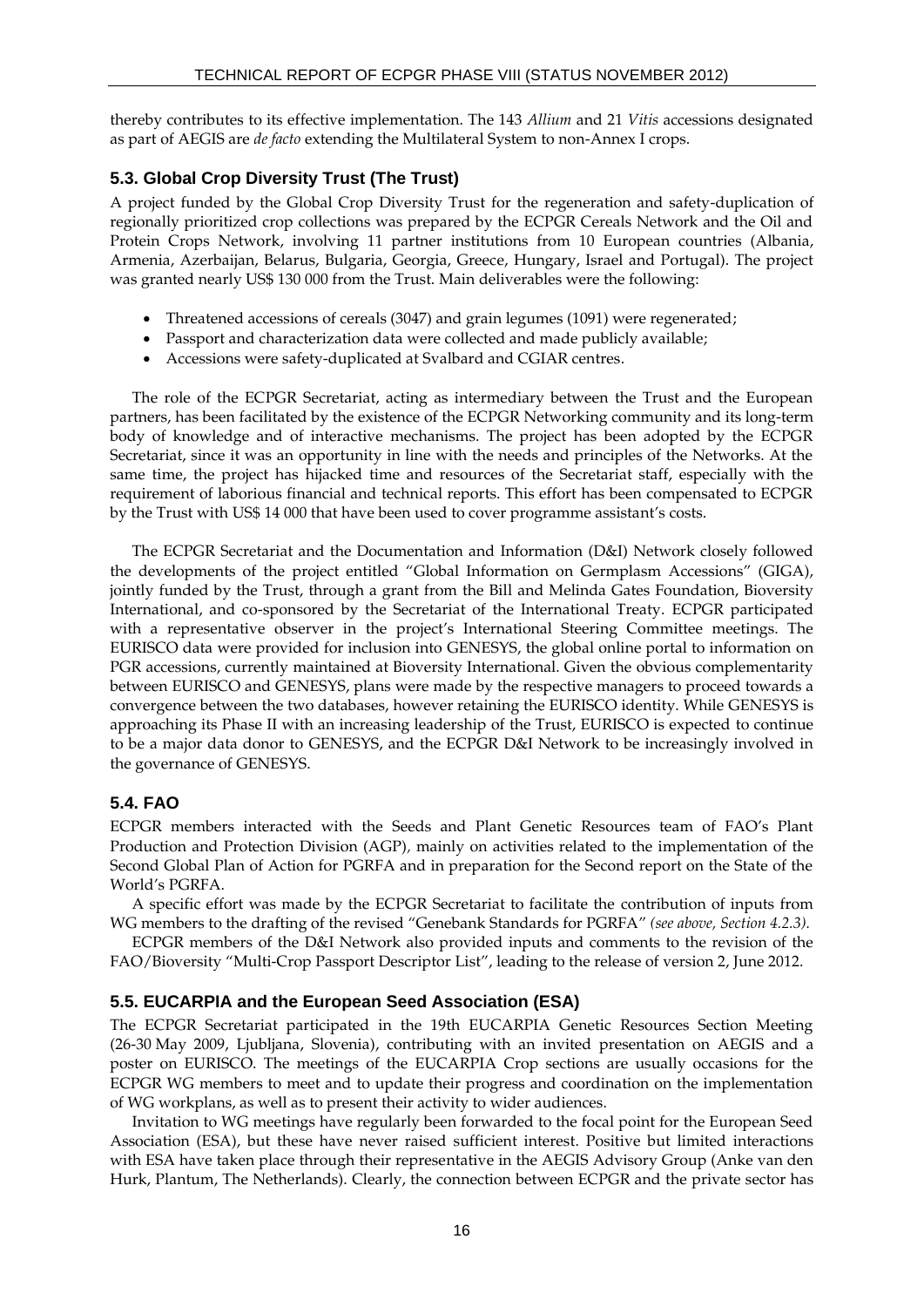not yet taken off. During the preparation of the Plant Gene Access project proposal, a Work Package involving the private sector was developed, with the objective of strengthening the ties between genebanks and the private industry concerned with plant genetic resources. This could be a starting model for future collaborative initiatives.

# **5.6. SEEDNet**

Collaboration with the South East European Development Network on Plant Genetic Resources (SEEDNet), funded by the Swedish International Development Agency (Sida) continued during 2009 with participation of the ECPGR Coordinator in the SeedNet Regional Steering Committee meetings, mainly with the objective to exchange information. After the conclusion of the support from Sida in 2010, the Network was expected to continue on a self-funded basis. Interactions with ECPGR have however diminished. As decided by the ECPGR SC in Sarajevo (2008), the observer status of the Coordinator of SEEDNet in the ECPGR Steering Committee has ceased to be effective after the conclusion of the Sida-funded project.

# **6. Financial status**

The last available official figures are related to the closure of financial year 2011. These were provided to the Steering Committee members and are available as background document.

In this Section, the financial status of ECPGR is summarized and assumptions are made about the estimated final financial result, by adding the forecast expenditures for 2013 (See Annex II) to the estimated closure data for the 2012 financial year.

#### **6.1. Contributions received for Phase VIII (Table 1)**

At 31 October 2012, the total regular contributions received for Phase VIII amounted to  $\epsilon$  1 813 535. Additional  $\epsilon$  31 076 were received as voluntary contributions (for details see Section 6.2) with an agreement to use these funds for the ECPGR External Independent Review.

At 31 October 2012, outstanding contributions for Phase VIII amounted to  $\epsilon$  401 915.

The most critical outstanding contributions are from members that have not paid any contribution to Phase VIII so far: Armenia, Belgium, Georgia, Malta, Portugal, Russian Federation and Ukraine. The total annual contributions of these seven countries amount to  $\epsilon$  62 650 (x5 =  $\epsilon$  313 250).

# **6.2. Budget and expenditures in Phase VIII (Table 2)**

The original total budget for Phase VIII (€ 2759 002) was increased by  $\epsilon$  31 076 representing the additional voluntary contributions paid by Switzerland ( $\epsilon$  10 000), UK (£ 1500), Finland ( $\epsilon$  750) and the Nordic Countries (DKK 140 000). The original budget was also increased by an additional  $\epsilon$  139 975 representing the funds carried over from the previous Phase. The total budget for the Phase VIII is therefore set at  $\epsilon$  2 930 053.

Expenditures for staff costs have been lower than originally estimated and the expected balance of these expenditures at the end of 2013 could be as high as  $\epsilon$  120 000.

Expenditures for Crop and Thematic Network activities have also been maintained on average below the budget, partly due to lower than expected costs for the meetings, partly to slow implementation of some activities planned by the Networks and partly as several lower priority activities were stopped. Detailed expenditures of each Network have been made available as background documents. Other savings were made with lower costs for the Newsletter, since its production was terminated by Bioversity in 2012. Also the External Independent Review cost less than the funds raised for it.

#### **6.3. Financial status of Phase VII (Tables 3 and 4)**

As previously reported, carry-over funds from Phase VII have been accrued to the total budget of Phase VIII (see Table 2). Table 3 shows that these funds ( $\epsilon$  139 975) were almost entirely spent, in conformity with the allocation agreed by the Steering Committee in October 2009. The balance is € 11 935. However, it should be noted (see Table 4) that outstanding contributions related to Phase VII are still due from Armenia, Georgia, Israel and Malta, amounting to  $\epsilon$  34 300.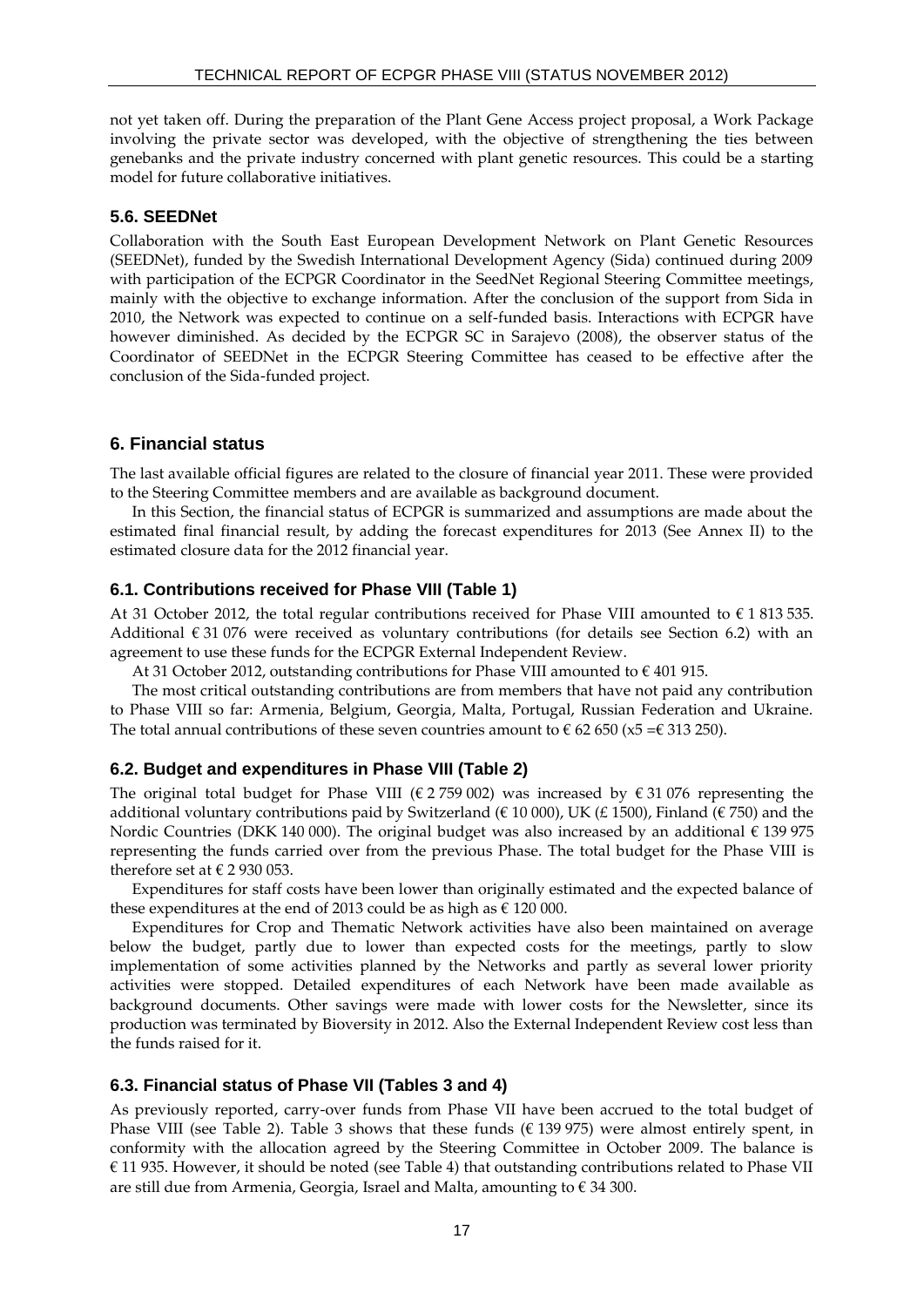# **6.4. Conclusion (Tables 5 and 6)**

The estimate made by the Secretariat on the total expenditures expected in 2013 to complete all the activities that are still planned by the Networks amount to about  $\epsilon$  570 000. Such level of expenditures would result in a final balance of about € 306 000 for Phase VIII, provided all outstanding contributions were received. The current total amount of outstanding contributions from Phase VII and VIII is  $\epsilon$  436 215. Therefore, it will be critical that member countries honour their dues quickly. During its meeting in Vienna, the Steering Committee should be able to verify the likelihood of promptly obtaining outstanding contributions and therefore it can adjust the budget and plan expenditures for 2013 according to such expectations.

# **7. Coordinating Secretariat**

During Phase VIII, the following staff members have worked as part of the ECPGR Secretariat:

- **Lorenzo Maggioni** (Coordinator, 100% from 2009 to 2012)
- **Jan Engels** (AEGIS Coordinator, 50% from 2009 to 2012)
- **Elinor Lipman** (Scientific Assistant, based in Montpellier, France, involved in the compilation and layout of ECPGR publications and support to AEGIS and WG activities and to the Secretariat, 50% from 2009 to 2012)
- **Lidwina Koop** (Programme Assistant, 75% in 2009 and 100% from 2010 to 2012)
- **Aixa Del Greco** (Scientific Assistant involved in support to the Networks and public awareness, 50% until April 2009)

The job descriptions for the ECPGR Secretariat staff are available online at [http://www.ecpgr.cgiar.org/ecpgr\\_secretariat.html.](http://www.ecpgr.cgiar.org/ecpgr_secretariat.html)

The scientific and technical contributions, as well as management and administrative support provided by Bioversity International and its staff to the work of ECPGR, is also acknowledged. In particular, Bioversity provided funding for the EURISCO Coordinator (Sónia Dias) and technical inputs to the maintenance and development of EURISCO.

#### \*\*\*

#### **Lorenzo Maggioni ECPGR Coordinator**

with inputs from Sónia Dias, Jan Engels, Lidwina Koop, Elinor Lipman and from the ECPGR WG Chairs and Vice-Chairs

#### **Rome, 23 November 2012**

**Bioversity International, Via dei Tre Denari 472/a, 00057 Maccarese (Fiumicino), Rome, Italy Tel: (39) 06 6118 231; Fax: (39) 06 61979661; Email: l.maggioni@cgiar.org**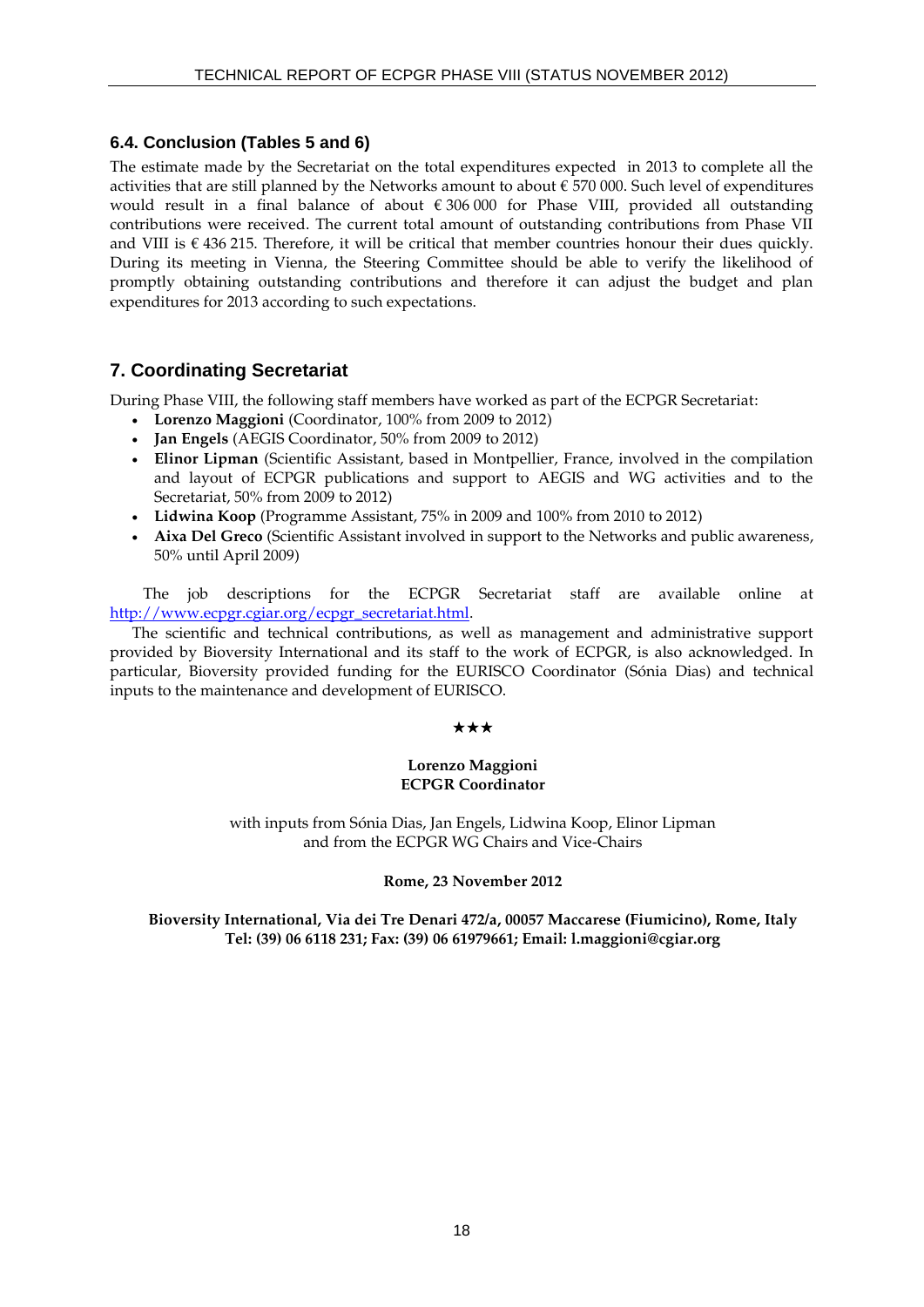# **Annex I. Major achievements of AEGIS during the period 2009-2012**

| Table 1. Current development status of the establishment of the European Collection by |  |
|----------------------------------------------------------------------------------------|--|
| Table 2. Current development status of the establishment of general and crop-specific  |  |
| Table 3. Achievements of the projects that have been granted funds from the AEGIS      |  |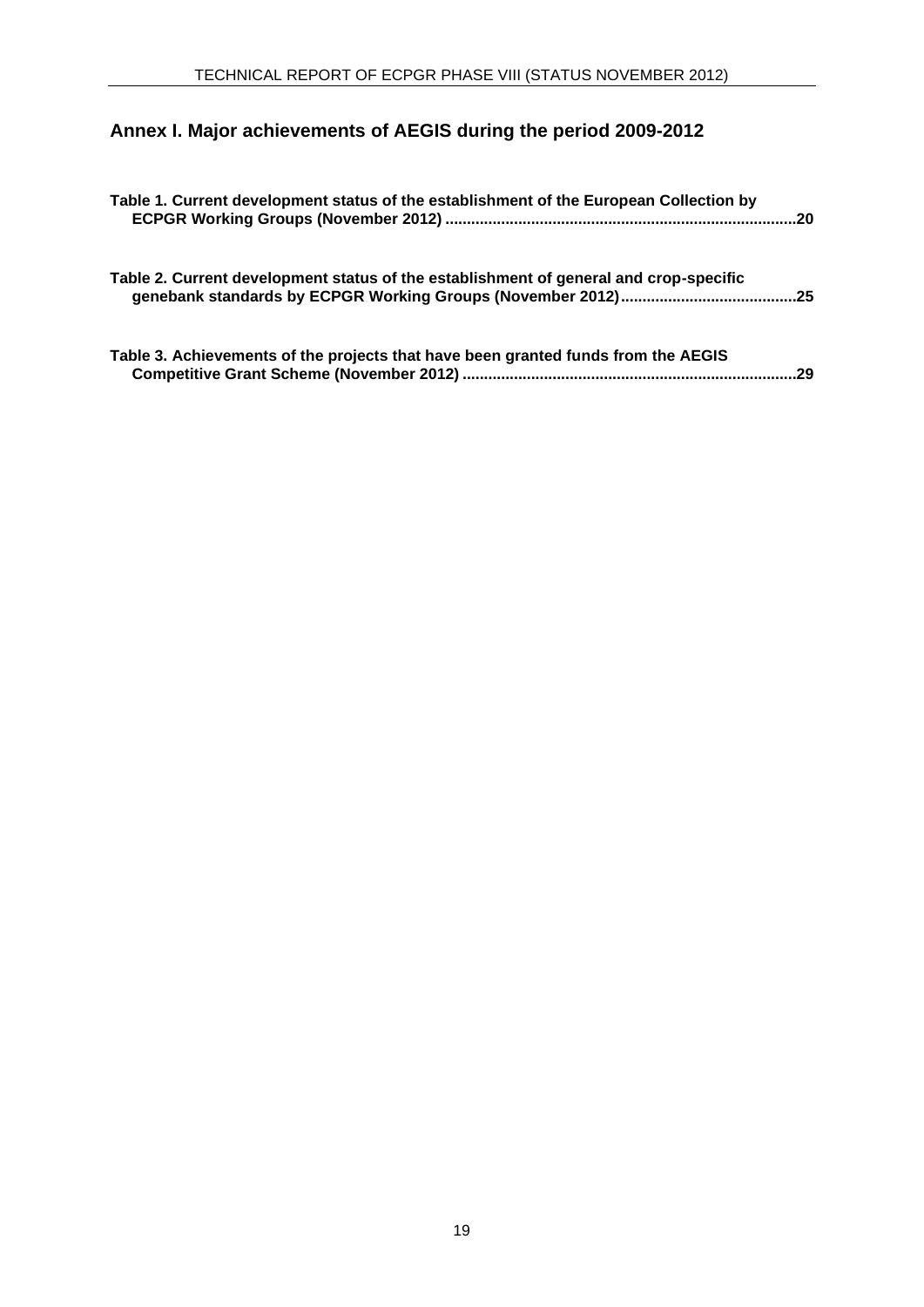| Table 1. Current development status of the establishment of the European Collection by ECPGR Working Groups (November 2012) |  |  |
|-----------------------------------------------------------------------------------------------------------------------------|--|--|
|-----------------------------------------------------------------------------------------------------------------------------|--|--|

<span id="page-21-0"></span>

| Network/<br><b>Working Group</b> | <b>Agreed procedures to</b><br>select European<br><b>Accessions</b>                    | Concrete<br>plans how to<br>select<br>accessions<br>exist | <b>First selection</b><br>of possible<br>candidate<br>accessions | Tentative list,<br>prepared by WG, of<br>candidate European<br><b>Accessions for</b><br>acceptance by<br>countries                    | Offers by<br>countries under<br>discussion by<br><b>WGs</b> | Flagged<br>European<br><b>Accessions in</b><br><b>EURISCO</b> | <b>Remarks</b>                                                                                           |
|----------------------------------|----------------------------------------------------------------------------------------|-----------------------------------------------------------|------------------------------------------------------------------|---------------------------------------------------------------------------------------------------------------------------------------|-------------------------------------------------------------|---------------------------------------------------------------|----------------------------------------------------------------------------------------------------------|
| <b>Cereals</b>                   |                                                                                        |                                                           |                                                                  |                                                                                                                                       |                                                             |                                                               |                                                                                                          |
| Avena<br>(AEGIS model crop)      | Detailed procedure agreed.<br>Selection criteria<br>established.                       |                                                           |                                                                  |                                                                                                                                       | 137                                                         |                                                               | Ad hoc meeting to<br>select European<br>Accessions had to be<br>postponed.                               |
| <b>Barley</b>                    | Agreed procedure to select<br>candidate accessions with<br>focus on country of origin. |                                                           |                                                                  |                                                                                                                                       | 1595                                                        |                                                               |                                                                                                          |
| Wheat                            | Selection criteria for<br>candidate European<br>Accessions established.                |                                                           |                                                                  | First set of 107<br>accessions proposed<br>for flagging.<br>Additional lists of<br>accessions for<br>flagging within 2012<br>planned. | 1386                                                        |                                                               | WG members invited<br>to identify genetically<br>unique accessions in<br>their genebanks by<br>end 2013. |
| <b>Forages</b>                   |                                                                                        |                                                           |                                                                  |                                                                                                                                       |                                                             |                                                               |                                                                                                          |
| Forages                          | Agreed procedure                                                                       |                                                           |                                                                  | 10 485 candidate<br>European<br>Accessions of 10<br>forage<br>species/groups<br>selected                                              | 5807                                                        |                                                               | Selection of candidate<br>accessions a<br>continuing process                                             |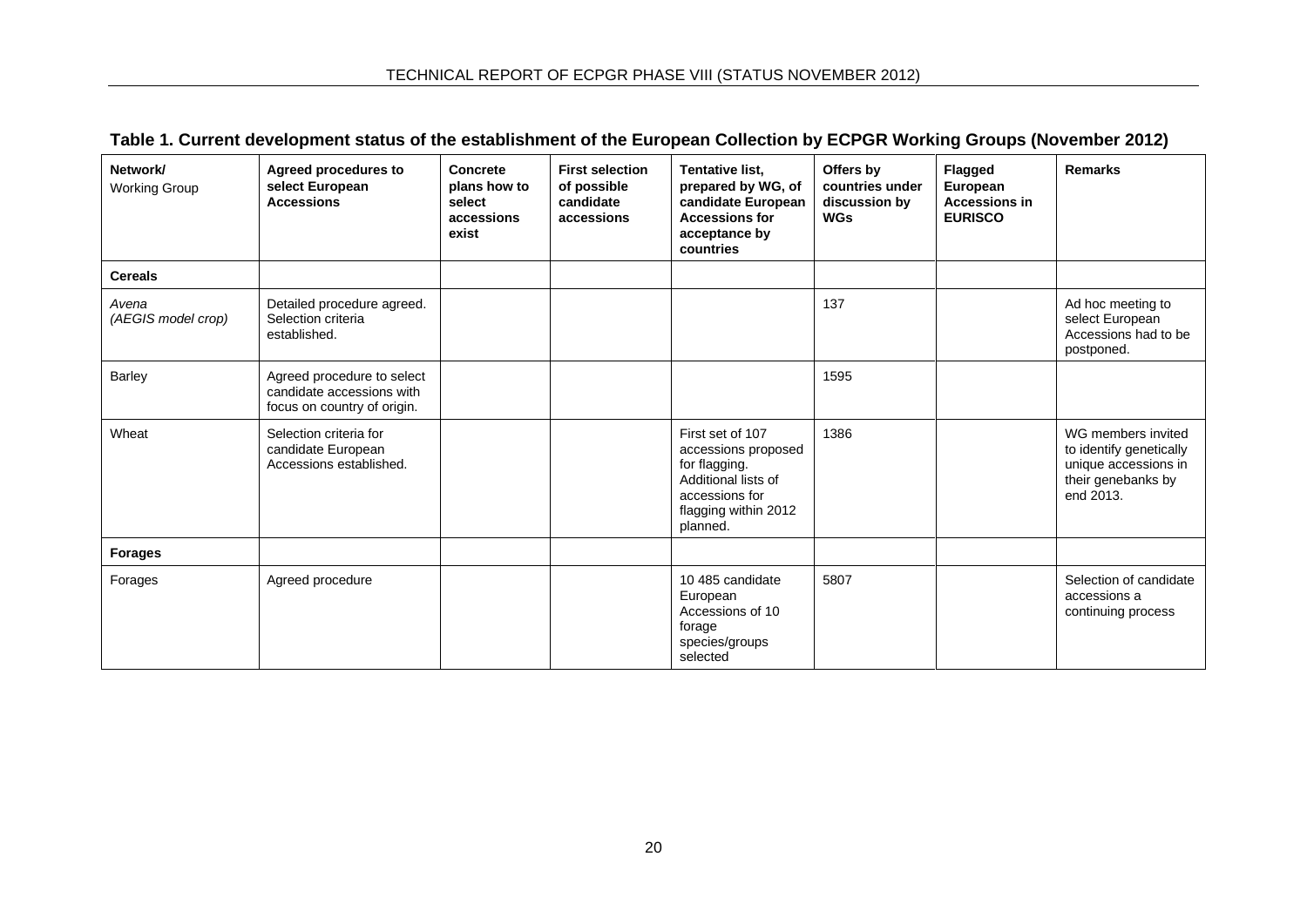**Table 1. Current development status of the establishment of the European Collection by ECPGR Working Groups (November 2012)**  *(cont.)*

| Network/<br><b>Working Group</b> | Agreed procedures to<br>select European<br><b>Accessions</b>                                                                                                                                                               | Concrete<br>plans how to<br>select<br>accessions<br>exist | <b>First selection</b><br>of possible<br>candidate<br>accessions | Tentative list,<br>prepared by WG, of<br>candidate European<br><b>Accessions for</b><br>acceptance by<br>countries | Offers by<br>countries under<br>discussion by<br><b>WGs</b> | <b>Flagged</b><br>European<br><b>Accessions in</b><br><b>EURISCO</b> | <b>Remarks</b>                                                                                        |
|----------------------------------|----------------------------------------------------------------------------------------------------------------------------------------------------------------------------------------------------------------------------|-----------------------------------------------------------|------------------------------------------------------------------|--------------------------------------------------------------------------------------------------------------------|-------------------------------------------------------------|----------------------------------------------------------------------|-------------------------------------------------------------------------------------------------------|
| <b>Fruit</b>                     |                                                                                                                                                                                                                            |                                                           |                                                                  |                                                                                                                    |                                                             |                                                                      |                                                                                                       |
| Malus/Pyrus                      | All WG members to identify<br>'most obvious' candidate<br>European Accessions in<br>their collection, using a to-<br>be-prepared form. After<br>analysis list of candidate<br>accessions will be prepared<br>(March 2013). |                                                           |                                                                  |                                                                                                                    |                                                             |                                                                      | Selection criteria are<br>'originated in country'<br>and having been<br>validated as true to<br>type. |
| Prunus<br>(AEGIS model crop)     | Procedure discussed.<br>Selection criteria<br>established.                                                                                                                                                                 |                                                           | 1483 unique<br>cherry<br>accessions<br>identified                |                                                                                                                    |                                                             |                                                                      |                                                                                                       |
| <b>Vitis</b>                     | An agreed procedure for<br>selecting European<br>Accessions                                                                                                                                                                |                                                           |                                                                  | Tentative list of<br>almost 2500<br>autochtonous<br>accessions identified.                                         |                                                             |                                                                      | Important role of Vitis<br>Database in selection<br>process.                                          |
| <b>Oil and Protein Crops</b>     |                                                                                                                                                                                                                            |                                                           |                                                                  |                                                                                                                    |                                                             |                                                                      |                                                                                                       |
| Grain Legumes                    |                                                                                                                                                                                                                            |                                                           |                                                                  | 36 Czech pea<br>accessions                                                                                         | 3525                                                        |                                                                      | WG had so far no<br>opportunity to discuss<br><b>AEGIS</b><br>implementation.                         |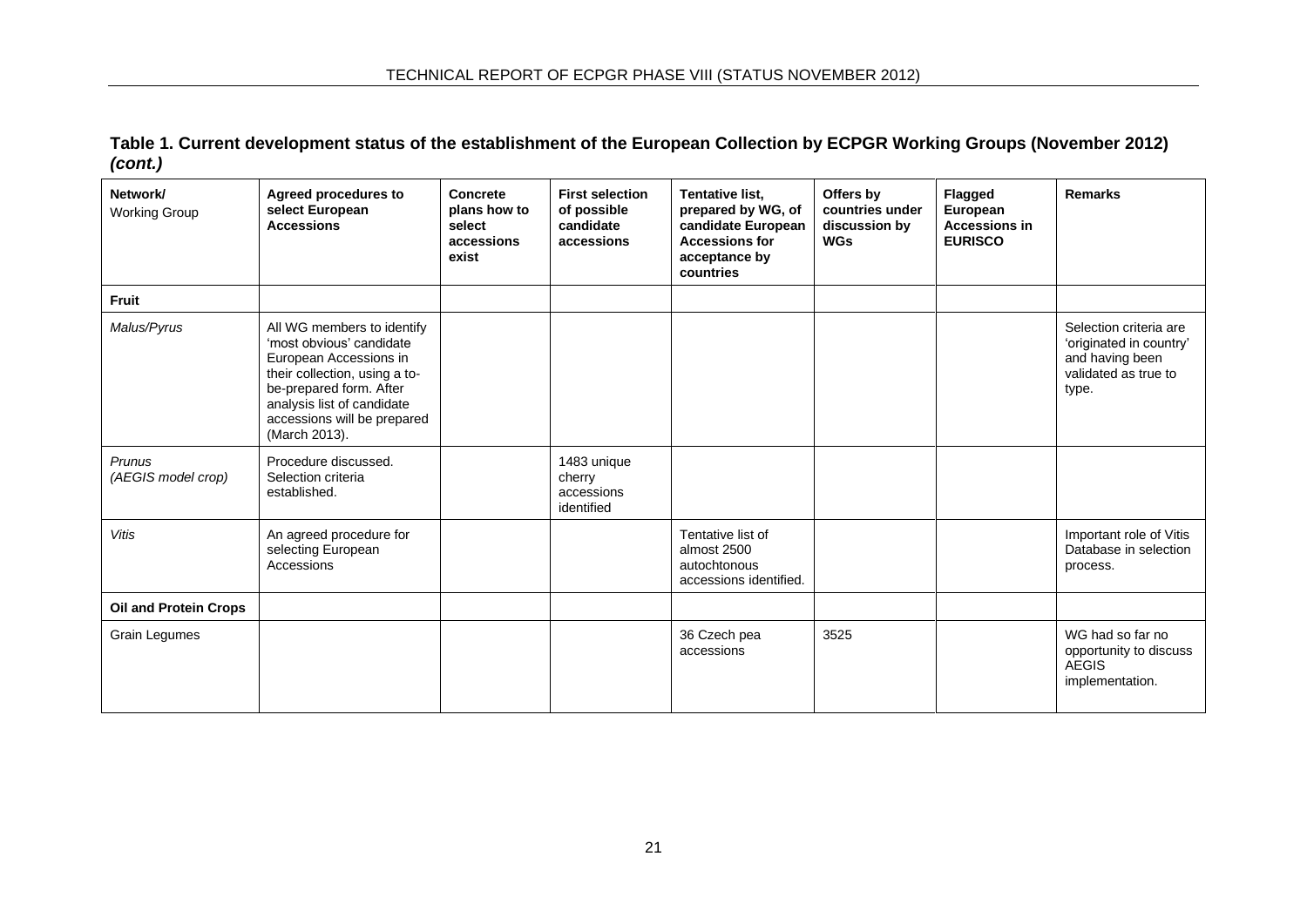**Table 1. Current development status of the establishment of the European Collection by ECPGR Working Groups (November 2012) (***cont.)*

| Network/<br><b>Working Group</b>        | <b>Agreed procedures to</b><br>select European<br><b>Accessions</b>                                                                                           | Concrete<br>plans how to<br>select<br>accessions<br>exist | <b>First selection</b><br>of possible<br>candidate<br>accessions | Tentative list,<br>prepared by WG, of<br>candidate European<br><b>Accessions for</b><br>acceptance by<br>countries                    | Offers by<br>countries under<br>discussion by<br><b>WGs</b> | Flagged<br>European<br><b>Accessions in</b><br><b>EURISCO</b> | <b>Remarks</b>                                                                                                                                                                  |
|-----------------------------------------|---------------------------------------------------------------------------------------------------------------------------------------------------------------|-----------------------------------------------------------|------------------------------------------------------------------|---------------------------------------------------------------------------------------------------------------------------------------|-------------------------------------------------------------|---------------------------------------------------------------|---------------------------------------------------------------------------------------------------------------------------------------------------------------------------------|
| Sugar, Starch and<br><b>Fibre Crops</b> |                                                                                                                                                               |                                                           |                                                                  |                                                                                                                                       |                                                             |                                                               |                                                                                                                                                                                 |
| Beta                                    | Selection criteria to identify<br>MAAs agreed.<br>Agreement to include Beta<br><b>Core Collection Accessions</b><br>and those used by French<br>AKER project. |                                                           |                                                                  | International Beta<br>Database Manager<br>will lead process to<br>identify specific<br>accessions for<br>flagging before end<br>2012. | 394                                                         |                                                               | Agreement to also<br>include accessions of<br>threatened species<br>and accessions<br>collected in genetic<br>reserves.                                                         |
| Fibre Crops                             |                                                                                                                                                               |                                                           |                                                                  |                                                                                                                                       | 286                                                         |                                                               | WG needs more time<br>to digest AEGIS<br>requirement.<br>Not fully convinced of<br>value of European<br>Collection.<br>Some legal issues<br>hamper European<br>Hemp Collection. |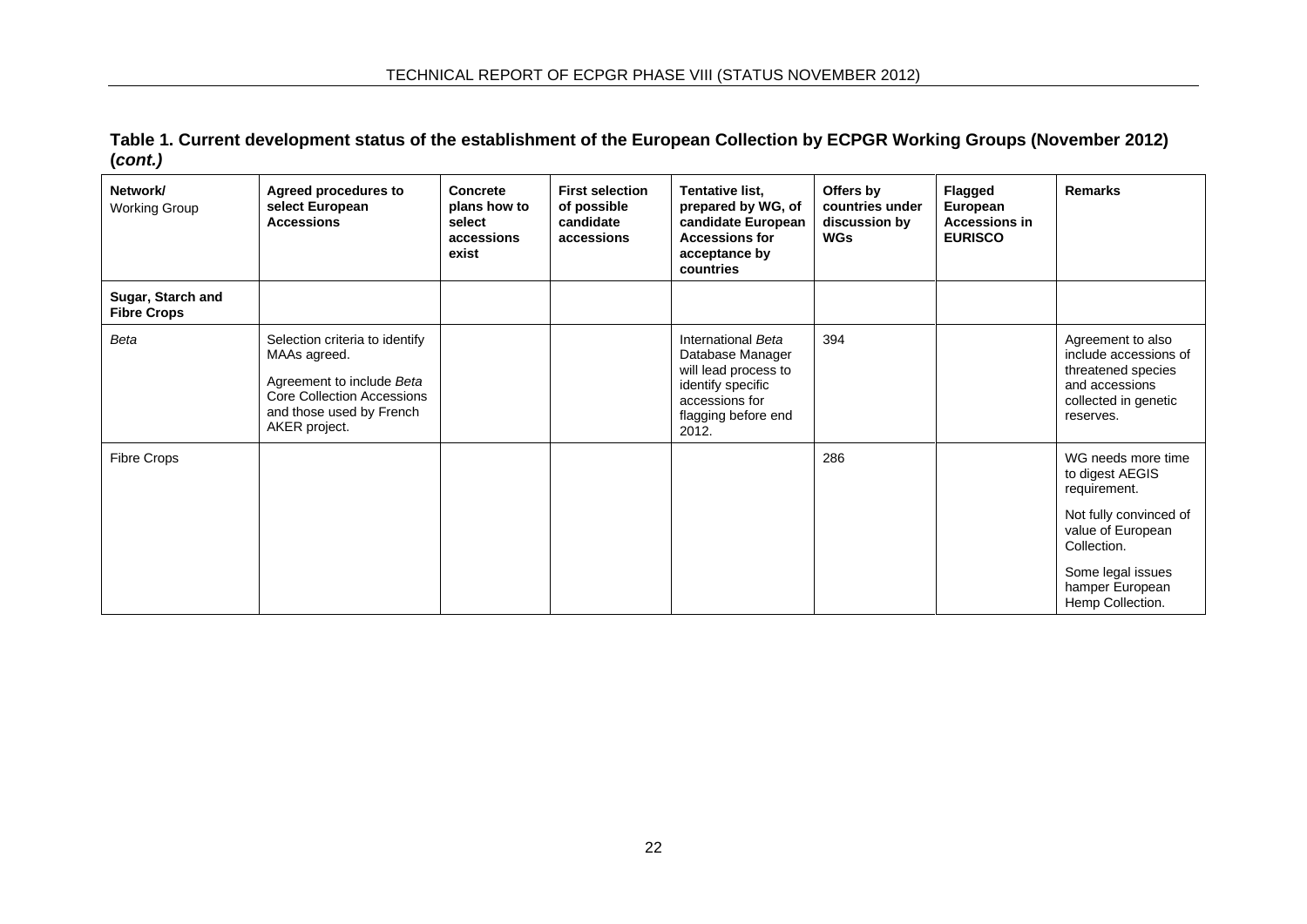**Table 1. Current development status of the establishment of the European Collection by ECPGR Working Groups (November 2012)**  *(cont.)*

| Network/<br><b>Working Group</b>        | <b>Agreed procedures to</b><br>select European<br><b>Accessions</b>                                             | Concrete<br>plans how to<br>select<br>accessions<br>exist | <b>First selection</b><br>of possible<br>candidate<br>accessions | Tentative list,<br>prepared by WG, of<br>candidate European<br><b>Accessions for</b><br>acceptance by<br>countries | Offers by<br>countries under<br>discussion by<br><b>WGs</b> | <b>Flagged</b><br>European<br><b>Accessions in</b><br><b>EURISCO</b> | Remarks                                                                                          |
|-----------------------------------------|-----------------------------------------------------------------------------------------------------------------|-----------------------------------------------------------|------------------------------------------------------------------|--------------------------------------------------------------------------------------------------------------------|-------------------------------------------------------------|----------------------------------------------------------------------|--------------------------------------------------------------------------------------------------|
| <b>Medicinal and Aromatic</b><br>Plants | Agreement to work on<br>European Collection. No<br>follow up action.                                            |                                                           |                                                                  |                                                                                                                    | 816                                                         |                                                                      | Origanum project<br>could provide data for<br>selecting candidate<br>accessions.                 |
| Potato                                  |                                                                                                                 | Protocol being<br>developed,<br>using SSR<br>markers      | 500                                                              |                                                                                                                    | 497                                                         |                                                                      | Protocol for<br>identification of<br>duplicates/<br>mislabelled<br>accessions being<br>finalized |
| Vegetables                              |                                                                                                                 |                                                           |                                                                  |                                                                                                                    |                                                             |                                                                      |                                                                                                  |
| Allium<br>(AEGIS model crop)            | Yes                                                                                                             |                                                           |                                                                  |                                                                                                                    | 98                                                          | 143<br>Poland<br>to flag their<br>accessions.                        | Workplan for seed-<br>propagated Allium<br>accessions.<br>First list of wild spp.                |
| <b>Brassica</b><br>(AEGIS model crop)   | Agreed selection procedure<br>was tested for B. rapa but<br>insufficient data available to<br>complete process. |                                                           |                                                                  |                                                                                                                    | 1638                                                        |                                                                      |                                                                                                  |
| Cucurbits                               | Agreement to use newly<br>updated Cucurbits<br>database to search for<br>candidate accessions.                  |                                                           |                                                                  |                                                                                                                    | 214 (DEU)<br>1064 (BUL)                                     |                                                                      |                                                                                                  |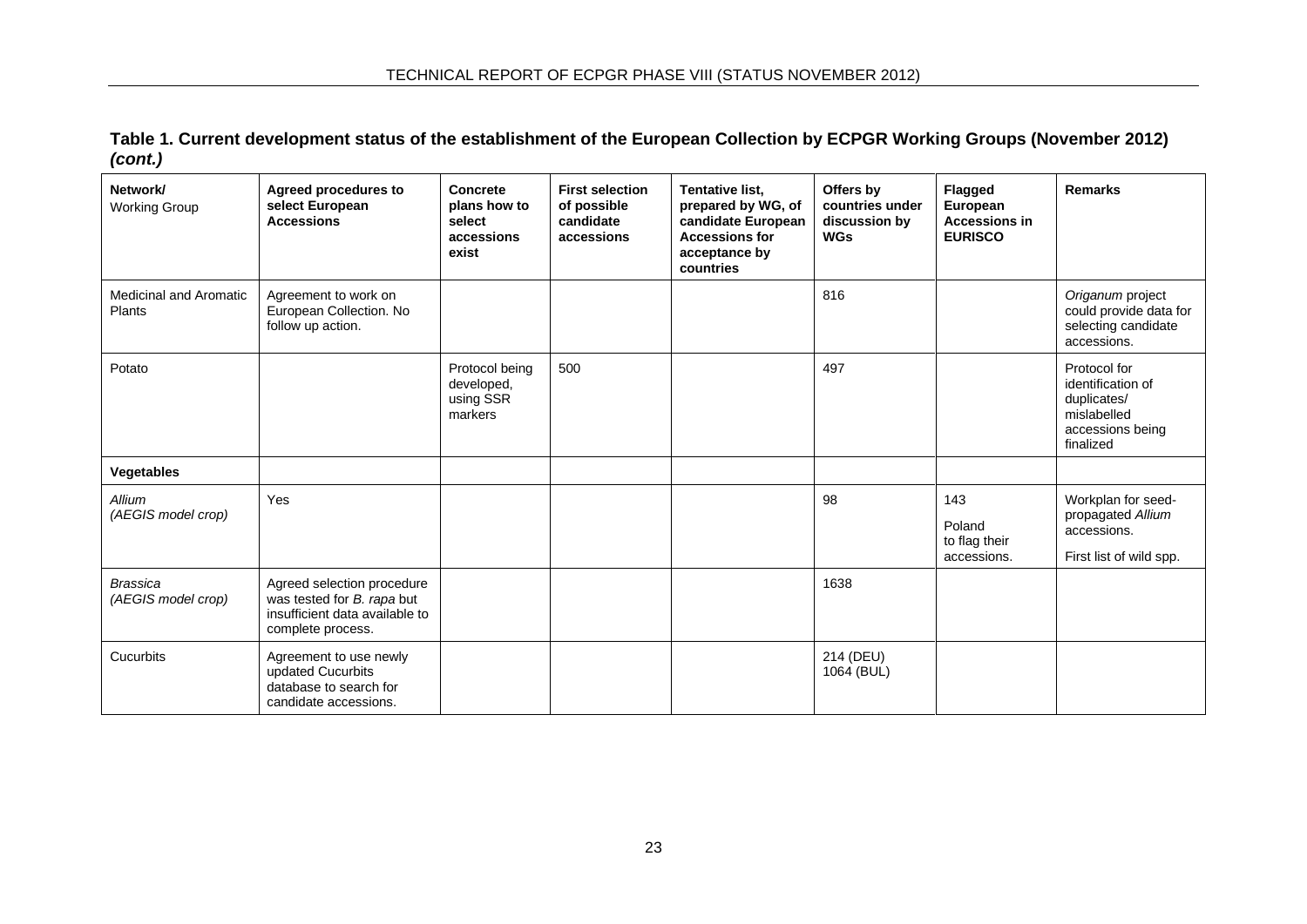| Table 1. Current development status of the establishment of the European Collection by ECPGR Working Groups (November 2012) |  |
|-----------------------------------------------------------------------------------------------------------------------------|--|
| (cont.)                                                                                                                     |  |

| Network/<br><b>Working Group</b>                     | Agreed procedures to<br>select European<br>Accessions                                                                                                                                    | Concrete plans<br>how to select<br>accessions<br>exist | First selection of<br>possible<br>candidate<br>accessions                                                                               | Tentative list,<br>prepared by WG, of<br>candidate European<br>Accessions for<br>acceptance by<br>countries | Offers by<br>countries under<br>discussion by<br><b>WGs</b> | Flagged<br>European<br>Accessions in<br><b>EURISCO</b> | Remarks                                                  |
|------------------------------------------------------|------------------------------------------------------------------------------------------------------------------------------------------------------------------------------------------|--------------------------------------------------------|-----------------------------------------------------------------------------------------------------------------------------------------|-------------------------------------------------------------------------------------------------------------|-------------------------------------------------------------|--------------------------------------------------------|----------------------------------------------------------|
| Leafy Vegetables                                     | First lists for lettuce and<br>spinach generated following<br>agreed procedure, including<br>identifying duplicates.<br>Thereafter chicory and<br>minor leafy vegetables will<br>follow. |                                                        |                                                                                                                                         |                                                                                                             | 444                                                         |                                                        | +281 minor leafy<br>vegetables;<br>DuplicateFinder used. |
| Solanaceae                                           |                                                                                                                                                                                          | Yes                                                    | 155 wild<br>tomatoes;<br>168 wild<br>Capsicum;<br>246 Physalis;<br>11<br>Cyphomandra;<br>13 Pepino                                      | 2506 Capsicum;<br>4756 tomato;<br>696 Solanum spp.;<br>4 Cyphomandra;<br>42 Physalis                        | 1262                                                        |                                                        |                                                          |
| <b>Umbellifer Crops</b>                              | Workflow for selection of<br>candidate accessions<br>developed for carrots.<br>Methodology agreed.                                                                                       |                                                        | 1415 carrot<br>accessions<br>selected. Need<br>cross-checking<br>and confirmation<br>and to be<br>extended to<br>landraces and<br>CWRs. |                                                                                                             | 546                                                         |                                                        | In 2013 Apiaceae                                         |
| Other crops                                          |                                                                                                                                                                                          |                                                        |                                                                                                                                         |                                                                                                             | 1006                                                        |                                                        | Minor crops                                              |
| Total number of<br>accessions offered by:<br>Germany |                                                                                                                                                                                          |                                                        |                                                                                                                                         |                                                                                                             | Approx. 20 000                                              |                                                        |                                                          |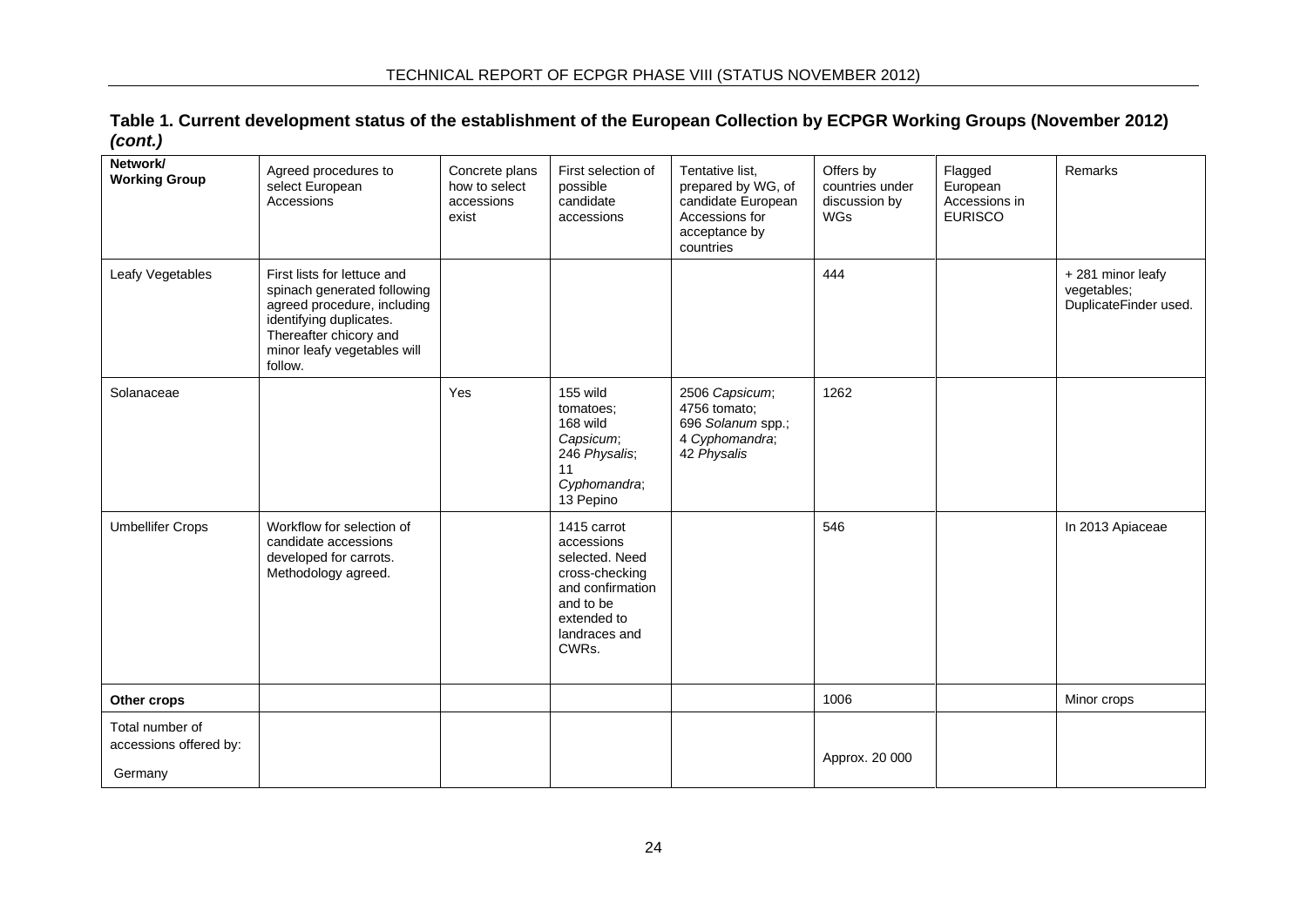| Table 2. Current development status of the establishment of general and crop-specific genebank standards by ECPGR Working |  |  |  |  |  |  |
|---------------------------------------------------------------------------------------------------------------------------|--|--|--|--|--|--|
| Groups (November 2012)                                                                                                    |  |  |  |  |  |  |

<span id="page-26-0"></span>

| Network/<br><b>Working Group</b> | <b>General standards</b><br>drafted, developed<br>prior to the FAO<br>process                                                   | <b>General standards</b><br>harmonized with<br><b>FAO</b> general<br>standards | <b>Crop-specific</b><br>standards drafted<br>without<br>harmonization with<br><b>FAO general</b><br>standards       | <b>Crop-specific</b><br>standards drafted<br>and harmonized with<br><b>FAO general</b><br>standards | <b>Crop-specific</b><br>standards for<br>specific operations<br>(see remarks)           | <b>Remarks</b>                                                              |
|----------------------------------|---------------------------------------------------------------------------------------------------------------------------------|--------------------------------------------------------------------------------|---------------------------------------------------------------------------------------------------------------------|-----------------------------------------------------------------------------------------------------|-----------------------------------------------------------------------------------------|-----------------------------------------------------------------------------|
| <b>Cereals</b>                   |                                                                                                                                 |                                                                                |                                                                                                                     |                                                                                                     |                                                                                         |                                                                             |
| Avena<br>(AEGIS model crop)      |                                                                                                                                 |                                                                                | Draft quality minimum<br>standards for routine<br>operations developed;<br>number of issues<br>need to be resolved. |                                                                                                     |                                                                                         | Ad hoc meeting to<br>proceed with process<br>had to be postponed.           |
| Barley                           | Task Force formed to<br>draft protocols for<br>species specific<br>maintenance of wild<br>Hordeum spp and<br>cultivated barley. |                                                                                | Development of crop-<br>specific minimum<br>standards planned for<br>May 2012.                                      |                                                                                                     |                                                                                         |                                                                             |
| Wheat                            |                                                                                                                                 |                                                                                |                                                                                                                     |                                                                                                     | Protocols for specific<br>routine management<br>of wild species<br>planned by mid 2012. | No need for crop-<br>specific standards in<br>addition to FAO<br>standards. |
| <b>Forages</b>                   |                                                                                                                                 |                                                                                |                                                                                                                     |                                                                                                     |                                                                                         |                                                                             |
| Forages                          |                                                                                                                                 |                                                                                | Minimum standards<br>for regeneration                                                                               |                                                                                                     |                                                                                         |                                                                             |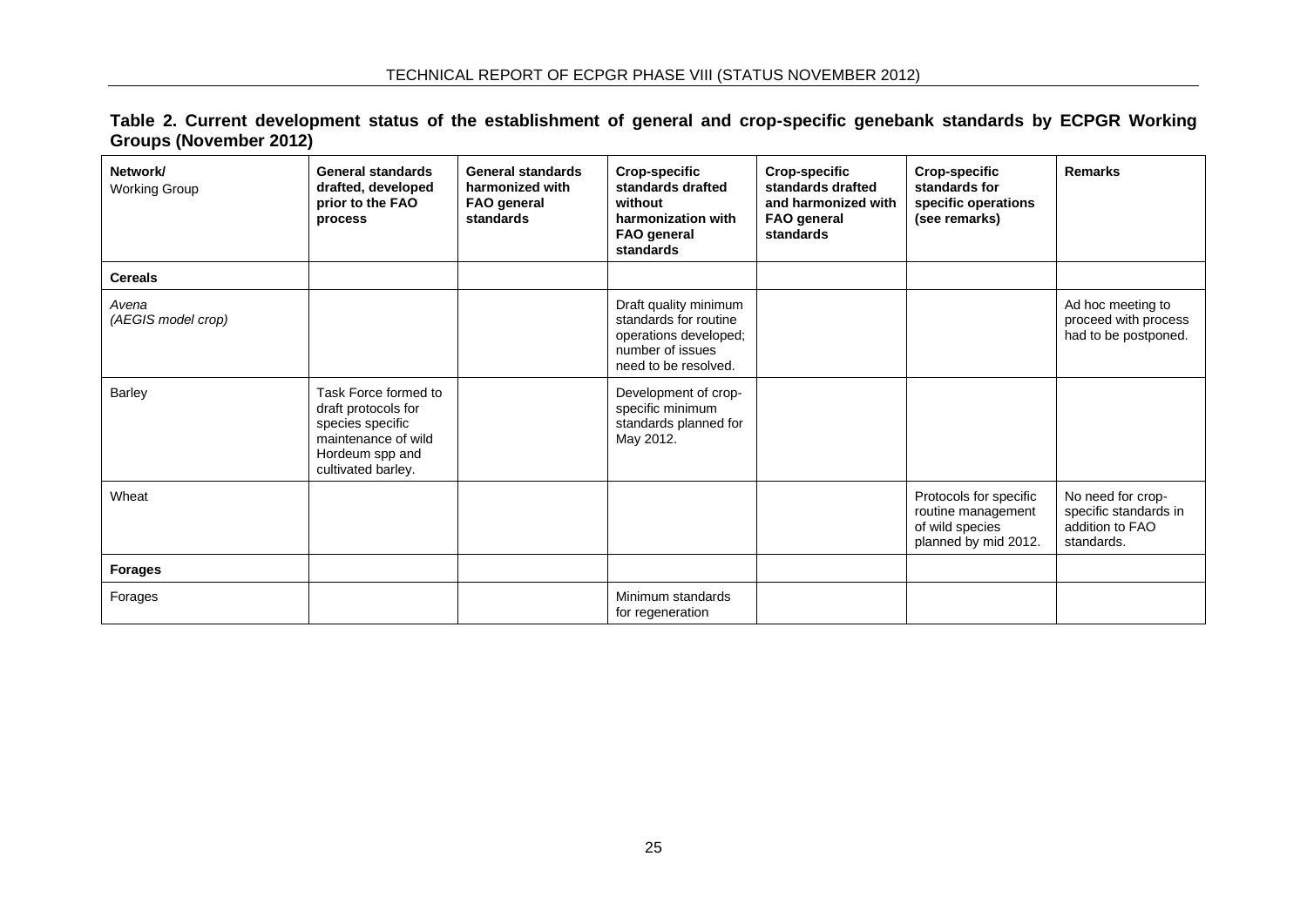**Table 2. Current development status of the establishment of general and crop-specific genebank standards by ECPGR Working Groups (November 2012)** *(cont.)*

| Network/<br><b>Working Group</b>    | <b>General standards</b><br>drafted, developed<br>prior to the FAO<br>process                          | <b>General standards</b><br>harmonized with<br>FAO general<br>standards | <b>Crop-specific</b><br>standards drafted<br>without<br>harmonization with<br><b>FAO</b> general<br>standards | <b>Crop-specific</b><br>standards drafted<br>and harmonized with<br>FAO general<br>standards                                                | <b>Crop-specific</b><br>standards for<br>specific operations<br>(see remarks) | <b>Remarks</b>                                                                                                    |
|-------------------------------------|--------------------------------------------------------------------------------------------------------|-------------------------------------------------------------------------|---------------------------------------------------------------------------------------------------------------|---------------------------------------------------------------------------------------------------------------------------------------------|-------------------------------------------------------------------------------|-------------------------------------------------------------------------------------------------------------------|
| <b>Fruit</b>                        |                                                                                                        |                                                                         |                                                                                                               |                                                                                                                                             |                                                                               |                                                                                                                   |
| Malus/Pyrus                         |                                                                                                        |                                                                         |                                                                                                               | Agreement to use<br>FAO standards for<br>field genebanks as<br>basis for deciding<br>whether any crop-<br>specific standards are<br>needed. |                                                                               |                                                                                                                   |
| <b>Prunus</b><br>(AEGIS model crop) |                                                                                                        |                                                                         | Minimum technical<br>standards prepared.                                                                      |                                                                                                                                             |                                                                               |                                                                                                                   |
| <b>Vitis</b>                        | WG agreed with draft<br>safety-duplication<br>policy and specified<br>desirable approach for<br>Vitis. |                                                                         |                                                                                                               |                                                                                                                                             |                                                                               | FAO standards for<br>non-orthodox seeds<br>and clonally<br>propagate plants<br>agreeable with a few<br>additions. |
| <b>Oil and Protein Crops</b>        |                                                                                                        |                                                                         |                                                                                                               |                                                                                                                                             |                                                                               |                                                                                                                   |
| Grain Legumes                       |                                                                                                        |                                                                         |                                                                                                               |                                                                                                                                             |                                                                               | WG had so far no<br>opportunity to discuss<br><b>AEGIS</b><br>implementation.                                     |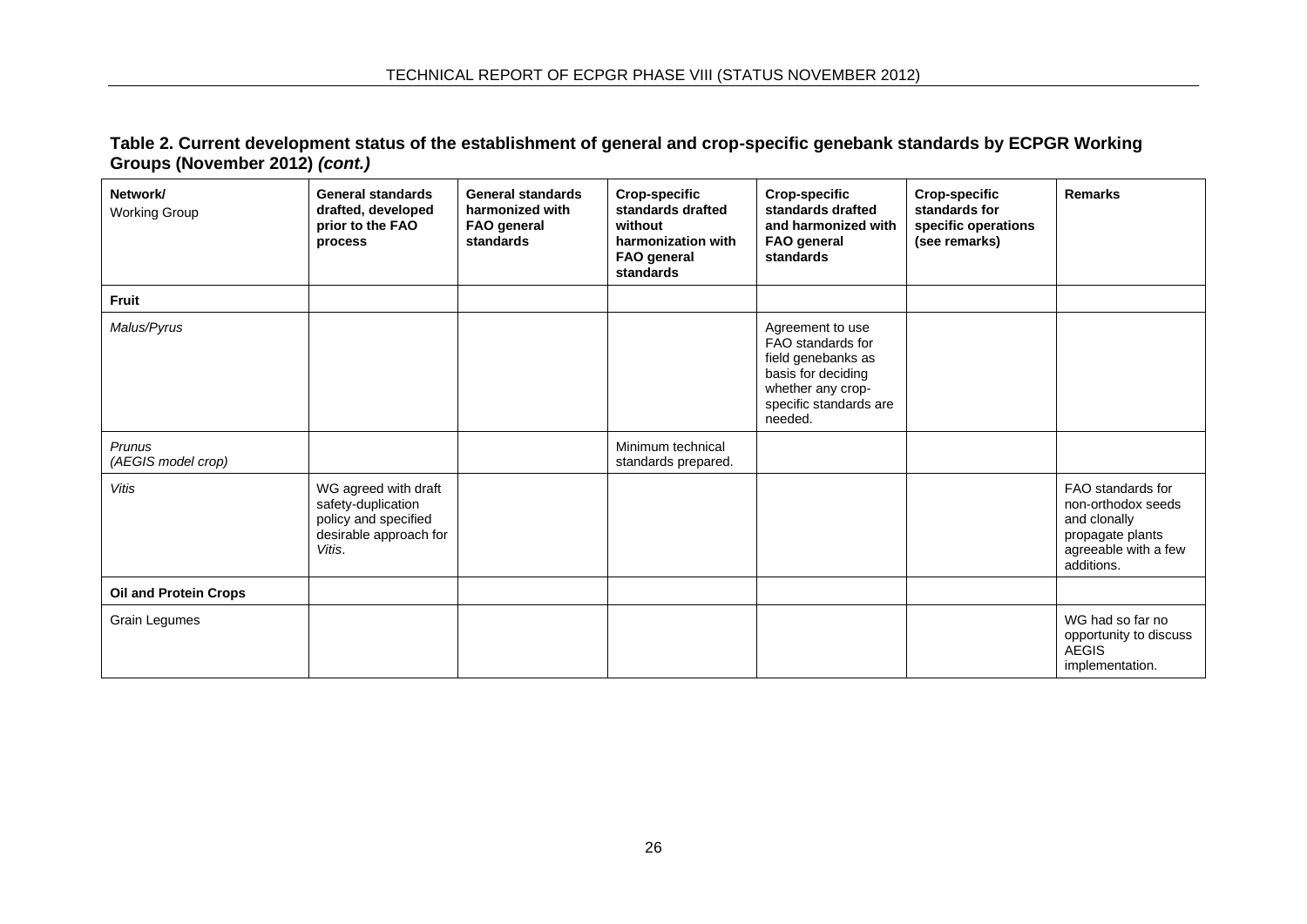**Table 2. Current development status of the establishment of general and crop-specific genebank standards by ECPGR Working Groups (November 2012)** *(cont.)*

| Network/<br><b>Working Group</b>        | <b>General standards</b><br>drafted, developed<br>prior to the FAO<br>process                                                                   | <b>General standards</b><br>harmonized with<br><b>FAO</b> general<br>standards | <b>Crop-specific</b><br>standards drafted<br>without<br>harmonization with<br><b>FAO</b> general<br>standards | <b>Crop-specific</b><br>standards drafted<br>and harmonized with<br>FAO general<br>standards | <b>Crop-specific</b><br>standards for<br>specific operations<br>(see remarks)                                                                                            | <b>Remarks</b>                                                                                                                 |
|-----------------------------------------|-------------------------------------------------------------------------------------------------------------------------------------------------|--------------------------------------------------------------------------------|---------------------------------------------------------------------------------------------------------------|----------------------------------------------------------------------------------------------|--------------------------------------------------------------------------------------------------------------------------------------------------------------------------|--------------------------------------------------------------------------------------------------------------------------------|
| Sugar, Starch and Fibre<br><b>Crops</b> |                                                                                                                                                 |                                                                                |                                                                                                               |                                                                                              |                                                                                                                                                                          |                                                                                                                                |
| Beta                                    | Protocol on 'seed<br>increase' was already<br>agreed some time ago<br>and will be checked<br>on its validity by<br>curators before end<br>2012. |                                                                                |                                                                                                               |                                                                                              | Guidelines for<br>multiplication of Beta<br>nana need to be<br>developed.                                                                                                | Proposal made to<br>adopt the FAO<br>standards for orthodox<br>seeds as well as the<br>crop-specific seed<br>increase protocol |
| Medicinal and Aromatic Plants           | Agreement to adopt<br>quality standards for<br>conservation.                                                                                    |                                                                                |                                                                                                               |                                                                                              | Protocol for use of<br>insects for pollination<br>during regeneration in<br>technical isolation;<br>Descriptors for priority<br>spp.                                     |                                                                                                                                |
| <b>Vegetables</b>                       |                                                                                                                                                 |                                                                                |                                                                                                               |                                                                                              |                                                                                                                                                                          |                                                                                                                                |
| Allium<br>(AEGIS model crop)            |                                                                                                                                                 |                                                                                |                                                                                                               |                                                                                              | Recommendations for<br>field maintenance of<br>shallot and garlic;<br>Protocols for in vitro<br>and cryopreservation<br>of garlic;<br>Phytosanitary<br>standards adopted |                                                                                                                                |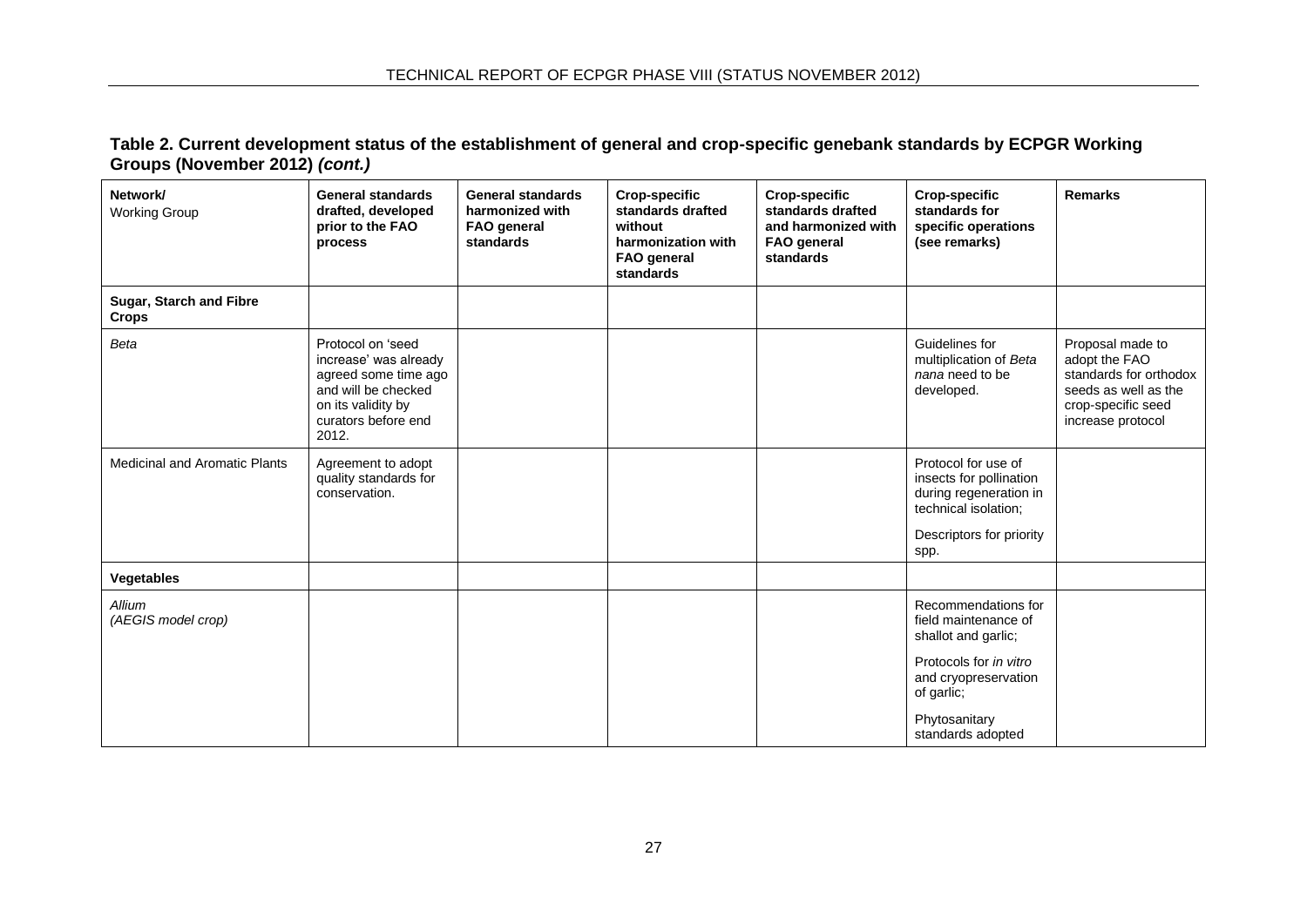**Table 2. Current development status of the establishment of general and crop-specific genebank standards by ECPGR Working Groups (November 2012)** *(cont.)*

| Network/<br><b>Working Group</b>      | <b>General standards</b><br>drafted, developed<br>prior to the FAO<br>process                                            | <b>General standards</b><br>harmonized with<br>FAO general<br>standards | <b>Crop-specific</b><br>standards drafted<br>without<br>harmonization with<br>FAO general<br>standards | <b>Crop-specific</b><br>standards drafted<br>and harmonized with<br>FAO general<br>standards | <b>Crop-specific</b><br>standards for<br>specific operations<br>(see remarks)                      | <b>Remarks</b>                             |
|---------------------------------------|--------------------------------------------------------------------------------------------------------------------------|-------------------------------------------------------------------------|--------------------------------------------------------------------------------------------------------|----------------------------------------------------------------------------------------------|----------------------------------------------------------------------------------------------------|--------------------------------------------|
| <b>Brassica</b><br>(AEGIS model crop) | Summary of current<br>practices for routine<br>genebank operations<br>available, Draft<br>general standards<br>prepared. |                                                                         | Draft minimum<br>standards prepared                                                                    |                                                                                              |                                                                                                    |                                            |
| Cucurbits                             | General guidelines for<br>regeneration,<br>processing and<br>storage agreed in<br>2011.                                  |                                                                         |                                                                                                        |                                                                                              |                                                                                                    |                                            |
| Leafy Vegetables                      | Inventory of genebank<br>operations established<br>for lettuce and<br>spinach                                            |                                                                         |                                                                                                        |                                                                                              | Minimum standards<br>are planned to be<br>developed on basis of<br>inventory.                      | Progress hampered<br>by cancelled meeting. |
| Solanaceae                            |                                                                                                                          | FAO standards for<br>orthodox seeds<br>adopted.                         |                                                                                                        |                                                                                              | Minimum protocols for<br>seed regeneration and<br>storage.                                         | No need for more<br>stringent standards    |
| <b>Umbellifer Crops</b>               |                                                                                                                          |                                                                         |                                                                                                        |                                                                                              | Proposal for crop-<br>specific minimum<br>standards made; final<br>agreement by WG<br>outstanding. | Regeneration; long-<br>term conservation   |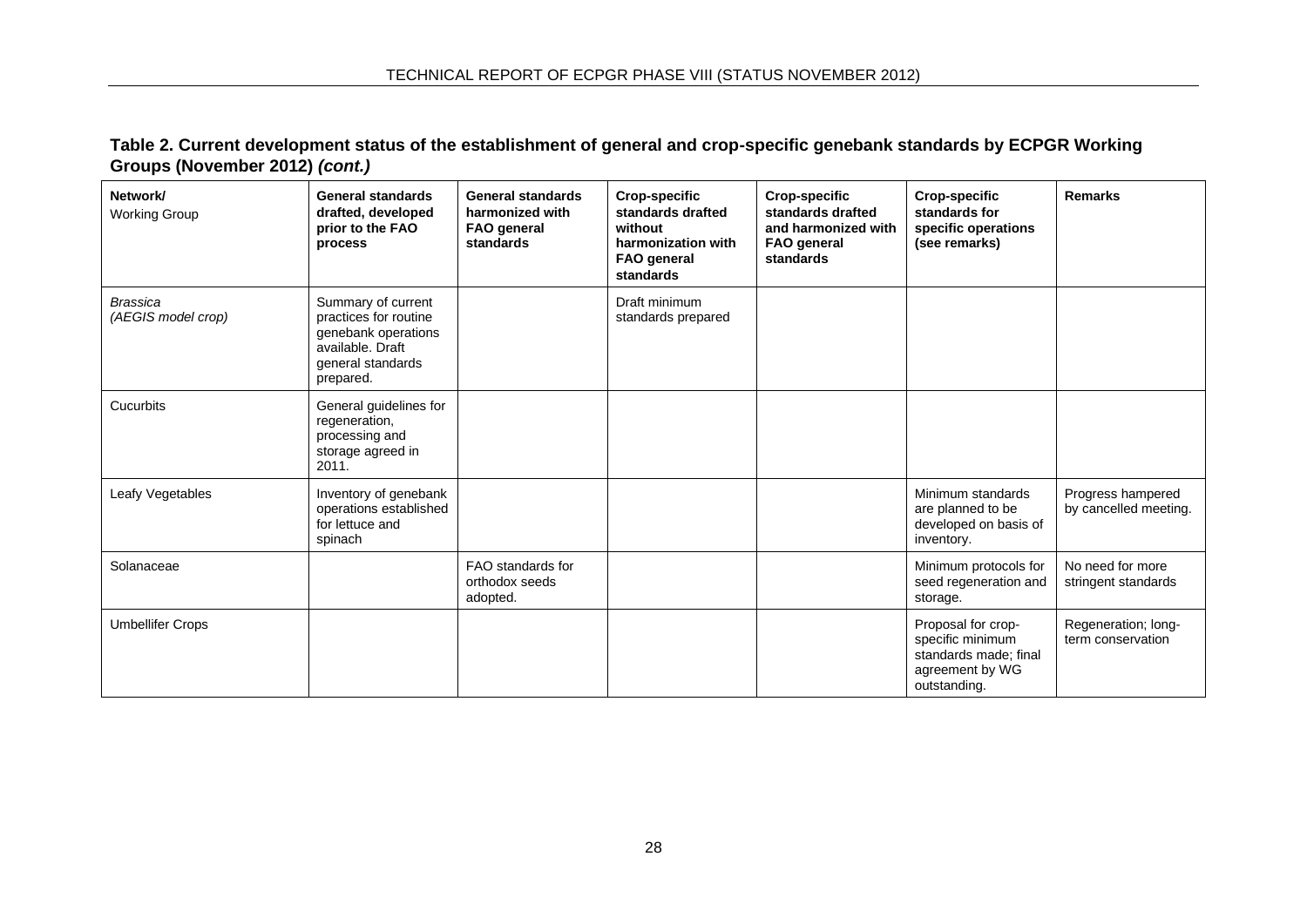| Table 3. Achievements of the projects that have been granted funds from the AEGIS Competitive Grant Scheme (November 2012) |  |
|----------------------------------------------------------------------------------------------------------------------------|--|
|                                                                                                                            |  |

<span id="page-30-0"></span>

| <b>Project title</b>                                                             | <b>Coordinating institute</b>                                         | <b>Major achievements</b>                                                                                                           | <b>Remarks</b> |
|----------------------------------------------------------------------------------|-----------------------------------------------------------------------|-------------------------------------------------------------------------------------------------------------------------------------|----------------|
| Towards comprehensive pea germplasm<br>management for future use                 | Agritec Plant Research, Czech<br>Republic                             | Pea core collection of 34 accessions (out of 166)<br>$\bullet$<br>Czech and Slovak origin using morphological and<br>molecular data |                |
|                                                                                  |                                                                       | Methodology to use different types of data in selecting<br>$\bullet$<br>core collection accessions                                  |                |
| Cryopreservation of young inflorescence<br>bases in bolting garlic for germplasm | Leibniz Institute of Plant Genetics<br>and Crop Plant Research (IPK), | New cryopreservation method using unripe<br>inflorescences as a new source of garlic organs                                         |                |
| storage                                                                          | Germany                                                               | Method to combine ripe bulbils and unripe<br>$\bullet$<br>inflorescences allows to speed up the cryopreservation<br>procedures      |                |
| Establishment of the European Forages<br>Collection                              | MTT AgriFood Research, Finland                                        | ECPGR/AEGIS workshop agreed on procedure to<br>select candidate European Accessions.                                                |                |
|                                                                                  |                                                                       | A list of 10 485 candidate accessions of 10 forages<br>$\bullet$<br>species/groups was created for confirmation.                    |                |
|                                                                                  |                                                                       | A number of issues related to EURISCO were<br>$\bullet$<br>identified for solution by ECPGR and EURISCO.                            |                |
| Assessment of Unique Material in the<br>European Collections of Umbellifer       | Warwick,<br>of<br>United<br>University<br>Kingdom                     | 1281 advanced cvs carrot acc. selected as candidate<br>European Accessions                                                          |                |
| Crops, University of Warwick, United<br>Kingdom                                  |                                                                       | 252 breeding material carrot acc. selected as well<br>$\bullet$                                                                     |                |
|                                                                                  |                                                                       | Third list of possible duplicates for which info is lacking<br>$\bullet$<br>to select MAAs                                          |                |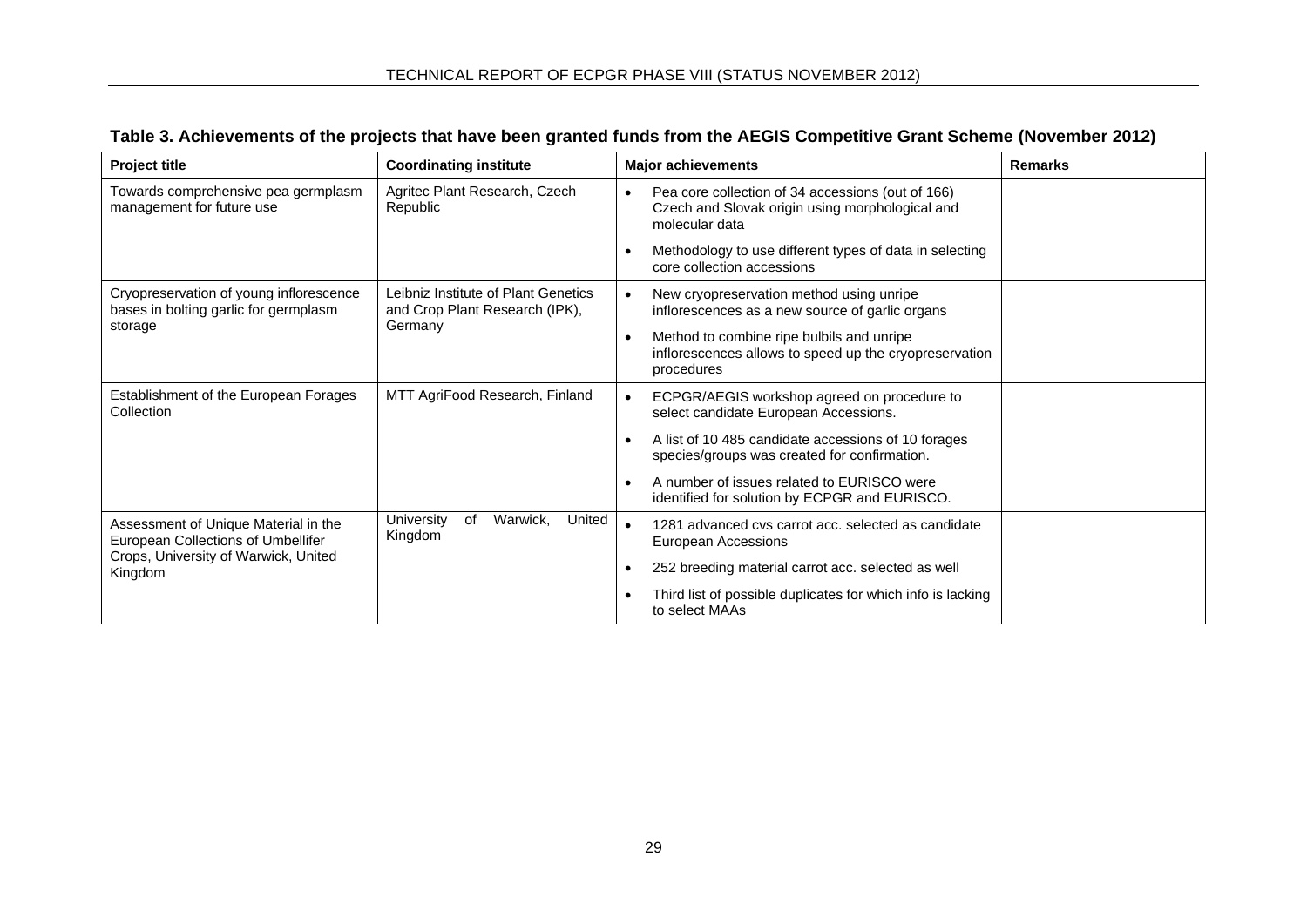# **Table 3. Achievements of the projects that have been granted funds from the AEGIS Competitive Grant Scheme (November 2012)**  *(cont.)*

| <b>Project title</b>                                                                                                                                                                                           | <b>Coordinating institute</b>                                 | <b>Major achievements</b>                                                                                                                                                                      | <b>Remarks</b>                                                                                             |
|----------------------------------------------------------------------------------------------------------------------------------------------------------------------------------------------------------------|---------------------------------------------------------------|------------------------------------------------------------------------------------------------------------------------------------------------------------------------------------------------|------------------------------------------------------------------------------------------------------------|
| "PGR Duplicate Finder", a software<br>package to assist in the identification                                                                                                                                  | <b>Centre for Genetic Resources</b><br>(CGN), The Netherlands | Software tool developed to support the<br>identification of duplicates and of MAAs                                                                                                             |                                                                                                            |
| of putative duplicates in germplasm<br>databases                                                                                                                                                               |                                                               | User manual (short version)<br>$\bullet$                                                                                                                                                       |                                                                                                            |
| Improving the prerequisites for a<br>European rye collection                                                                                                                                                   | Nordic Genetic Resource<br>Centre (NordGen)                   |                                                                                                                                                                                                | Progress report received.<br>Final report expected end<br>of 2012.                                         |
| Identification of 240 old potato clones<br>having unreliable variety name by<br>means of fingerprinting using 12<br>microsatellite (SSR) markers to assist<br>in setting up the AEGIS collection for<br>potato | <b>Centre for Genetic Resources</b><br>(CGN), The Netherlands |                                                                                                                                                                                                | Project has been granted a<br>no-cost extension until the<br>end of 2012 in order to<br>complete analyses. |
| Brassica selection criteria for the                                                                                                                                                                            | Banco Português de                                            | Project concluded and final report submitted.<br>$\bullet$                                                                                                                                     |                                                                                                            |
| identification of the MAAs: relate to<br>the Brassica oleracea of Iberian<br>collection                                                                                                                        | Germoplasma Vegetal, INRB,<br>Portugal                        | A selection procedure combining ITS and SSR<br>data with germinability and seed stock levels was<br>implemented                                                                                |                                                                                                            |
|                                                                                                                                                                                                                |                                                               | A first list of 42 genetically diverse candidate<br>$\bullet$<br>European Accessions of Brassica oleracea of<br>Iberian origin (out of 100 pre-selected ones) was<br>generated.                |                                                                                                            |
|                                                                                                                                                                                                                |                                                               | Use of molecular data in cluster analysis in fine-<br>$\bullet$<br>tuning the selection of B. oleracea accessions for<br>European Collection and in identifying duplicates<br>had worked well. |                                                                                                            |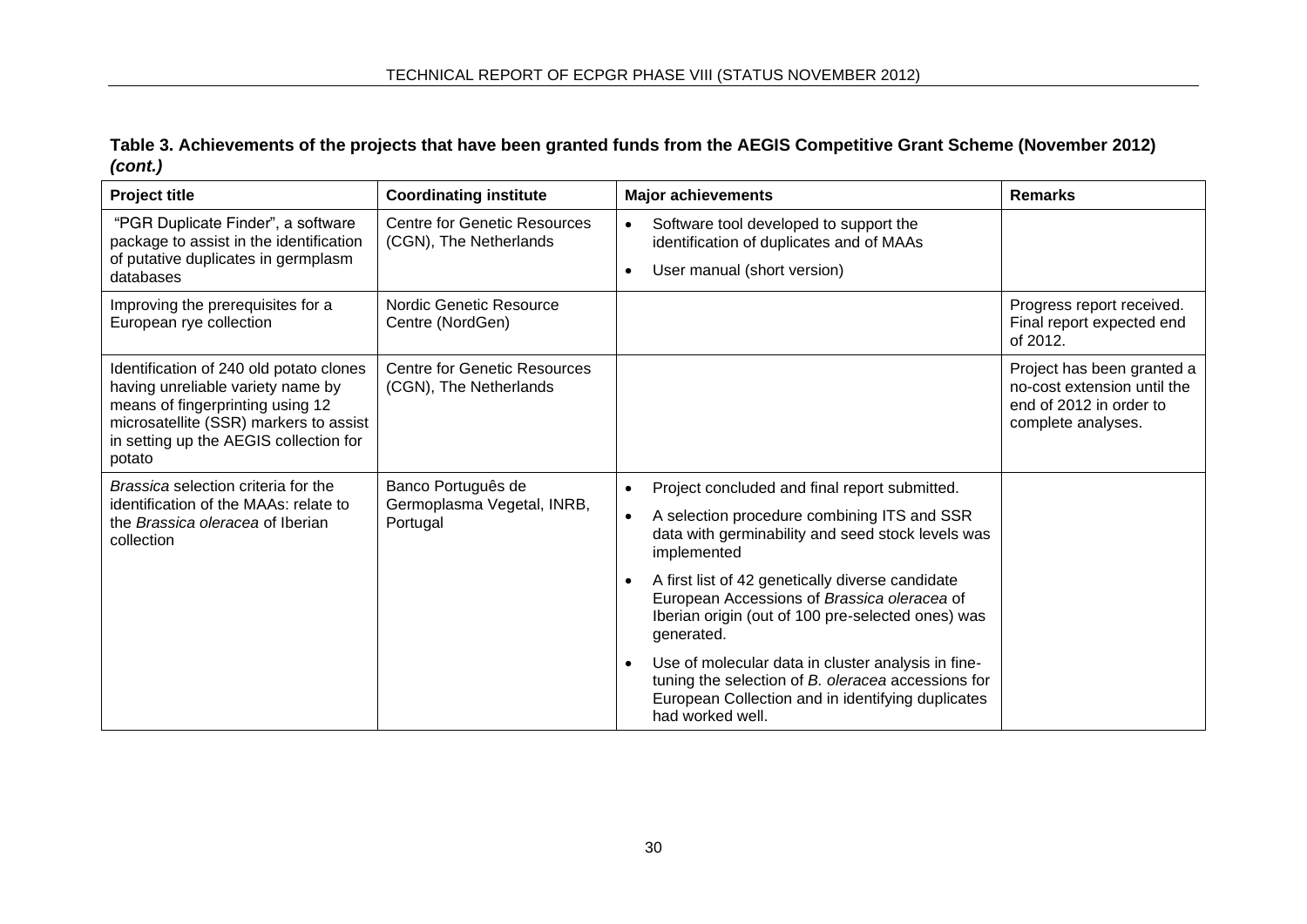# **Annex II. ECPGR Financial status – Phase VIII (status at 31 October 2012)**

<span id="page-32-0"></span>

| Table 2. ECPGR Phase VIII (2009-2012) Contributions and Expenses (in €)33  |  |
|----------------------------------------------------------------------------|--|
| Table 3. ECPGR Phase VII (2004-2008) Expenses during Phase VIII (in €)34   |  |
| Table 4. ECPGR funding status for Phase VII as at 31 October 2012 (in €)35 |  |
|                                                                            |  |
| Table 6. Estimated expenses 2013 for Crop and Thematic Networks (in €)37   |  |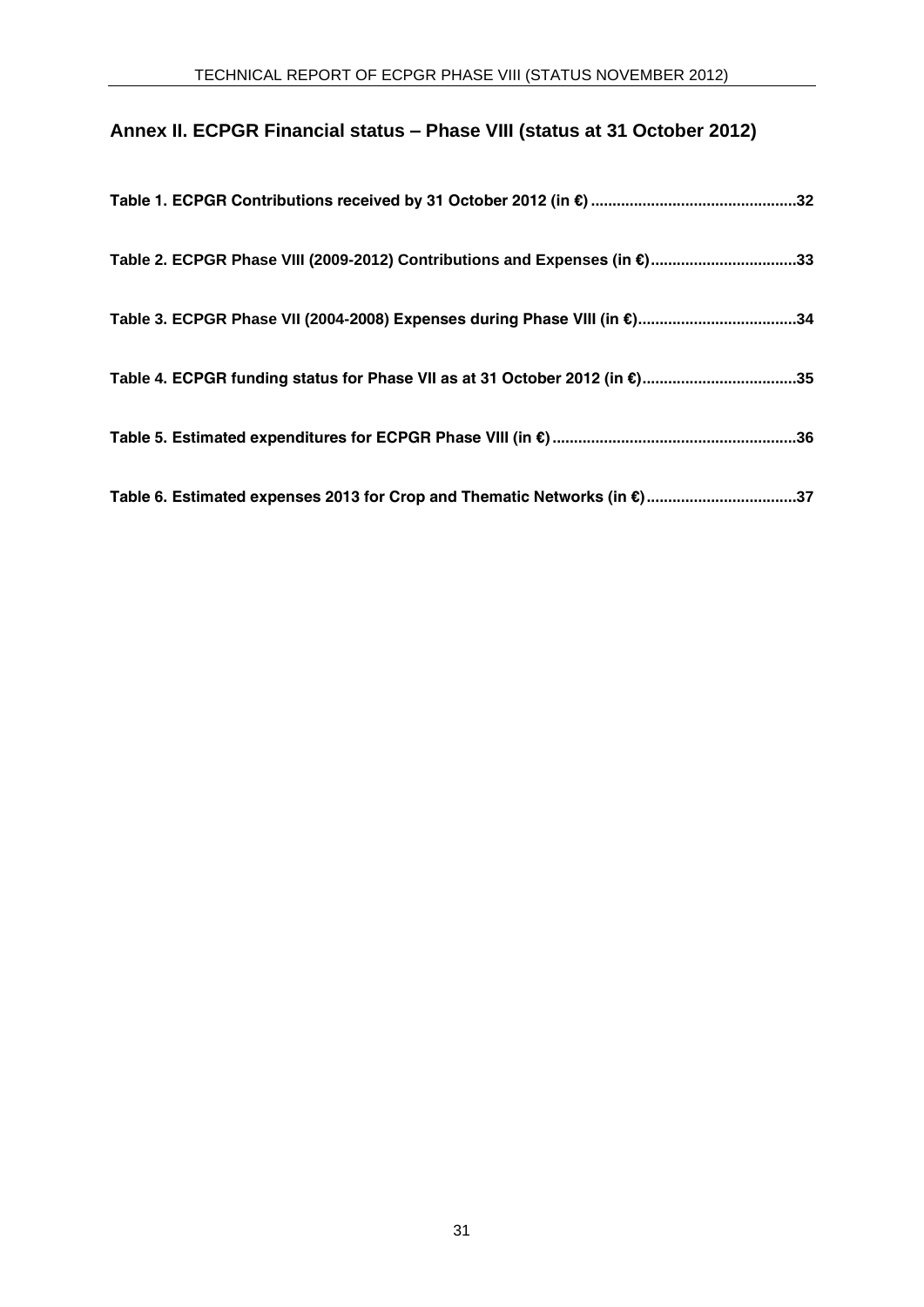# **Table 1. ECPGR Contributions received by 31 October 2012 (in €)**

| Annual<br>contribution | Participating<br>country | 2009                     | 2010                     | 2011                     | 2012                     | Total<br>received        | Outstanding              |
|------------------------|--------------------------|--------------------------|--------------------------|--------------------------|--------------------------|--------------------------|--------------------------|
| 2.750                  | Albania                  | 2.750                    | 2.750                    | 2.750                    | 2.750                    | 11.000                   |                          |
| 2.750                  | Armenia                  |                          |                          |                          |                          | $\sim$                   | 11.000                   |
| 18.200                 | Austria                  | 18,200                   | 18,200                   | 18,200                   | 18,200                   | 72.800                   |                          |
| 2,750                  | Azerbaijan               | 2,750                    | 2,750                    | 2,750                    | 2,750                    | 11.000                   | $\overline{\phantom{a}}$ |
| 2.750                  | <b>Belarus</b>           | $(*)$                    | 2,750                    | 2,750                    | 2,750                    | 8,250                    |                          |
| 18,200                 | Belgium                  | $\overline{\phantom{a}}$ | $\blacksquare$           | $\overline{\phantom{a}}$ | $\overline{\phantom{a}}$ | $\overline{\phantom{a}}$ | 72,800                   |
|                        | Bosnia and               |                          |                          |                          |                          |                          |                          |
| 2,750                  | Herzegovina              | 2,750                    | 2,750                    | 2,750                    |                          | 8,250                    | 2,750                    |
| 2,750                  | <b>Bulgaria</b>          | 2,750                    | 2.750                    | 2,750                    | 2,750                    | 11,000                   |                          |
| 7,000                  | Croatia                  | 7,000                    | 7,000                    | 7,000                    |                          | 21,000                   | 7,000                    |
| 7,000                  | Cyprus                   | 7,000                    | 7,000                    | 7,000                    | 7,000                    | 28,000                   |                          |
| 11,000                 | Czech rep                | 11,000                   | 11,000                   | 11,000                   | 11,000                   | 44,000                   |                          |
| 18,200                 | Denmark                  | 18,200                   | 18,200                   | 18,200                   | 14,135                   | 68,735                   | 4,065                    |
| 2,750                  | Estonia                  | 2,750                    | 2,750                    | 2,750                    | 2,750                    | 11,000                   |                          |
| 11,000                 | Finland                  | 11,000                   | 11,000                   | 11,000                   | 11,000                   | 44,000                   |                          |
| 50,000                 | France                   | 50.000                   | 50.000                   | 50.000                   | $\overline{\phantom{a}}$ | 150.000                  | 50,000                   |
| 2,750                  | Georgia                  | $\blacksquare$           | $\blacksquare$           |                          | $\overline{\phantom{a}}$ |                          | 11,000                   |
| 50,000                 | Germany                  | 50,000                   | 50,000                   | 50,000                   | 50,000                   | 200,000                  |                          |
| 11,000                 | Greece                   | 11,000                   | 11,000                   | 11,000                   |                          | 33,000                   | 11,000                   |
| 11,000                 | Hungary                  | 11,000                   | 11,000                   | 9,400                    | $\blacksquare$           | 31,400                   | 12,600                   |
| 7,000                  | Iceland                  | 7,000                    | 7,000                    | 7,000                    | 7,000                    | 28,000                   |                          |
| 11,000                 | Ireland                  | 11,000                   | 11,000                   | 11,000                   | 11,000                   | 44,000                   |                          |
| 11.000                 | Israel                   |                          | 11.000                   | 11.000                   |                          | 22.000                   | 22.000                   |
| 50.000                 | Italy                    | 50.000                   | 50.000                   | 50.000                   | 50.000                   | 200.000                  |                          |
| 2.750                  | Latvia                   | 2.750                    | 2.750                    | 2.750                    | 2.750                    | 11.000                   | $\blacksquare$           |
| 7.000                  | Lithuania                | 7,000                    | 7.000                    | 7,000                    | 7,000                    | 28,000                   |                          |
| 2,750                  | Macedonia (FYR)          | 2.750                    | 2,750                    | 2,750                    | 2,750                    | 11.000                   |                          |
| 2,750                  | Malta                    |                          |                          |                          |                          |                          | 11,000                   |
| 2,750                  | Montenegro               | 2,750                    | 2,750                    | 2,750                    | $\Box$                   | 8,250                    | 2,750                    |
| 18,200                 | Netherlands              | 18,200                   | 18,200                   | 18,200                   | 18,200                   | 72,800                   |                          |
| 18,200                 | Norway                   | 18,200                   | 18,200                   | 18,200                   | 18,200                   | 72,800                   | $\overline{\phantom{a}}$ |
| 11,000                 | Poland                   | 11,000                   | 11,000                   | 11,000                   | 11,000                   | 44.000                   | $\sim$                   |
| 11,000                 | Portugal                 | $\overline{\phantom{a}}$ | $\overline{\phantom{a}}$ | $\mathcal{L}$            | $\blacksquare$           | $\overline{a}$           | 44.000                   |
| 7,000                  | Romania                  | 7,000                    | 7,000                    | 7,000                    | 7,000                    | 28,000                   |                          |
| 18,200                 | Russian<br>Federation    |                          |                          |                          |                          |                          | 72,800                   |
| 2,750                  | Serbia                   | 2,750                    | 2,750                    | 2,750                    | $\blacksquare$           | 8,250                    | 2,750                    |
| 7,000                  | Slovakia                 | 7,000                    | 7,000                    | 7,000                    | 7,000                    | 28,000                   |                          |
| 7,000                  | Slovenia                 | 7,000                    | 7,000                    | 7,000                    | 7,000                    | 28,000                   |                          |
| 18,200                 | Spain                    | 18,200                   | 18,200                   | $\sim$                   | $\sim$                   | 36,400                   | 36,400                   |
| 18,200                 | Sweden                   | 18,200                   | 18,200                   | 18,200                   | 18,200                   | 72,800                   |                          |
| 18,200                 | Switzerland              | 18,200                   | 18,200                   | 18,200                   | 18,200                   | 72,800                   | $\overline{\phantom{a}}$ |
| 11,000                 | Turkey                   | 11,000                   | 11,000                   | 11,000                   | 11,000                   | 44,000                   |                          |
| 7,000                  | Ukraine                  |                          |                          |                          |                          |                          | 28,000                   |
| 50,000                 | <b>United Kingdom</b>    | 50,000                   | 50,000                   | 50,000                   | 50,000                   | 200,000                  |                          |
| 554,550                | <b>Totals</b>            | 478,150                  | 491,900                  | 472,100                  | 371,385                  | 1,813,535                | 401,915                  |

#### **A. ECPGR Contributions for Phase VIII received by 31 October 2012**

\* Belarus is contributing starting from fiscal year 2010

#### **B. ECPGR Voluntary contributions for ECPGR Review**

| <b>Participating country</b> | 2009   | 2010 | 2011   | 2012           | Total  |
|------------------------------|--------|------|--------|----------------|--------|
| Switzerland                  | 10,000 |      |        |                | 10,000 |
| Finland                      | 750    |      |        |                | 750    |
| Nordic Council of Ministers  |        |      | 18.679 |                | 18,679 |
| UK                           | 1.647  |      |        |                | 1,647  |
| <b>Total</b>                 | 12,397 | -    | 18,679 | $\blacksquare$ | 31,076 |

#### **C. Summary of contributions**

<span id="page-33-0"></span>

| <b>Contributions Phase VIII</b>                   | 1.813.535 |
|---------------------------------------------------|-----------|
| <b>Voluntary contributions</b>                    | 31.076    |
| <b>Total outstanding contributions Phase VIII</b> | 401.915   |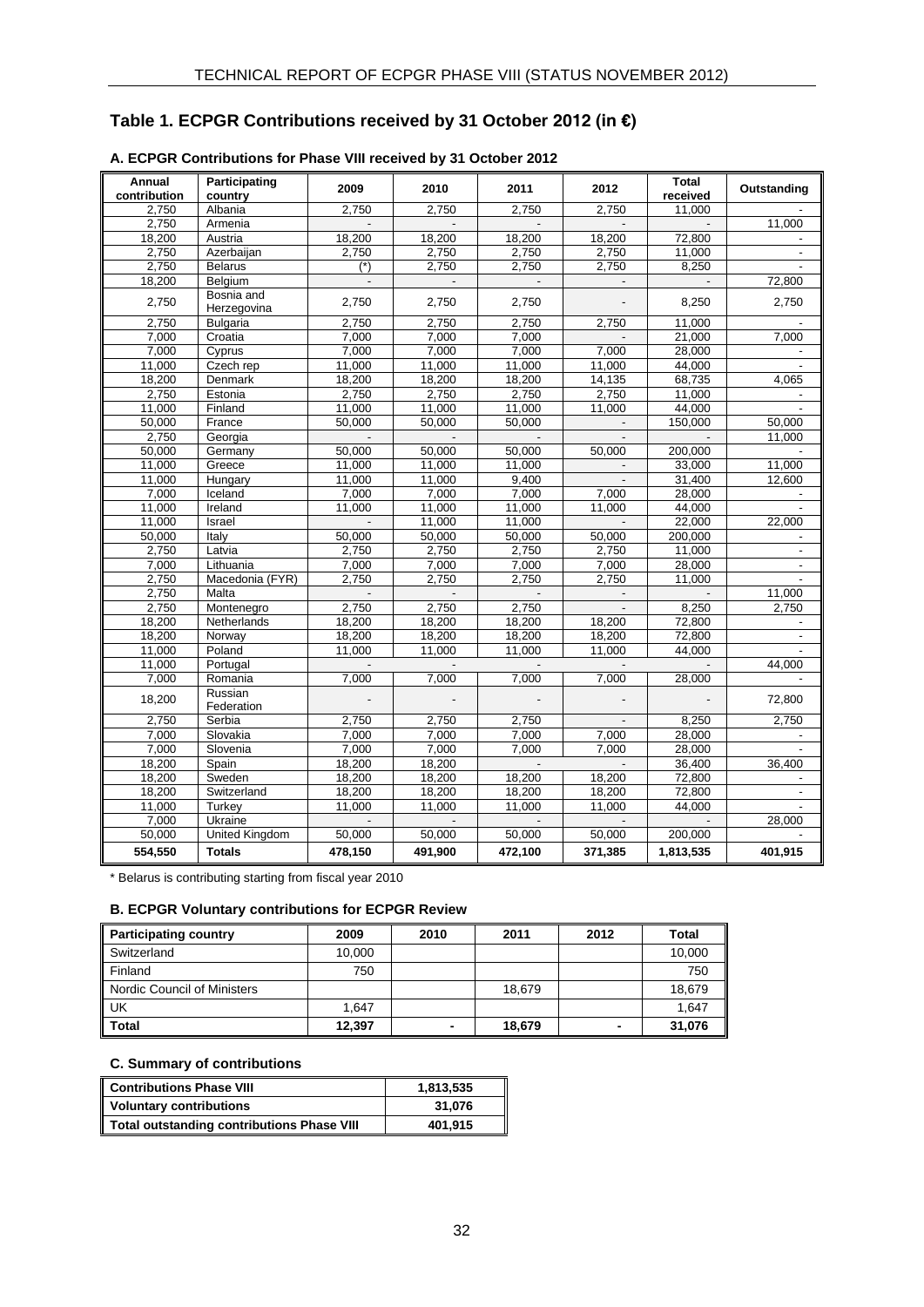# **Table 2. ECPGR Phase VIII (2009-2012) Contributions and Expenses (in €)**

|                                                                                                            | Total<br><b>Expenditure</b><br>budget |             |         |         |                    |              | <b>Balance</b><br>(estimate<br>available<br>for 2013) |
|------------------------------------------------------------------------------------------------------------|---------------------------------------|-------------|---------|---------|--------------------|--------------|-------------------------------------------------------|
|                                                                                                            | 2009-2013                             | 2009        | 2010    | 2011    | 2012<br>(estimate) | <b>Total</b> | Total                                                 |
| <b>Coordinator at Bioversity</b><br>International                                                          | 566,400                               | 104,670     | 101,668 | 105,806 | 107,350            | 419,494      | 146,906                                               |
| Secretariat administrative<br>support                                                                      | 215,100                               | 20,851      | 35,602  | 41,096  | 56,070             | 153,619      | 61,481                                                |
| Secretariat staff travel                                                                                   | 35,000                                | 7,605       | ,893    | 3,601   | 6,726              | 27,824       | 7,176                                                 |
| <b>Steering Committee meetings</b>                                                                         | 100,000                               | 0           | 26,537  | $-978$  | 58,957             | 84,516       | 15,484                                                |
| <b>Networks operations</b>                                                                                 |                                       |             |         |         |                    |              |                                                       |
| Support to Network activities and<br>Report compilation, editing and<br>layout (scientific assistance 50%) | 227,300                               | 43,884      | 37,760  | 39,637  | 42,556             | 163,837      | 63,463                                                |
| <b>Network Coordinating Group</b><br>meetings                                                              | 60,000                                | $\mathbf 0$ | 0       | 0       | $\overline{0}$     | 0            | 60,000                                                |
| Network operations - Crop<br><b>Networks</b>                                                               | 553,495                               | 96,145      | 112,793 | 56,937  | 93,780             | 359,655      | 193,840                                               |
| Network operations - Thematic<br><b>Networks</b>                                                           | 118,910                               | 7,011       | 50,950  | 14,818  | $\bf{0}$           | 72,779       | 46,131                                                |
| Contribution to the cost of<br><b>EURISCO</b>                                                              | 45,000                                | 6,888       | 2,250   | 5,285   | 17,162             | 31,585       | 13,415                                                |
| AEGIS project - coordination                                                                               | 330,985                               | 56,291      | 45,374  | 67,278  | 50,065             | 219,008      | 111,977                                               |
| AEGIS project - activities                                                                                 | 129,255                               | 2,672       | 33,968  | 69,925  | $-2,888$           | 103,677      | 25,578                                                |
| <b>Network operations - Total</b>                                                                          | 1,464,945                             | 212,891     | 283,096 | 253,879 | 200,675            | 950,541      | 514,404                                               |
| Contribution to the cost of<br><b>Bioversity Newsletter for Europe</b>                                     | 16,400                                | 4,980       | 5,634   | 1,837   | $\mathbf{0}$       | 12,450       | 3,950                                                 |
| Communication and office<br>consumables                                                                    | 43,750                                | 8,515       | 8,838   | 9,042   | 8,088              | 34,483       | 9,267                                                 |
| <b>Sub-total direct costs</b>                                                                              | 2,441,595                             | 359,511     | 471,267 | 414,283 | 437,866            | 1,682,928    | 758,667                                               |
| Overhead (indirect support) 13%<br>(1)                                                                     | 317,407                               | 46,736      | 61,265  | 53,857  | 56,923             | 218,781      | 98,627                                                |
| <b>Total original budget</b>                                                                               | 2,759,002                             | 406,248     | 532,532 | 468,140 | 494,789            | 1,901,708    | 857,294                                               |
| Cross-cutting activities (2) /<br><b>ECPGR</b> independent external<br>review                              | 31,076                                | 0           | 19,568  | 0       | 4,491              | 24,059       | 7,016                                                 |
| ECPGR Phase VII carry-over (3)                                                                             | 139,975                               | 63,414      | 24,081  | 40,546  | $\Omega$           | 128,041      | 11,934                                                |
| <b>GRAND TOTAL</b>                                                                                         | 2,930,053                             | 469,662     | 576,181 | 508,686 | 499,280            | 2,053,809    | 876,244                                               |

(1) This includes provision of space in Bioversity International headquarters, the input and time of Bioversity International professional staff, etc.

(2) The original total budget of € 2,759,002 was increased by € 31,076 representing the additional voluntary contributions paid by Switzerland (€10,000), UK (£ 1,500), Finland (€750) and by Nordic Countries (DKK 140,000).

(3) The original total budget of € 2,759,002 was increased by € 139,975 representing the funds carried over from previous Phase, see also Table 3.

Note: The total balance of 1,848,329 reported in 2011 was incorrect due to an erroneous formula not accounting for the total expenditures for 2011. The correct remaining balance as at 31 December 2011 was 1,375,524. Remaining balance for 2012 is 876,244.

#### **Estimated balance of Phase VIII at 31 October 2012 (in €)**

<span id="page-34-0"></span>

| Total regular contributions received for Phase VIII | 1,813,535  |
|-----------------------------------------------------|------------|
| Fund balance Phase VII as at 31 December 2008       | 9,109      |
| Total contributions received for Phase VII          | 96,566     |
| Voluntary contributions received Phase VIII         | 31,076     |
| <b>Total received</b>                               | 1,950,286  |
| <b>Total expenditures Phase VIII</b>                | 2,053,809  |
| <b>Balance of Phase VIII</b>                        | (103, 523) |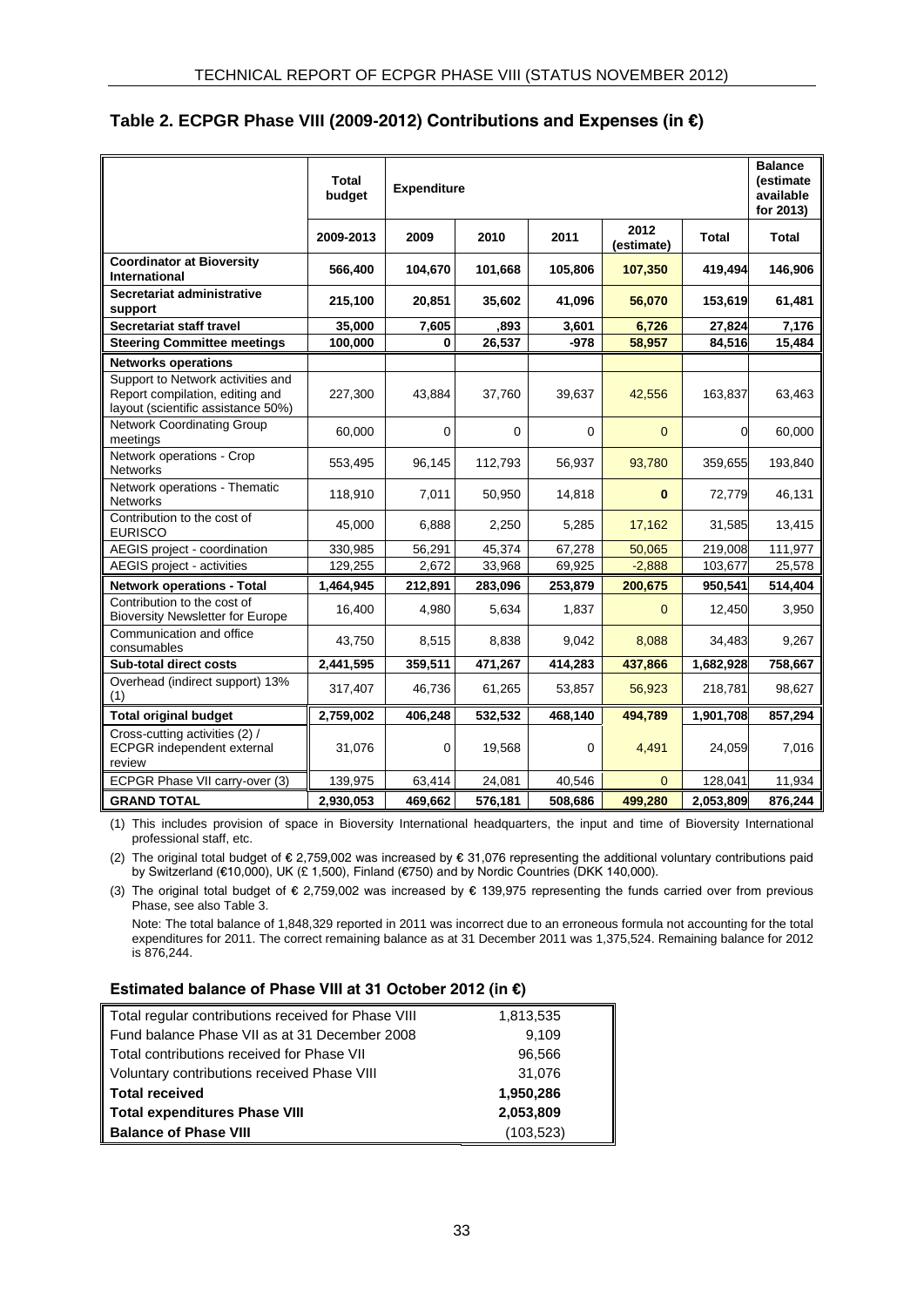# **Table 3. ECPGR Phase VII (2004-2008) Expenses during Phase VIII (in €)**

|                                                                   |               | <b>Expenditure</b> |             |          |          |         |                |  |
|-------------------------------------------------------------------|---------------|--------------------|-------------|----------|----------|---------|----------------|--|
|                                                                   | <b>Budget</b> | 2009               | 2010        | 2011     | 2012     | Total   | <b>Balance</b> |  |
| Scientific Assistant paid for 4 months in<br>2009                 | 8,930         | 12,120             | 0           | $\bf{0}$ | 0        | 12,120  | $-3,190$       |  |
| Secretarial administrative support at<br>25%                      | 39,193        | 6,950              | 11.867      | 13.643   | $\bf{0}$ | 32,461  | 6,732          |  |
| <b>Networks activities</b>                                        |               |                    |             |          |          |         |                |  |
| In situ Network publications                                      | 14,000        | 11,302             | 2,162       | $\Omega$ |          | 13,464  | 536            |  |
| Inter-regional Cooperation activities in<br>support of the Treaty | 11,700        | $\Omega$           | $\mathbf 0$ | 11,506   |          | 11,506  | 194            |  |
| German funds towards the Treaty<br>implementation                 | 10,000        | 9,272              | 0           | 728      |          | 10,000  | 0              |  |
| Network publications in print in 2009                             | 8,000         | 6,044              | $\Omega$    | $\Omega$ |          | 6.044   | 1,956          |  |
| <b>Contribution towards EURISCO</b>                               | 15,000        | 2,342              | 6,410       | $\Omega$ |          | 8,752   | 6,248          |  |
| Support to AEGIS project proposal<br>preparation                  | 8,420         | 8,088              | 871         | 1,722    |          | 10,681  | $-2,261$       |  |
| <b>Sub-total Networks activities</b>                              | 67,120        | 37,048             | 9,443       | 13,956   | 0        | 60,448  | 6,672          |  |
| ECPGR review - reallocated in 2011 to                             |               |                    |             |          |          |         |                |  |
| Contribution to PGR Secure/ECPGR<br>Workshop                      |               |                    |             | 9,277    |          |         |                |  |
| Closure of Agreement Vitis Database                               |               |                    |             | $-995$   |          |         |                |  |
| <b>Sub-total ECPGR review</b>                                     | 8,629         | 0                  | $\bf{0}$    | 8,282    | 0        | 8,282   | 347            |  |
| <b>Total direct costs</b>                                         | 123,872       | 56,118             | 21,311      | 35,881   | 0        | 113,310 | 10,562         |  |
| <b>Related overheads</b>                                          | 16,103        | 7,295              | 2,770       | 4,665    | $\bf{0}$ | 14,730  | 1,373          |  |
|                                                                   |               |                    |             |          |          |         |                |  |
| <b>GRAND TOTAL</b>                                                | 139,975       | 63.413             | 24.081      | 40.546   | 0        | 128,040 | 11,935         |  |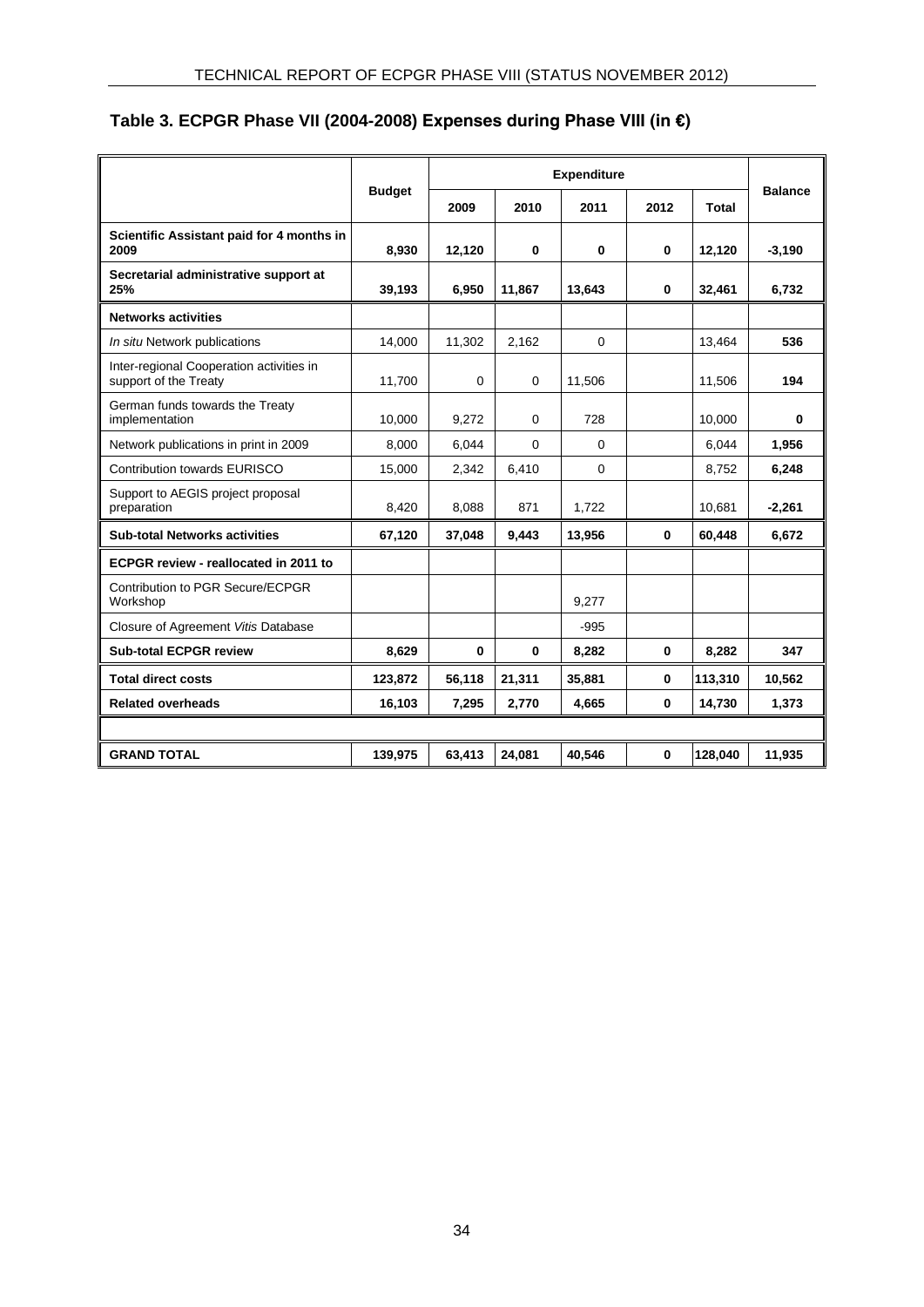# <span id="page-36-0"></span>**Table 4. ECPGR funding status for Phase VII as at 31 October 2012 (in €)**

| <b>DONOR</b>                                                                     | 2004           | 2005           | 2006                     | 2007                     | 2008   | <b>Total</b> |
|----------------------------------------------------------------------------------|----------------|----------------|--------------------------|--------------------------|--------|--------------|
| <b>Outstanding contributions for Phase VII</b>                                   |                |                |                          |                          |        |              |
| Armenia                                                                          | 2,350          | 2,350          | 2,350                    | 2,350                    | 2,350  | 11,750       |
| Georgia                                                                          | $\overline{a}$ |                |                          | 1,050                    | 2,350  | 3,400        |
| Israel                                                                           | $\blacksquare$ | $\blacksquare$ | $\overline{\phantom{0}}$ | 2,700                    | 9,400  | 12,100       |
| Malta                                                                            | $\blacksquare$ | $\blacksquare$ | 2,350                    | 2,350                    | 2,350  | 7,050        |
| <b>Total outstanding contributions</b>                                           | 2,350          | 2,350          | 4,700                    | 8,450                    | 16,450 | 34,300       |
|                                                                                  |                |                |                          |                          |        |              |
| <b>Contributions for Phase VII received in</b><br>2009-2012                      |                |                |                          |                          |        | Total        |
| Azerbaijan                                                                       | $\overline{a}$ | $\blacksquare$ | $\blacksquare$           | 186                      | 2,350  | 2,536        |
| Israel                                                                           | $\blacksquare$ | $\blacksquare$ | L.                       | 6,700                    |        | 6,700        |
| United Kingdom                                                                   | $\overline{a}$ | $\blacksquare$ | $\overline{\phantom{0}}$ | ä,                       | 42,500 | 42,500       |
| Portugal                                                                         | $\blacksquare$ | $\blacksquare$ | $\blacksquare$           | $\overline{\phantom{a}}$ | 9,400  | 9,400        |
| France                                                                           | $\blacksquare$ | $\overline{a}$ | L.                       | $\blacksquare$           | 26,030 | 26,030       |
| Macedonia (FYR)                                                                  | $\blacksquare$ | 2,350          | 2,350                    | 2,350                    | 2,350  | 9,400        |
| <b>Grand total contributions received for Phase VII</b>                          | $\blacksquare$ | 2,350          | 2,350                    | 9,236                    | 82,630 | 96,566       |
|                                                                                  |                |                |                          |                          |        |              |
| Carry-over funds from Phase VI (USD 55,313.35)                                   |                |                |                          |                          |        | 41,347       |
| Phase VII cash balance (deficit) as per 2008<br>financial report                 |                |                |                          |                          |        | (32, 238)    |
|                                                                                  |                |                |                          |                          |        |              |
| <b>TOTAL BUDGET AVAILABLE FOR PHASE VII</b><br><b>Carried over in Phase VIII</b> |                |                |                          |                          |        | 139,975      |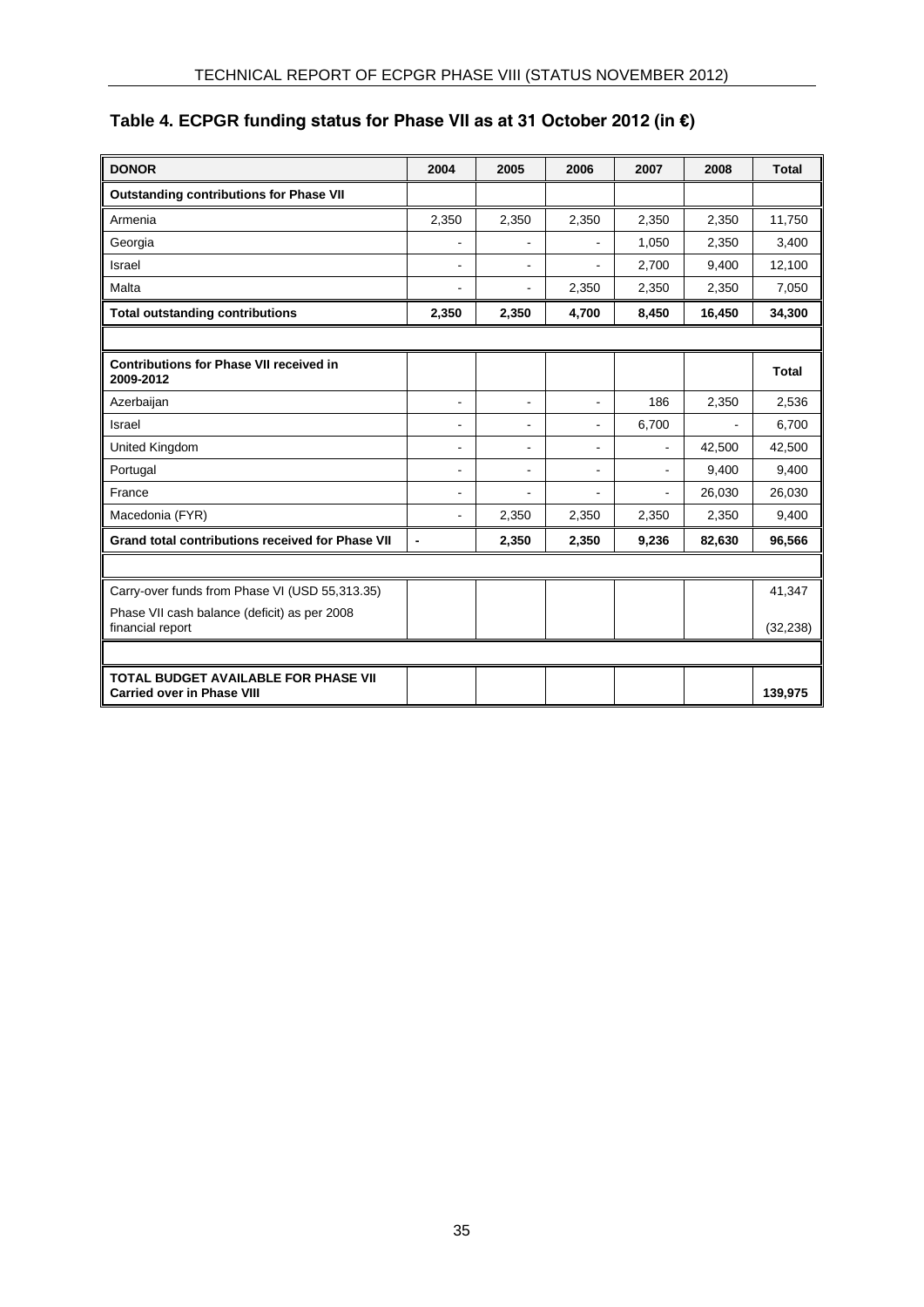# <span id="page-37-0"></span>**Table 5. Estimated expenditures for ECPGR Phase VIII (in €)**

|                                                              | <b>Budget</b><br>(estimated<br>balance 2012) | <b>Estimated</b><br>expenses 2013 | <b>Balance</b><br>(estimate) |
|--------------------------------------------------------------|----------------------------------------------|-----------------------------------|------------------------------|
| <b>Coordinator at Bioversity International</b>               | 146,906                                      | 110,571                           | 36,336                       |
| Secretariat administrative support                           | 61,481                                       | 57,752                            | 3,729                        |
| Secretariat staff travel                                     | 7,176                                        | 7,176                             | 0                            |
| <b>Steering Committee meetings</b>                           | 15,484                                       | 15,484                            | 0                            |
| <b>Networks operations</b>                                   |                                              |                                   |                              |
| Support to Network activities (Scientific assistant)         | 63,463                                       | 43,833                            | 19,630                       |
| Network Coordinating Group meetings                          | 60,000                                       | 0                                 | 60,000                       |
| Network operations - Crop Networks                           | 193,840                                      | 129,766                           | 64,074                       |
| Network operations - Thematic Networks                       | 46,131                                       | 41,695                            | 4,436                        |
| Contribution to the cost of EURISCO                          | 13,415                                       | 13,415                            | 0                            |
| <b>AEGIS Project - coordination</b>                          | 111,977                                      | 50,000                            | 61,977                       |
| <b>AEGIS Project - activities</b>                            | 25,578                                       | 25,578                            | $\Omega$                     |
| <b>Network operations - Total</b>                            | 514,404                                      | 304,287                           | 210,117                      |
| Contribution to the cost of Bioversity Newsletter for Europe | 3,950                                        | 0                                 | 3,950                        |
| Communication and office consumables                         | 9,267                                        | 9,267                             | 0                            |
| <b>Sub-total direct costs</b>                                | 758,668                                      | 504,536                           | 254,132                      |
| Overhead (indirect support) 13%                              | 98,627                                       | 65,590                            | 33,037                       |
| <b>Total original budget</b>                                 | 857,295                                      | 570,126                           | 287,169                      |
| Cross-cutting activities/ECPGR independent external review   | 7,016                                        | 0                                 | 7,016                        |
| ECPGR Phase VII carry-over                                   | 11,934                                       | 0                                 | 11,934                       |
| <b>GRAND TOTAL</b>                                           | 876,245                                      | 570,126                           | 306,119                      |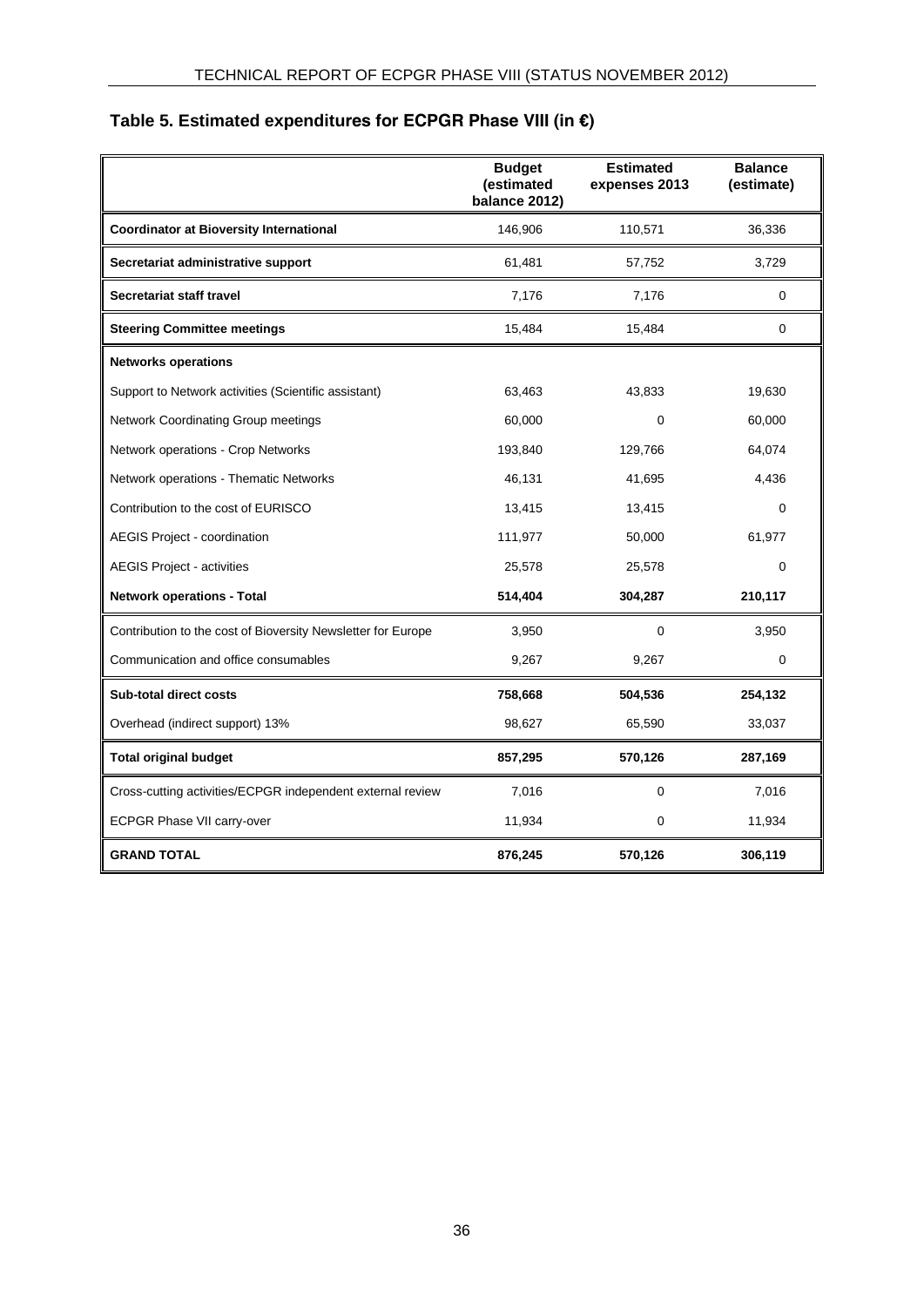# <span id="page-38-0"></span>**Table 6. Estimated expenses 2013 for Crop and Thematic Networks (in €)**

| <b>Networks</b>                                 | <b>Estimated expenses</b> |  |  |
|-------------------------------------------------|---------------------------|--|--|
|                                                 |                           |  |  |
| <b>Crop Networks</b>                            |                           |  |  |
| <b>Cereals Network</b>                          |                           |  |  |
| Wheat precise stocks conservation project       | 4,000                     |  |  |
| Avena ad hoc meeting [AEGIS activities]         | 10,000                    |  |  |
| <b>Forages Network</b>                          | 0                         |  |  |
| Oil and Protein Crops Network                   |                           |  |  |
| Grain Legumes WG meeting 2013 Novi Sad          | 17,750                    |  |  |
| <b>Fruit Network</b>                            |                           |  |  |
| Fruit Database development and maintenance      | 6,624                     |  |  |
| Prunus ad hoc meeting [AEGIS activities]        | 10,000                    |  |  |
| Fruit related activities                        | 5,000                     |  |  |
| <b>Sugar, Starch and Fibre Crops Network</b>    |                           |  |  |
| Monitoring of genetic reserve Beta patula       | 5,000                     |  |  |
| NCG meeting for project preparation             | 6,135                     |  |  |
| <b>Vegetables Network</b>                       |                           |  |  |
| Cucurbits develop algorithms safety-duplicates  | 825                       |  |  |
| Solanaceae develop algorithms safety-duplicates | 4,920                     |  |  |
| Solanaceae safety-duplication                   | 2,920                     |  |  |
| Garlic project                                  | 9,800                     |  |  |
| Umbellifers - Wild relatives project            | 7,840                     |  |  |
| Leafy vegetables project                        | 7,840                     |  |  |
| Umbellifers WG meeting 2013 St Petersburg       | 12,227                    |  |  |
| Cucurbits safety duplication in NP              | 5,365                     |  |  |
| Leafy Vegetables meeting                        | 13,520                    |  |  |
| <b>Total Crop Networks</b>                      | 129,766                   |  |  |
|                                                 |                           |  |  |
| <b>Thematic Networks</b>                        |                           |  |  |
| In situ and On-farm Conservation Network        | 0                         |  |  |
| <b>Documentation and Information Network</b>    |                           |  |  |
| Inter-regional Workshop IT                      | 10,000                    |  |  |
| NCG meeting 2013                                | 3,280                     |  |  |
| Contribution to EURISCO 2013                    | 13,415                    |  |  |
| <b>Inter-regional Cooperation Network</b>       |                           |  |  |
| Inter-regional workshops on IT implementation   | 15,000                    |  |  |
| <b>Total Thematic Networks</b>                  | 41,695                    |  |  |
|                                                 |                           |  |  |
| <b>GRAND TOTAL</b>                              | 171,461                   |  |  |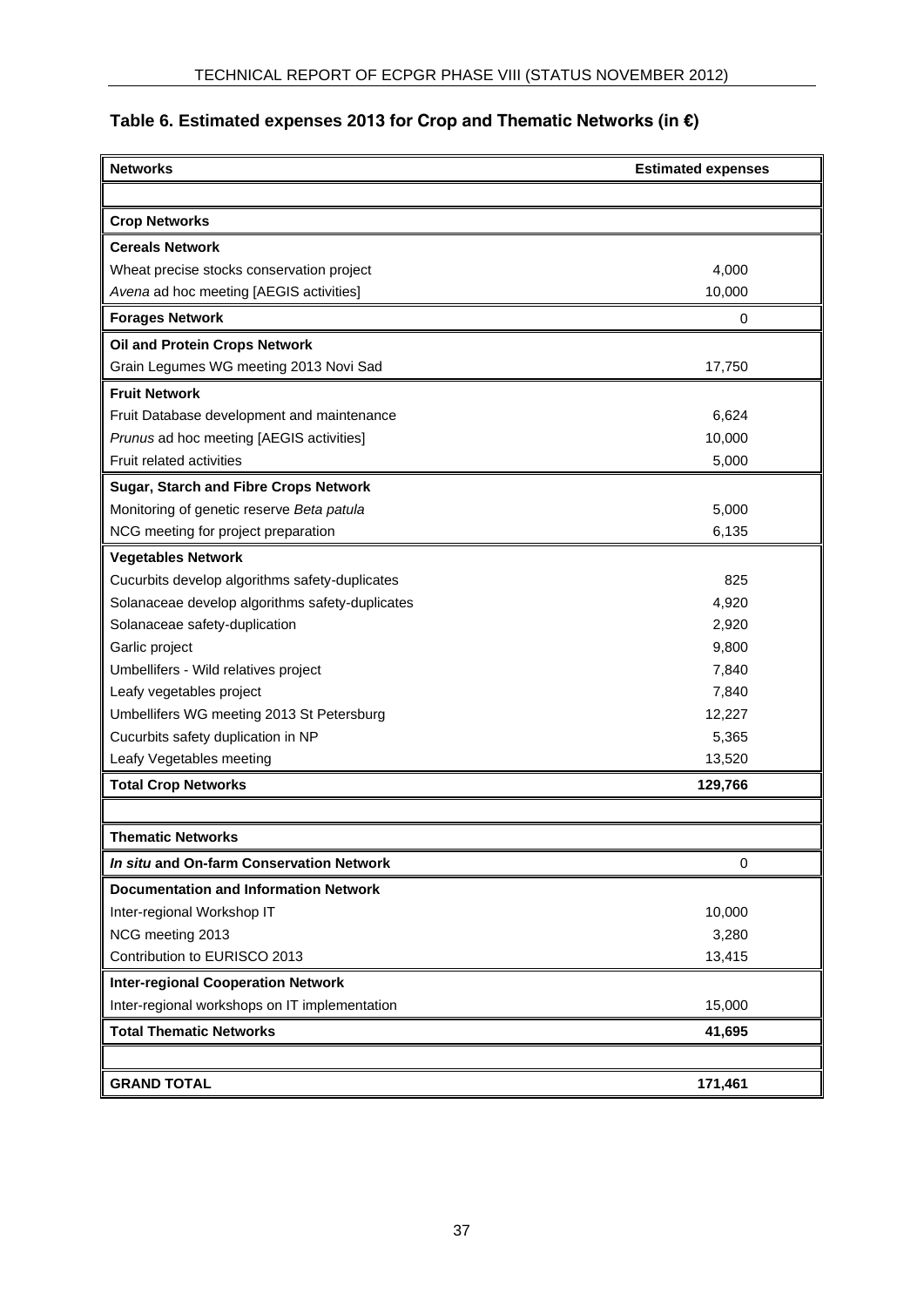# **Annex III. List of publications and working documents produced in Phase VIII**

| 1. Publications |                                                                                   | 39 |
|-----------------|-----------------------------------------------------------------------------------|----|
| 1.1.            | <b>Publications by Bioversity/ECPGR</b>                                           | 39 |
| 1.2.            | Other publications (chapters in books, papers, posters) "with an ECPGR trademark" | 41 |
| 1.3.            | Selected publications related to and resulting from WG activities                 | 42 |
|                 |                                                                                   |    |
|                 | 2. Working documents                                                              | 43 |
|                 | 2.1. Descriptors                                                                  | 43 |
|                 | 2.2. Crop-specific genebank standards                                             | 43 |

<span id="page-39-0"></span>**2.3. Other working documents and general information [44](#page-45-0)**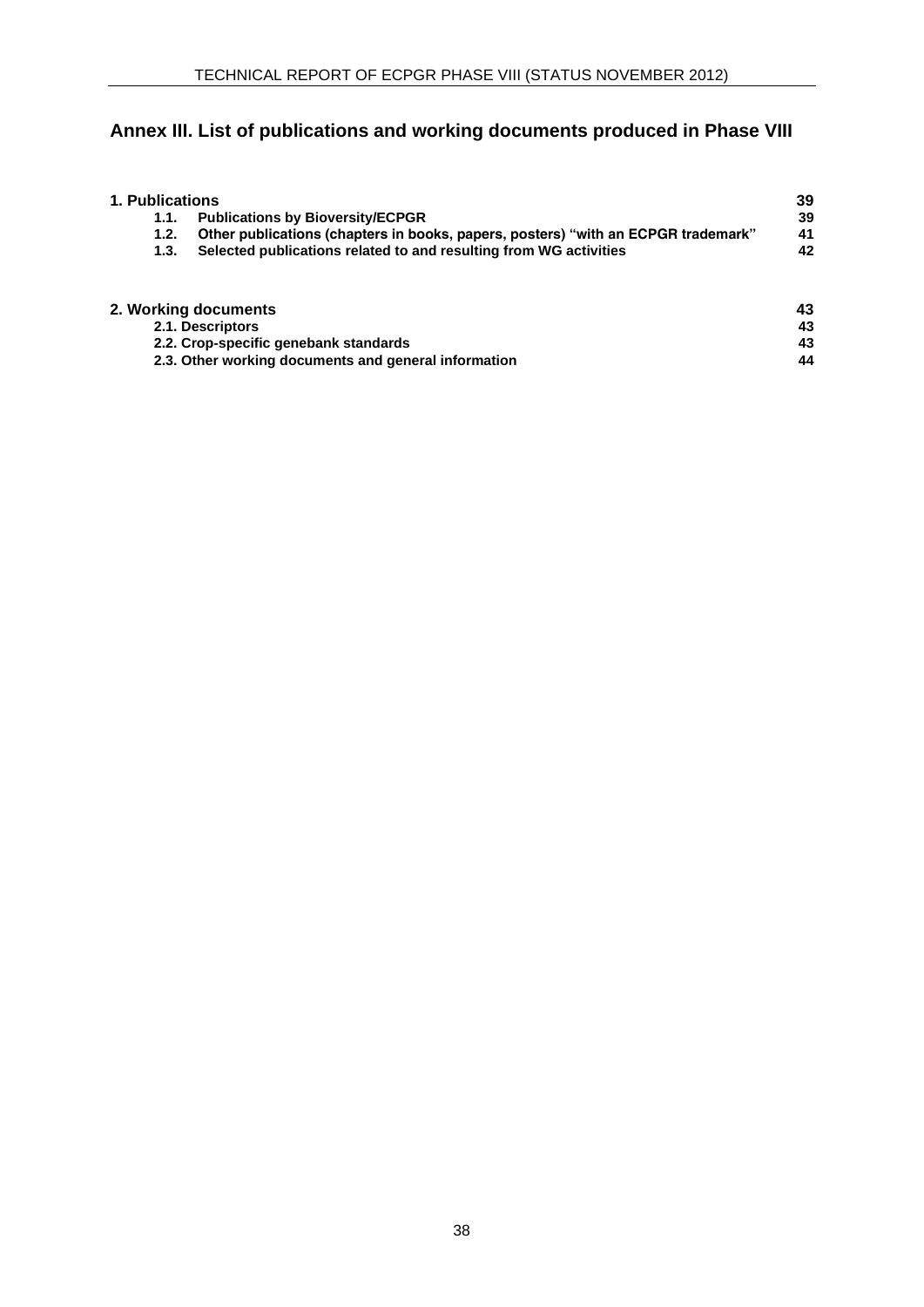#### **1. Publications**

#### **Note**

The list of publications below includes:

- 1. material published by Bioversity/ECPGR,
- 2. material published in external books, journals etc. "with an ECPGR trademark" (ECPGR logo, ECPGR Secretariat authors, and/or involving ECPGR funding or data sources), and
- 3. a selection of publications related to and resulting from WG activities

In addition, a number of relevant articles can be found in **the Bioversity Newsletter for Europe** (electronic versions available from the Bioversity publications Web site).

Many references to other related publications, provided by ECPGR members, are also available from the respective Working Groups' Web pages.

#### <span id="page-40-0"></span>**1.1. Publications by Bioversity/ECPGR**

- **2012** ECPGR. 2012. Minutes of the **2nd ECPGR Executive Committee meeting**. Maccarese, Italy, 17-19 October 2011.
	- ECPGR. 2012. Minutes of the **3rd ECPGR Executive Committee meeting.** Maccarese, Italy, 26-28 September 2012.
	- Kleijer G, Faberová I, Maggioni L, Lipman E. 2012. Report of a Working Group on **Wheat. Third Meeting**, 15-17 May 2012, Piešťany, Slovakia. Bioversity International, Rome, Italy.
	- Maggioni L, Engels J, Maul E, Ortiz J, Lipman E. [2012]. Report of a Working Group on *Vitis.* **Second Meeting,** 18-20 September 2012, Siebeldingen, Germany. Bioversity International, Rome, Italy. *(draft online)*
	- Maggioni L, Frese L, Lipman E. [2012]. Report of a Working Group on *Beta* **and the World** *Beta* **Network. Fourth Joint Meeting,** 20-22 June 2012, Cappelle-en-Pévèle, France. Bioversity International, Rome, Italy. *(draft online)*
	- van Dooijeweert W, Maggioni L, Daunay M.-C., Lipman E. 2012. Report of a Working Group on **Solanaceae. First Meeting** of the Working Group and Ad hoc Meeting of the Database Managers, 14-17 February 2012, Menemen, Turkey. Bioversity International, Rome, Italy.
- **2011** Díez MJ, van Dooijeweert W, Lipman E. 2011. Report of a Working Group on **Cucurbits. Ad hoc Meeting,** 23-24 October 2008, Warsaw, Poland. Bioversity International, Rome, Italy.
	- Díez MJ, van Dooijeweert W, Maggioni L, Lipman E. 2011. Report of a Working Group on **Cucurbits. Second Meeting**, 8-10 November 2010, Tbilisi, Georgia; Bioversity International, Rome, Italy.
	- ECPGR. 2011. Report of the **Twelfth Steering Committee Meeting**, 14-16 December 2010, Bratislava, Slovakia. European Cooperative Programme for Plant Genetic Resources / Bioversity International, Rome, Italy.
	- Germeier C, Maggioni L, Katsiotis A, Lipman E. 2011. Report of a Working Group on *Avena.* **Sixth Meeting,** jointly held with the Final Meeting of project AGRI GEN RES 061 on "Avena Genetic Resources for Quality in Human Consumption" (AVEQ), 19-22 October 2010, Bucharest, Romania. Bioversity International, Rome, Italy.
	- Keller J, Astley D, Tsivelikas A, Engels J, Lipman E. 2011. Report of a Working Group on *Allium*. **Seventh Meeting,** 6-8 September 2011, Perea, Thessaloniki, Greece. Bioversity International, Rome, Italy.
	- Kleijer G. 2011. Minutes of the **1st ECPGR Executive Committee meeting**. Bratislava, Slovakia, 12 December 2010.
	- Knüpffer H, Maggioni L, Jalli M, Kolodinska Brantestam A, Fasoula D, Lipman E. 2011. Report of a Working Group on **Barley. Seventh meeting**, 10-12 May 2011, Nicosia, Cyprus. Bioversity International, Rome, Italy.
	- Maggioni L, Geoffriau E, Allender C, Lipman E. 2011. Report of a Working Group on **Umbellifer Crops. First Meeting,** jointly held with the Second Workshop of the AEGIS-funded project on Umbellifer Crops, 30 March–1 April 2011, Quedlinburg, Germany. Bioversity International, Rome, Italy.
	- Maggioni L, Lateur M, Balsemin E, Lipman E. 2011. Report of a Working Group on *Prunus***. Eighth Meeting,** 7-9 September 2010, Forlì, Italy. Bioversity International, Rome, Italy.
	- Maggioni L, Veteläinen M, Willner E, Lipman E. 2011. Report of a Working Group on **Forages. Tenth Meeting,** 28-29 April 2010, Poel Island, Germany. Bioversity International, Rome, Italy.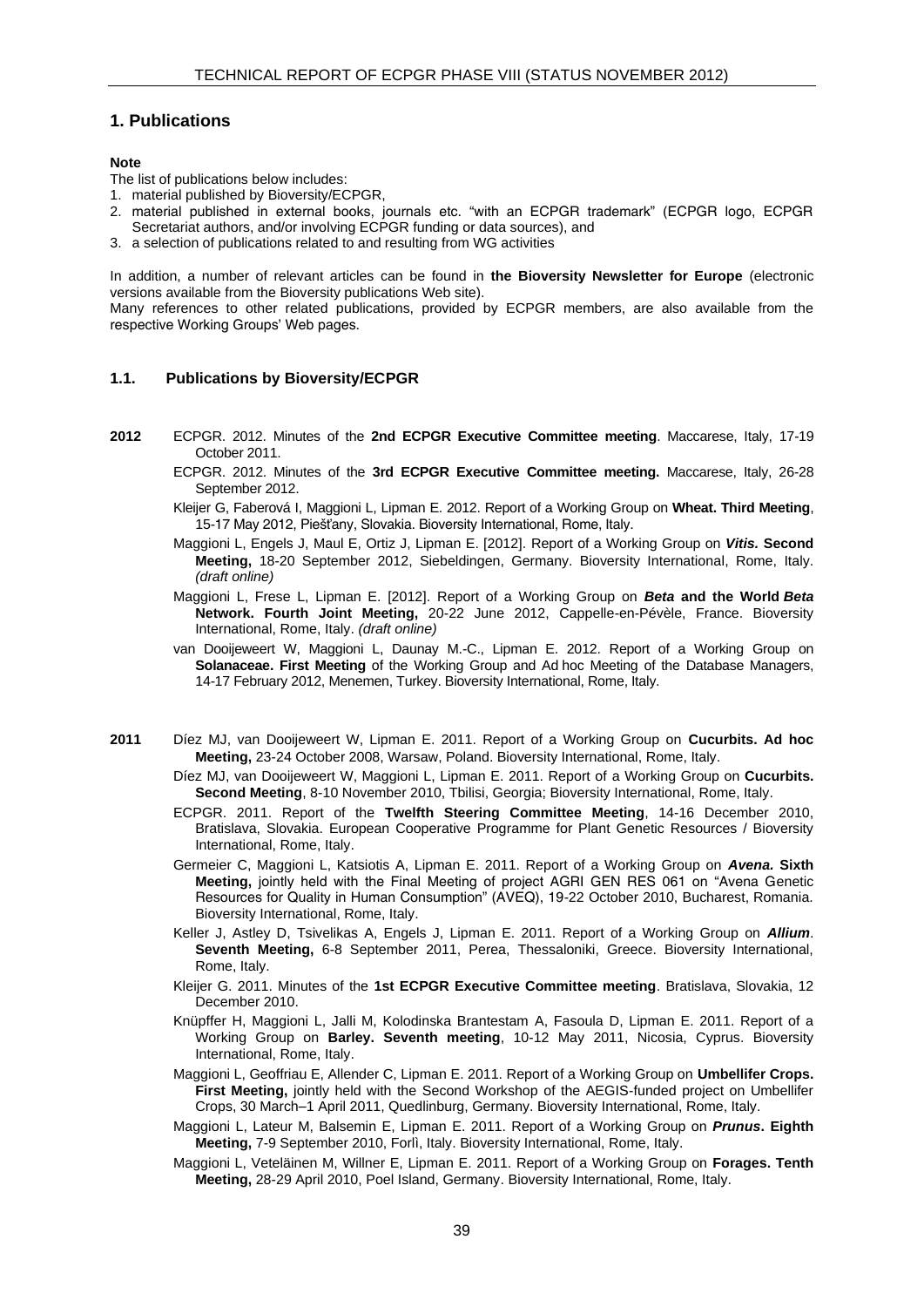- Maggioni L, Katsiotis A, Knüpffer H, Kleijer G, Lipman E. 2011. Report of a **Cereals Network**. **Second Meeting,** 21-24 April 2008, Foça, Turkey. Bioversity International, Rome, Italy.
- Pavelek M, Lipman E. 2011. Report of a Working Group on **Fibre Crops (Flax and Hemp). Second Meeting,** 7-9 July 2010, Šumperk – Velké Losiny, Czech Republic. Bioversity International, Rome, Italy.
- **2010** Barata AM, Asdal Å, Lipman E. 2010. Report of a Working Group on **Medicinal and Aromatic Plants. Fourth Meeting,** 29 September-1 October 2009, Kuşadası, Turkey. Bioversity International, Rome, Italy.
	- Bas N, Pavelek M, Maggioni L, Lipman E. 2010. Report of a Working Group on **Fibre Crops (Flax and Hemp). First Meeting**, 14-16 June 2006, Wageningen, The Netherlands. Bioversity International, Rome, Italy.
	- Boller B, Willner E, Marum P, Maggioni L, Lipman E. 2010. Report of a Working Group on **Forages**. **Ninth Meeting,** 23-25 October 2007, Piešťany, Slovakia. Bioversity International, Rome, Italy.
	- ECPGR Cereals Network and ECPGR Working Group on Barley. 2010. **Pre-breeding for small grain cereals** - How to meet future challenges of food supply under a changing climate. *(concept note).*
	- Frese L, Hoekstra R. [2010]. Report of a **Network Coordinating Group on Sugar, Starch and Fibre Crops. Third Meeting**, 8-9 October 2009, Quedlinburg, Germany.
	- Lateur M, Maggioni L, Lipman E. 2010. Report of a Working Group on *Malus/Pyrus***. Third Meeting**, 25-27 October 2006, Tbilisi, Georgia. Bioversity International, Rome, Italy.
	- Maggioni L, Daunay MC, van Dooijeweert W, Astley D, Bas N, Branca F, Díez Niclós MJ, Geoffriau E, Keller J, Kotlińska T, Smékalová K, van Treuren R, Lipman E. 2010. Report of a **Vegetables Network**. **Third Meeting,** 10-12 November 2009, Catania, Italy. Bioversity International, Rome, Italy.
	- Maggioni L, Lipman E. 2010. Report of a Working Group on **Grain Legumes. Fourth Meeting,** 16-17 November 2007, Lisbon, Portugal. Bioversity International, Rome, Italy.
	- Maggioni L, Lipman E. 2010. Report of a Working Group on *Brassica***. Fourth Meeting,** 2-4 March 2010, Linguaglossa, Catania, Italy. Bioversity International, Rome, Italy.
	- Maggioni L. [2010]. Report of the ECPGR **Documentation and Information Network Coordinating Group. Fourth Meeting,** 17-18 February 2010, Maccarese, Rome, Italy
	- Veteläinen M, Willner E, Marum P, Boller B. [2010]. Report of a **Network Coordinating Group on Forages. Ad hoc Meeting**, 11 May 2009, La Rochelle, France.
- <span id="page-41-0"></span>**2009** Astley D, Bas N, Branca F, Daunay MC, Díez MJ, Keller J, van Dooijeweert W, van Treuren R, Maggioni L, Lipman E, compilers. 2009. Report of a **Vegetables Network. Second Meeting**, 26–28 June 2007, Olomouc, Czech Republic. Bioversity International, Rome, Italy.
	- Bailey A, Eyzaguirre P, Maggioni L, editors. 2009. **Crop Genetic Resources in European Home Gardens**. Proceedings of a Workshop, 3-4 October 2007, Ljubljana, Slovenia. Bioversity International, Rome, Italy.
	- ECPGR. 2009. **A Strategic Framework for the implementation of a European Genebank Integrated System (AEGIS). A Policy Guide**. European Cooperative Programme for Plant Genetic Resources (ECPGR). Bioversity International, Rome, Italy.
	- Frese L, Maggioni L, Lipman E, editors. 2009. Report of a Working Group on *Beta* **and the World** *Beta*  **Network. Third Joint Meeting**, 8-11 March 2006, Puerto de la Cruz, Tenerife, Spain. Bioversity International, Rome, Italy. *(printed)*
	- Lipman E, editor. 2009. Report of a Working Group on **Medicinal and Aromatic Plants**. **Second Meeting,** 16-18 December 2004, Strumica, Macedonia FYR / Third Meeting, 26–28 June 2007, Olomouc, Czech Republic. Bioversity International, Rome, Italy. *(printed)*
	- Maggioni L, Lipman E, compilers. 2009. Report of a Task Force on **On-farm Conservation and Management. Third Meeting,** 2-3 October 2007, Ljubljana, Slovenia. Bioversity International, Rome, Italy.
	- Veteläinen M, Negri V, Maxted N. 2009. **European landraces: on-farm conservation, management and use.** Bioversity Technical Bulletin No. 15. Bioversity International, Rome, Italy.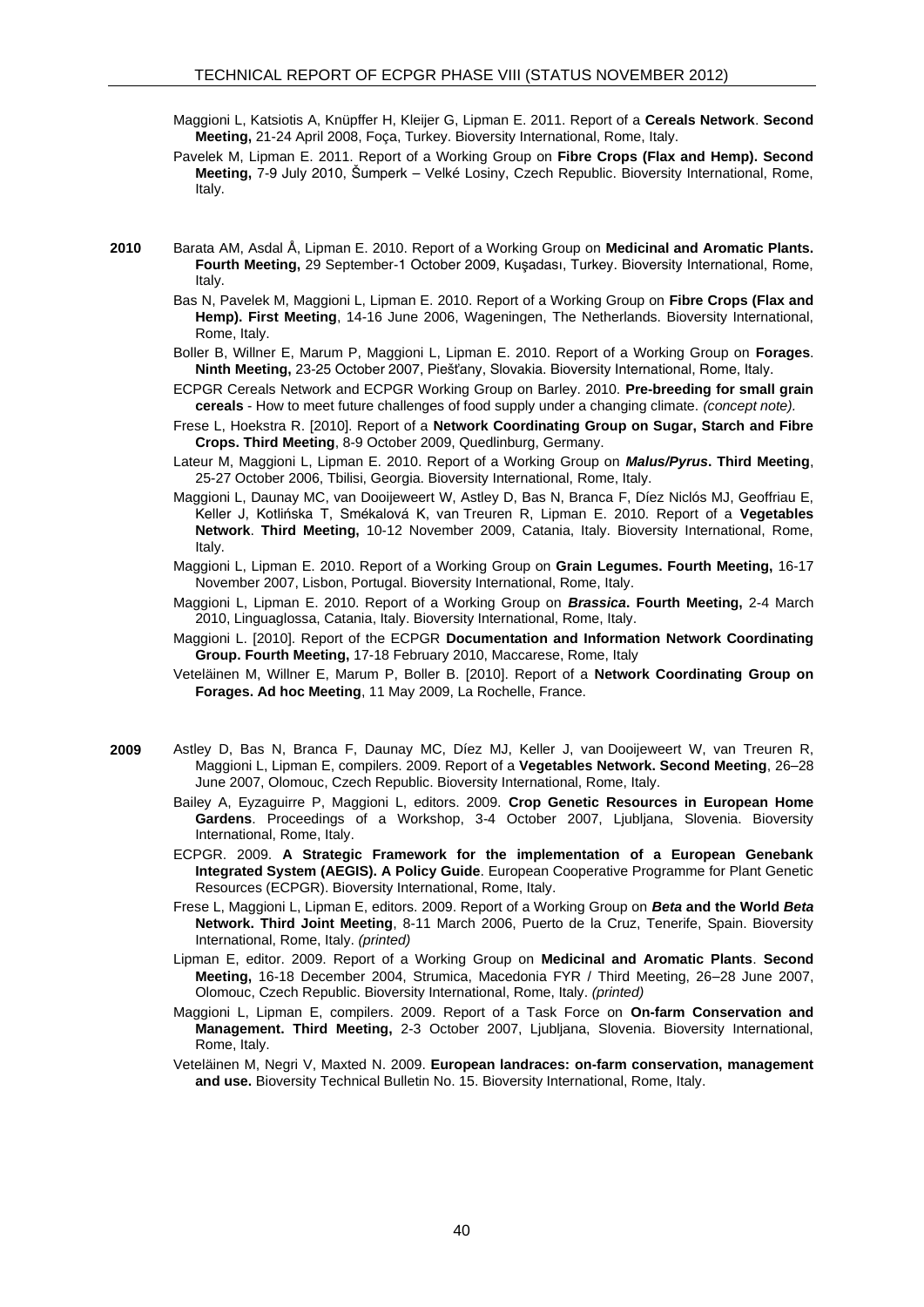#### **1.2. Other publications (chapters in books, papers, posters) "with an ECPGR trademark"**

- **2012** Branca F, Bas N, Artemyeva A, De Haro A, Maggioni L. 2012. **In Progress Activities of the** *Brassica* **Working Group** of the European Cooperative Programme for Plant Genetic Resources (ECPGR). Poster presented at the 6th International Symposium on *Brassica* and 18th Crucifer Genetic Workshop, 12-16 November 2012, Catania (Sicily, Italy).
	- Engels JMM, Maggioni L. 2012. **AEGIS: a regionally based approach to PGR conservation**. In: Maxted N, Dulloo ME, Ford-Lloyd BV, Frese L, Iriondo JM, Pinheiro de Carvalho MAA, editors. Agrobiodiversity Conservation: Securing the Diversity of Crop Wild Relatives and Landraces. CAB International, Wallingford. pp. 321-326.
	- Frese L, Nachtigall M, Enders M, Pinheiro de Carvalho MÂA. 2012. *Beta patula* **Ait. genetic diversity analysis.** In: Maxted N, Dulloo ME, Ford-Lloyd BV, Frese L, Iriondo JM, Pinheiro de Carvalho MAA, editors, Agrobiodiversity Conservation: Securing the diversity of Crop Wild Relatives and Landraces, CAB International, Wallingford, UK. pp. 45-51.
	- Kell S, Negri V, Torricelli R, Maxted N, Maggioni L, Fielder H, compilers. [2012]. **Conservation strategies for European crop wild relative and landrace diversity**. Joint PGR Secure/ECPGR workshop, 7–9 September 2011, Palanga, Lithuania. Report.
	- Maxted N, Akparov ZI, Aronsson M, Asdal Å, Avagyan A, Bartha B, Benediková D, Berishvili T, Bocci R, Cop J, Curtis T, Daugstad K, Dias S, Duarte MC, Dzmitryeva S, Engels J, Fasoula DA, Ferant N, Frese L, Freudenthaler P, Hadas R, Holly L, Ibraliu A, Iriondo JM, Ivanovska S, Jinjikhadze T, Kamari G, Kell SP, Kik C, Koop L, Korpelainen H, Kristiansen K, Kyratzis A, Labokas J, Maggioni L, Magos Brehm J, Maloupa E, Martinez JJR, Mendes Moreira PMR, Musayev M, Radun M, Ralli P, Sandru D, Sarikyan K, Schierscher-Viret B, Smekalova T, Stehno Z, Stoilova T, Strajeru S, Tan A, Veteläinen M, Vögel R, Vorosvary G, Negri V. 2012. **Current and Future Threats and Opportunities Facing European Crop Wild Relative and Landrace Diversity**. In: Maxted N, Dulloo ME, Ford-Lloyd BV, Frese L, Iriondo JM, Pinheiro de Carvalho MAA, editors. Agrobiodiversity Conservation: Securing the Diversity of Crop Wild Relatives and Landraces. CAB International, Wallingford. pp. 333-353.
	- Negri V, Maxted N, Torricelli R, Heinonen M, Vetelainen M, Dias S. 2012. **Descriptors for Webenabled national** *in situ* **landrace inventories.** University of Perugia, Italy.
- **2011** Díez MJ, van Dooijeweert W, Maggioni L. 2011. **The European Cooperative Programme for Plant Genetic Resources (ECPGR) Cucurbits Working Group.** Poster presented at the EUCARPIA Genetic Resources section meeting "To Serve and Conserve", 5-7 April 2011, Wageningen, The **Netherlands** 
	- Suso MJ, Vishnyakova M, Ramos A, Duc G, Ambrose M. 2011. **An International Survey on State of the Art of Grain Legume Management in Gene Banks**. Journal of Agricultural Science and Technology B 1 (2011) 975-981.
- **2010** Hintum Th. van, Begemann F, Maggioni L. 2010. **The European** *ex situ* **PGR Information Landscape.** In: Maurer L, Tochtermann K, editors. Information and Communication Technologies for biodiversity conservation and agriculture. Shaker Verlag, Aachen. pp. 155-171.
	- Maggioni L, Engels J. 2010. **The age of AEGIS.** Public Service Review: Science and Technology 7:156-157.

Panella L, Fenwick A, Frese, L, Hellier B, Richards, CM. 2010. **Genetic diversity within and among populations of** *Beta nana*. 72nd IIRB Congress – 72e Congrès de l'IIRB – 72. IIRB Kongress. 22- 24 June 2010, Copenhagen, Denmark. Abstract 3.26:177-179.

- **2009** Clarke JB, Tobutt KR. 2009. **A standard set of accessions, microsatellites and genotypes for harmonising the fingerprinting of cherry collections for the ECPGR**. In: Socias y Company R, Espiau MT, Alonso JM, editors. Proceedings of the Twelfth Eucarpia Symposium on Fruit Breeding and Genetics, 20 March 2009, Zaragoza, Spain. Acta Horticulturae 814:615-61.
	- Evans KM, Fernández-Fernández F, Govan C. 2009. **[Harmonising fingerprinting protocols to allow](http://www.actahort.org/books/814/814_10.htm)  [comparisons between germplasm collections –](http://www.actahort.org/books/814/814_10.htm) Pyrus.** In: Socias y Company R, Espiau MT, Alonso JM, editors. Proceedings of the Twelfth Eucarpia Symposium on Fruit Breeding and Genetics, 20 March 2009, Zaragoza, Spain. Acta Horticulturae 814:103-106.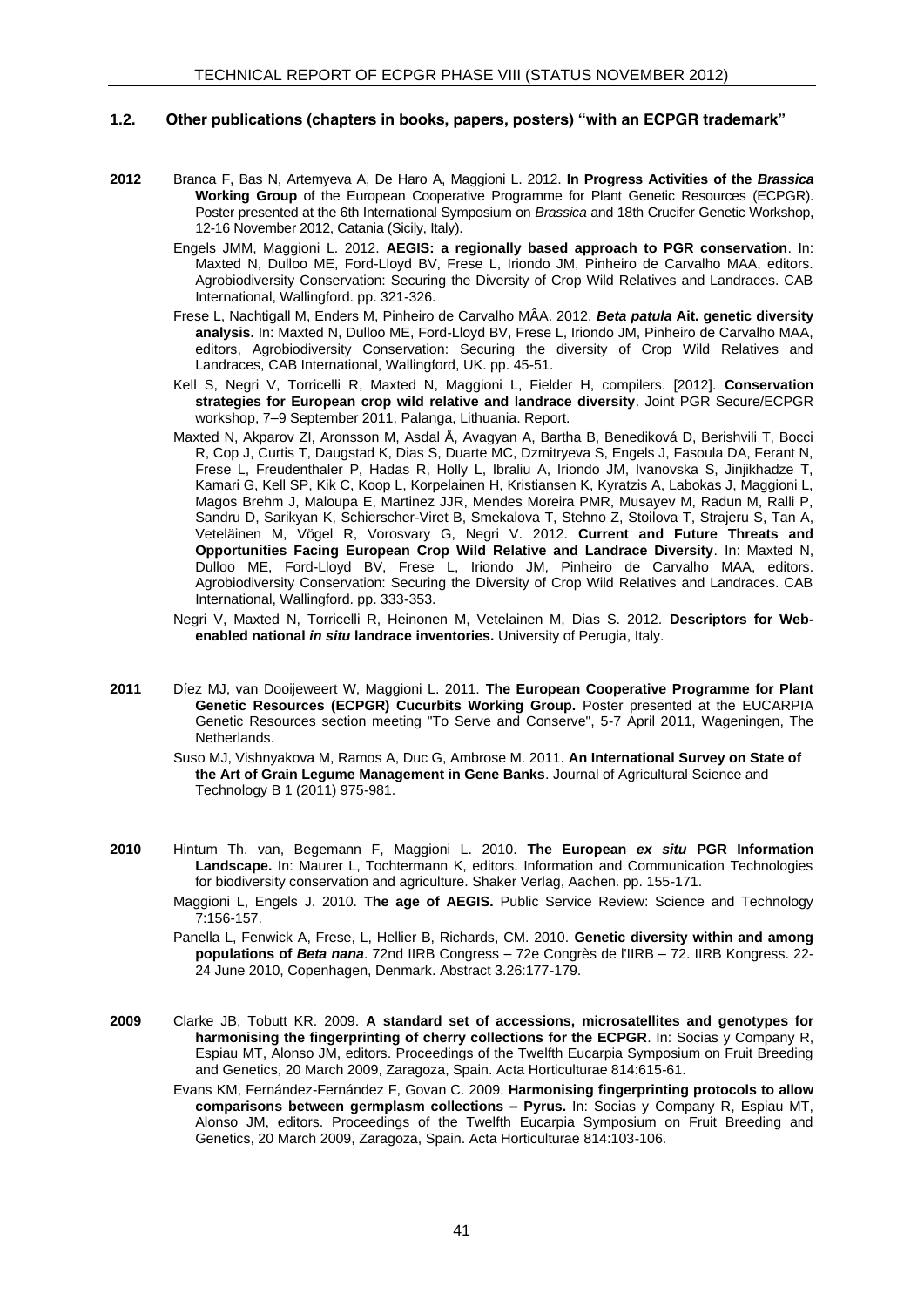Maggioni, L. and J. Engels. 2009. **AEGIS in the making. – Status of development of the European Collection.** In: Meglić V, Bastar MT, editors. 19th EUCARPIA Conference, Genetic Resources Section. Book of Abstracts 26-29 May 2009, Ljubljana, Slovenia. Kmetijski institut Slovenije, Ljubljana. p. 3.

#### <span id="page-43-0"></span>**1.3. Selected publications related to and resulting from WG activities**

**2012** Benediková D, Giovannini D. [2012]. **Review on Genetic Resources in the ECPGR Prunus Working Group**. Proceedings of the Second Balkan Symposium on Fruit Growing (II BSFG), ISHS, 5-7 September 2011, Pitesti, Romania. Acta Hort xxx (*in press*). van Treuren R, Coquin P, Lohwasser U. 2012. **Genetic resources collections of leafy vegetables (lettuce, spinach, chicory, artichoke, asparagus, lamb's lettuce, rhubarb and rocket salad): composition and gaps.** Genetic Resources Crop Evolution 59:981–997 (DOI 10.1007/s10722-011-

9738-x). Vincent H, von Bothmer R, Knüpffer H, Amri A, Maxted N. Genetic gap analysis of *Hordeum* taxa. Plant Genetic Resources *(submitted 3 July 2012).*

**2011** Germeier G. 2011. **AVEQ - A project on** *Avena* **Genetic Resources for Nutritional Quality**. Bioversity Newsletter for Europe 42:5.

[Kik C et al. 2011. Leafy vegetables GENRES project successfully completed! Bioversity Newsletter for](http://www.ecpgr.cgiar.org/fileadmin/www.ecpgr.cgiar.org/NEWSLETTEWR/NewsLetter%20n34%2017.pdf)  [Europe 42:12.](http://www.ecpgr.cgiar.org/fileadmin/www.ecpgr.cgiar.org/NEWSLETTEWR/NewsLetter%20n34%2017.pdf) 

Suso MJ, Vishnyakova M, Ramos Á, Duc G, Ambrose M. 2011. **An international survey on state of the art of grain legume management in gene banks**. Journal of Agricultural Science and Technology B 1:975-981.

**2010** Dušek K, Krieg P, Dušková E. 2010. Methodology for using insect pollinators in heterogamous vegetable species, medicinal, aromatic and culinary plants grown in technical isolation. Methodology for practice. Crop Research Institute, Prague.

[ECPGR]. 2010. **Regeneration and safety-duplication of threatened cereal and grain legume accessions**. Bioversity Newsletter for Europe 40:7.

Katsiotis A, Branca F, Garcia P, Ladizinsky G. 2010. **Surveying and collecting** *Avena* **wild species in Sicily and Andalusia**. Bioversity Newsletter for Europe 40:7

**2009** Clarke JB, Tobutt KR. 2009. **A standard set of accessions, microsatellites and genotypes for harmonising the fingerprinting of cherry collections for the ECPGR**. In: Socias y Company R, Espiau MT, Alonso JM, editors. Proceedings of the Twelfth Eucarpia Symposium on Fruit Breeding and Genetics, 20 March 2009, Zaragoza, Spain. Acta Horticulturae 814:615-61.

Evans KM, Fernández-Fernández F, Govan C. 2009. **[Harmonising fingerprinting protocols to allow](http://www.actahort.org/books/814/814_10.htm)  [comparisons between germplasm collections –](http://www.actahort.org/books/814/814_10.htm) Pyrus**. In: Socias y Company R, Espiau MT, Alonso JM, editors. Proceedings of the Twelfth Eucarpia Symposium on Fruit Breeding and Genetics, 20 March 2009, Zaragoza, Spain. Acta Horticulturae 814:103-106.

Knüpffer H. 2009. *Triticeae* **genetic resources in** *ex situ* **genebank collections.** In: Feuillet C, Muehlbauer GJ, editors. Genetics and Genomics of the *Triticeae*. Plant Genetics and Genomics: Crops and Models. Vol. 7, Part 1. Springer Science+Business Media, LLC. pp. 31-79.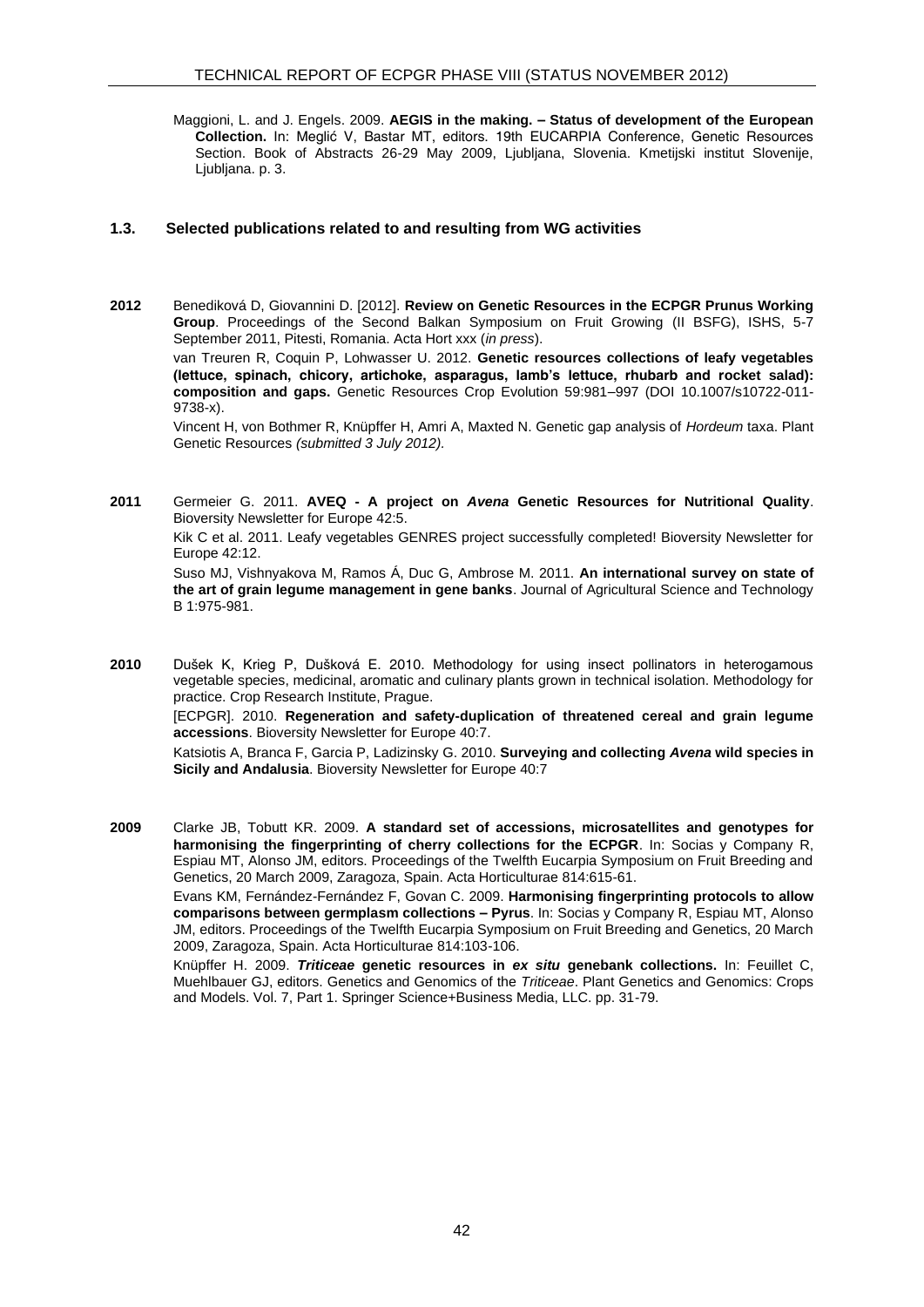# <span id="page-44-0"></span>**2. Working documents**

# <span id="page-44-1"></span>**2.1. Descriptors**

# *Vegetables*

- Minimum Descriptor lists for *Cucurbita* spp., Cucumber, Melon, Watermelon
- Minimum Descriptors for Leafy vegetables: Cultivated lettuce, Wild Lactuca spp., Spinach, Leaf chicory, Witloof, Endive, Root chicory
- Minimum Descriptor List for *Eruca*
- Minimum Descriptor List for *Valerianella*
- Minimum descriptors for Pepino, Groundcherry and Tree Tomato (Minor Solanaceae crops)
- Minimum descriptors for characterization of carrot *(under revision and in progress)*
- Minimum descriptors for celeriac (13), celery (12), dill (7) and parsley (15) *(in progress)*.

# *Fruit*

Agreed lists of C&E pear and apple descriptors.

- List of minimum passport descriptors for all *Prunus* species
- 48 descriptors of the Organisation Internationale de la Vigne et du Vin (OIV) now available in seven languages via the European *Vitis* Database

# *Medicinal and Aromatic Plants*

- Proposal for a MAP descriptor list (Passport, management, environment and site descriptors)
- Draft characterization and evaluation descriptors for priority genera/species
	- *[Carum](http://www.ecpgr.cgiar.org/fileadmin/www.ecpgr.cgiar.org/NW_and_WG_UPLOADS/MAP_Descriptors/Carum_spp_DRAFT_DESCRIPTOR_LIST_FINAL.pdf)* spp.
	- *[Hypericum perforatum](http://www.ecpgr.cgiar.org/fileadmin/www.ecpgr.cgiar.org/NW_and_WG_UPLOADS/MAP_Descriptors/Hypericum_perforatum_DRAFT_DESCRIPTOR_LIST_FINAL.pdf)* L*.*
	- *[Melissa officinalis](http://www.ecpgr.cgiar.org/fileadmin/www.ecpgr.cgiar.org/NW_and_WG_UPLOADS/MAP_Descriptors/Melissa_officinalis_DRAFT_DESCRIPTOR_LIST_FINAL.pdf)* L*.*
	- *[Mentha piperita](http://www.ecpgr.cgiar.org/fileadmin/www.ecpgr.cgiar.org/NW_and_WG_UPLOADS/MAP_Descriptors/Mentha_piperita_DRAFT_DESCRIPTOR_LIST_FINAL.pdf)* L.
	- *[Mentha spicata](http://www.ecpgr.cgiar.org/fileadmin/www.ecpgr.cgiar.org/NW_and_WG_UPLOADS/MAP_Descriptors/Mentha_spiccata_DRAFT_DESCRIPTOR_LIST_FINAL.pdf)* L*.*
	- *[Origanum vulgare](http://www.ecpgr.cgiar.org/fileadmin/www.ecpgr.cgiar.org/NW_and_WG_UPLOADS/MAP_Descriptors/DRAFT_DESCRIPTOR_LIST_Origanum_vulgare_FINAL.pdf)* L.
	- *[Salvia officinalis](http://www.ecpgr.cgiar.org/fileadmin/www.ecpgr.cgiar.org/NW_and_WG_UPLOADS/MAP_Descriptors/Salvia-officinalis_DRAFT_DESCRIPTOR_LIST_FINAL.pdf)* L*.*
	- *[Thymus serpyllum](http://www.ecpgr.cgiar.org/fileadmin/www.ecpgr.cgiar.org/NW_and_WG_UPLOADS/MAP_Descriptors/Thymus_serpyllum_DRAFT_DESCRIPTOR_LIST_FINAL.pdf)* L*.*
	- *[Thymus vulgaris](http://www.ecpgr.cgiar.org/fileadmin/www.ecpgr.cgiar.org/NW_and_WG_UPLOADS/MAP_Descriptors/Thymus_vulgaris_DRAFT_DESCRIPTOR_LIST_FINAL.pdf)* L*.*

# *In situ*

- Descriptors for Web-enabled national *in situ* landrace inventories
- Development of a descriptor list for *In situ* management

# <span id="page-44-2"></span>**2.2. Crop-specific genebank standards**

# *Cereals*

- *Avena* (AEGIS model crop): Draft quality minimum standards for routine operations developed; number of issues need to be resolved. Ad hoc meeting to proceed with process had to be postponed.
- **Barley:** Development of crop-specific minimum standards planned for May 2012.
- **Wheat:** Protocols for specific routine management of wild species planned by mid-2012. No need for crop-specific standards in addition to FAO standards.

# *Vegetables*

- *Allium* (AEGIS model crop): Recommendations for field maintenance of shallot and garlic: Protocols for *in vitro* and cryopreservation of garlic. Phytosanitary standards adopted.
- *Brassica* (AEGIS model crop): Draft minimum standards prepared.
- **Leafy Vegetables**: Minimum standards are planned to be developed on basis of inventory. Progress hampered by cancelled meeting.
- **Solanaceae:** Minimum protocols for seed regeneration and storage. No need for more stringent standards.